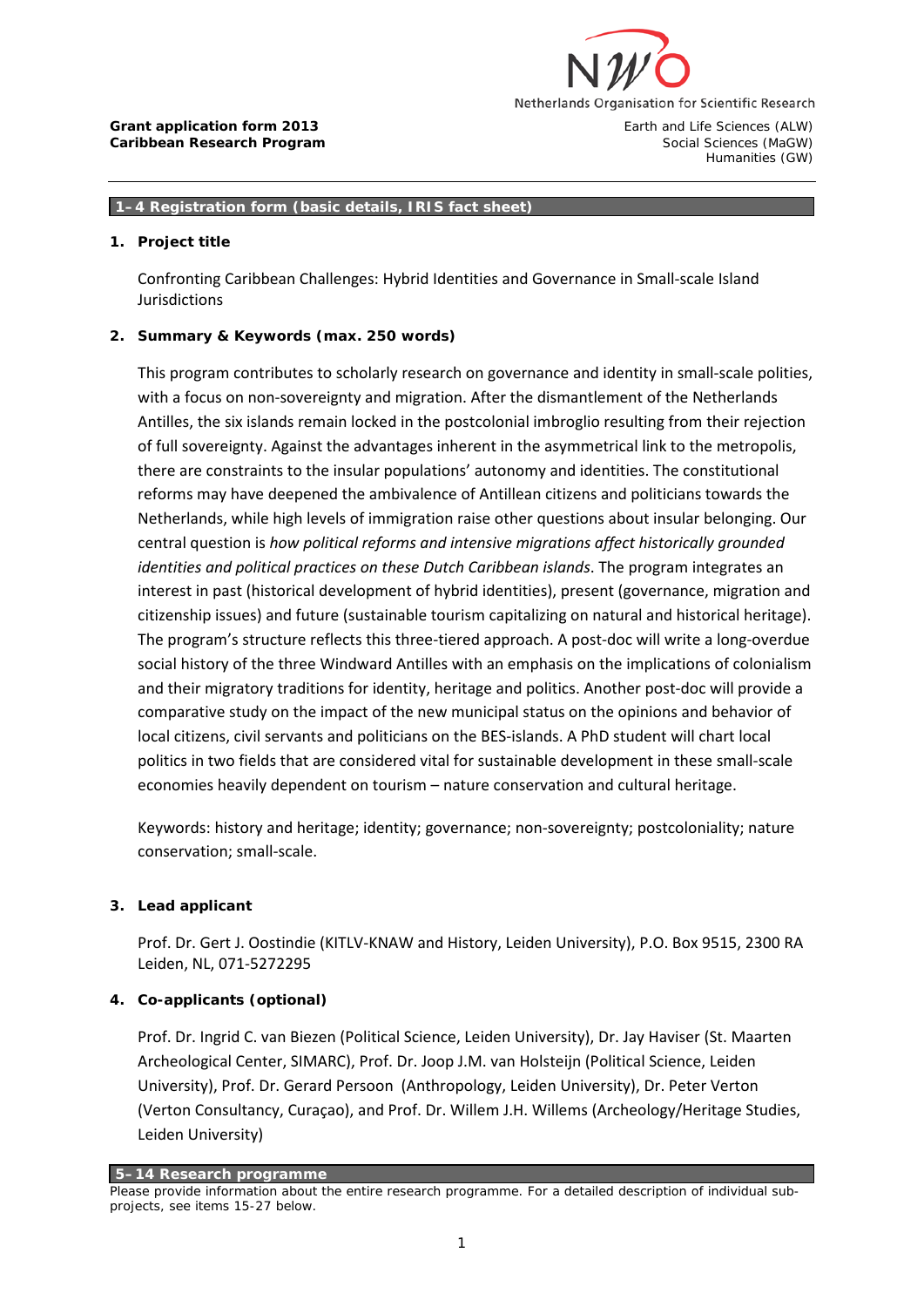

### **5. Overall aim and objectives** (max. 300 words)

The program adds an historical perspective, contemporary empirical data and fresh insights to the literature on governance and identity in small-scale polities, emphasizing the variables of non-sovereignty and high-intensity migration. The focus is on the least-studied islands of the former Netherlands Antilles, but the approach is comparative. The program feeds into ongoing debates about governance, insular identities and local agency.

The three-tiered interdisciplinary approach links past, present and future. A post-doc will write a long-overdue social history of the three Windward Antilles highlighting the implications of colonialism and migratory traditions for identities, heritage and politics. This approach implies a critical stance towards the prevalent rhetoric suggesting a fixed historical rootedness – an assumption that needs scrutiny for the more distant past and has little relation to processes in recent decades.

While the decolonization process of the Dutch Caribbean has been analyzed in some detail, there are few studies dealing with contemporary views and expectations of local populations, the impact of the new constitutional arrangements on the quality of local democracy and governance, and the interplay between the two. The second postdoc will analyze these questions, drawing upon the available literature on governance in small-scale island jurisdictions and comparing the findings to recent developments in the three autonomous Dutch Antillean islands (Aruba, Curaçao, St. Maarten) as well as to similar small-scale island jurisdictions.

The PhD student will delve into these questions on a micro-level, studying the interaction of local government agencies, NGOs and public intellectuals on the BES-islands as they deal with the challenge of improving the quality of governance and increasing the sustainability of the islands by improving nature conservation and heritage policies. As these sectors are of great significance both to the local population and to the tourist industry, this sub-project will likely have an immediate societal impact.

### **6. Populaire samenvatting in het Nederlands** (max. 300 words)

De Nederlandse Antillen bestaan niet meer. Sinds de magische datum 10/10/10 zijn de in bevolking grootste eilanden (Aruba, Curaçao en Sint Maarten) autonome landen binnen het Koninkrijk, de kleinste, de 'BES-eilanden' (Bonaire, Sint Eustatius en Saba) bijzondere gemeentes van Nederland. Onderling verschillen de eilanden sterk qua schaal, geschiedenis en cultuur. Wat zij delen is een sterk ambivalente verhouding tot hun voormalige kolonisator. Uit veelal pragmatische motieven wijst de overgrote meerderheid van de Antilliaanse bevolking de onafhankelijkheid af, maar gelijktijdig leeft er wantrouwen, onbehagen en onvrede over wat wel wordt betiteld als de Nederlandse 'rekolonisatie'. Deze ambivalentie wordt vertolkt in de politieke arena, maar evenzeer in de sfeer van vertogen over een unieke, in de geschiedenis gewortelde identiteit van elk van de eilanden.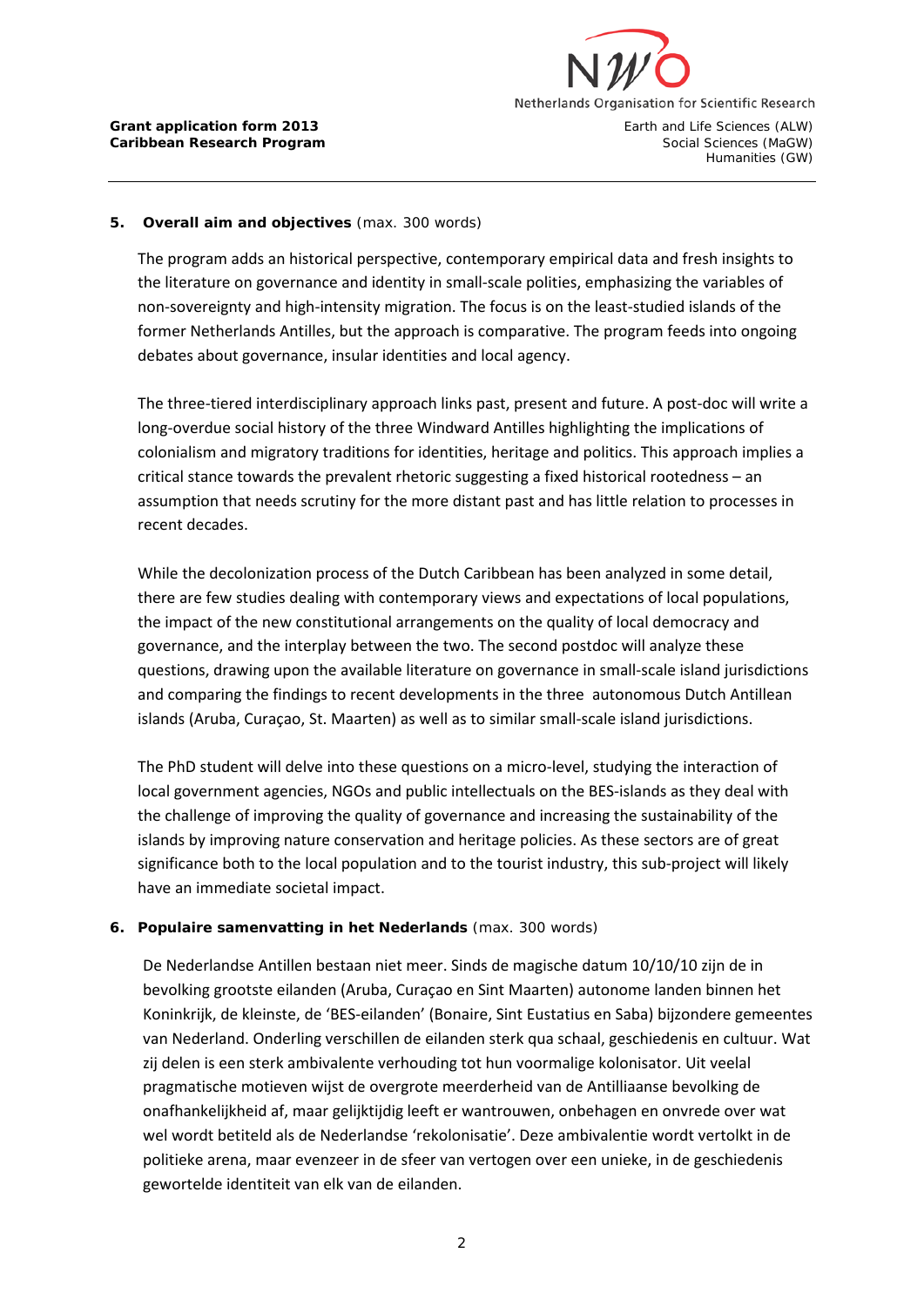

Dit onderzoek beoogt op basis van historisch en contemporain onderzoek een scherper beeld te construeren van de hedendaagse politiek en van discussies over eilandelijke identiteiten van de postkoloniale Antillen. De vraagstelling luidt *welke invloed bestuurlijke hervormingen en omvangrijke migraties hebben op de mede in het verleden gewortelde identiteiten en op het politieke bedrijf op de eilanden*. Een postdoc zal zich verdiepen in de nu nog vrijwel onbeschreven sociale geschiedenis van de Bovenwinden, en daarmee een bijdrage leveren aan debatten over de identiteit van elk van deze eilanden, die sterk zijn getekend door migratieprocessen en meer recent de nieuwe staatkundige status. Een tweede postdoc zal de bestuurlijke processen en spanningen op de BES-eilanden onderzoeken, alsmede de consequenties van Nederlandse interventies in deze kleinschalige samenlevingen voor de kwaliteit van bestuur en voor de beeldvorming over Nederland(ers). Een promovendus zal de dagelijkse praktijk van het bestuur in de BES-eilanden en de reacties daarop onderzoeken, i.h.b. ten aanzien van cultureel erfgoed en natuurbescherming, sectoren van groot belang voor de lokale bevolking, maar ook voor het toerisme en daarmee voor de economie.

### **7. Discipline code(s)**

26.60.00 (Archeology), 36.90.00 (Area studies), 46.90.00 (Cultural Anthropology), 50.90.00 (Environmental Science), 27.40.00 (History), 44.10.00, 44.20.00 (Public Administration and Political Science)

### **8. Outline of research plan, incl. sub-projects** (max. 1200 words)

*Please note: references are in sub-project descriptions*

On 10/10/10, the constitutional entity of the Netherlands Antilles was laid to rest. Aruba, Curaçao and St. Maarten have the status once accorded to the entire six-island entity, an autonomous country within the Kingdom. The three least populated islands (Bonaire, St. Eustatius, Saba) are integrated into the Netherlands as special municipalities. All islands remain locked in the postcolonial imbroglio resulting from their rejection of full sovereignty. Against the advantages to the asymmetrical link to the metropolis – guarantees for democracy, human rights, territorial integrity, citizenship of, and the right to reside in, the metropolis, economic support – come constraints to local autonomy. These constraints affect self-perception and identity. The constitutional reforms may have deepened the ambivalence of Antilleans towards the Netherlands, and also affect internal relations on and between the six islands.

The decolonization of the Dutch Caribbean and the process of constitutional devolution have been well-analyzed, but there is little scholarly literature on the functioning of governance and the opinion of the Antilleans about the reinvigoration of the Dutch presence ('recolonization'). This program will provide a link between the past, present and future of the least-studied islands of the former Netherlands Antilles by enhancing understandings of the challenges facing them, thus also contributing to wider debates about local identity and governance in small-scale polities. Our central question is *how political reforms and intensive migrations affect historically*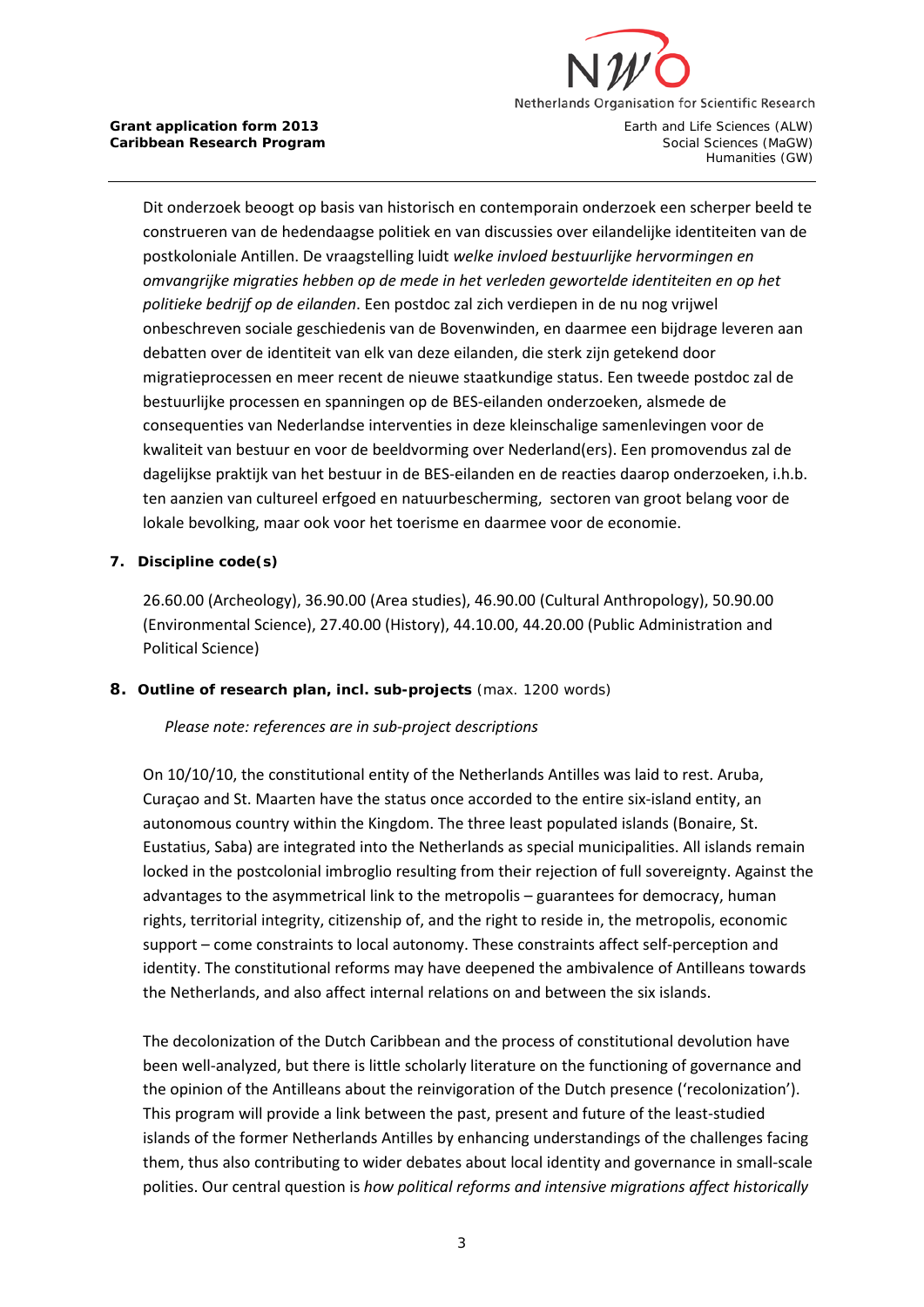

Humanities (GW)

*grounded identities and political practices on these Dutch Caribbean islands*. The program will produce a much-needed social history of the Windward islands, chart recent changes in structures of governance and perceptions of non-sovereignty and identity in the BES-islands, and include case studies on political processes in the domain of cultural and environmental heritage.

The program consists of three closely related projects. The first focuses on the social history of the Windwards – specifically the impact of (post)colonialism (including the legacies of slavery) and migration on politics and contemporary identity debates. While their present constitutional status differs, the three islands share a colonial history and, hence, one dimension of insular identity debates hinges upon the relationship to the Netherlands. As a second dimension, migration transcending imperial/national borders is crucial. Ongoing migrations elicit tacit and open debates about insular belonging and identity, as do changing internal hierarchies among the three (with St. Maarten taking the place previously held by St. Eustatius).

Engaging with scholarly debates about historically-grounded identity claims, this project will be based on a range of empirical methods. The postdoc, an experienced Atlantic historian, will work in metropolitan and insular archives, libraries, and repositories, and engage with the insular population in oral history projects. She will work with local historical societies and experts and will produce scholarly publications and local cultural heritage materials for use in schools, local media, and museums.

The second project focuses on governance in the BES-islands. Three years after 10/10/10, there are heated debates about the efficacy and integrity of the new system of governance, and about local (popular and elite) agency versus metropolitan control. On St. Eustatius and Saba, there are also feelings that the previous subordination to Curaçao and/or St. Maarten has been exchanged for undue dependence on Bonaire, the administrative center of the BES-islands. Scholarly analysis of this complex situation is lacking.

This project will build on and expand the available literature on politics in small-scale territories. A postdoc specialized in governance and democracy in independent micro-states will frame his study through the lens of non-sovereignty, about which there is a dearth of scholarly literature. He will focus on the impact of the municipal status on the quality of governance, the reactions, perceptions, and interactions of local citizens, civil servants, politicians, and metropolitan Dutch public servants. The research includes a follow-up of an extensive quantitative survey from the late 1990s measuring Antillean perceptions and expectations regarding the Kingdom of the Netherlands. The new survey provides a unique opportunity to chart changes in attitudes over nearly two decades. To provide a comparative perspective, the survey will also be conducted on Aruba, Curaçao and St. Maarten, providing a test case for the widely-held assumption that misgivings about metropolitan 'recolonization' augment as the intensity of Dutch governmental intervention increases.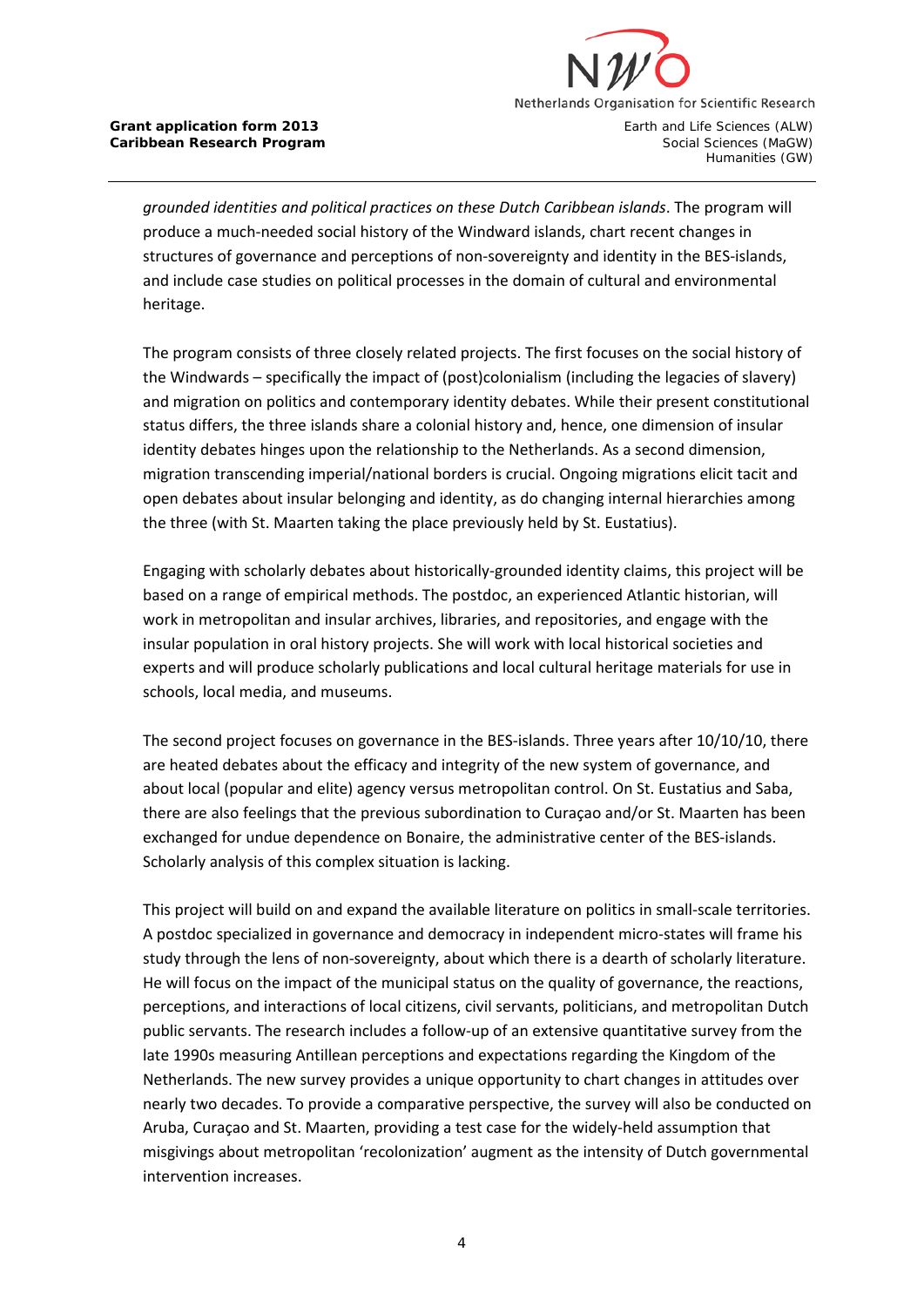

In close cooperation with both postdocs, a PhD student will bridge the historical and contemporary foci of their projects and conduct two case studies on local administration in fields that are vital for tourism and, hence, for sustainable development: cultural heritage and nature conservation. As Caribbean islands are increasingly adding a cultural heritage component to their tourist industries, dilemmas emerge about the representation of colonial history and its legacies. Local identity constructions incorporating this past often sit uneasily with tourists' ideas about tropical paradises. The PhD student will analyze how these challenges are confronted in the BES-islands by local actors in the heritage and tourism sectors.

In the realm of nature conservation, the PhD will analyze the functioning of the (Marine) Natural Parks on the BES-islands, focusing on local agency in complex and dense governmental structures. The PhD will benefit from the work of the historian postdoc on the social history of the Windward Antilles, which includes a study of the historical relationship with governance structures, while also utilizing the existing information on the history and cultural heritage practices on Bonaire. The PhD will make use of the findings of the political scientist postdoc on the complexities of governance in the islands. By drawing upon the findings of the two postdocs, and integrating nature conservation in the program, this project will help chart a course for future development.

Small-scale implies that the activities and presence of the three researchers as well as the active involvement of the lead applicant will be closely monitored on these islands. This could produce dilemmas, but it also provides opportunities for discussing research results with government organizations, cultural heritage and nature conservation groups, the press and the general public on both sides of the Atlantic. These interactions, in turn, will become part of the research program.

If the proposal receives funding, we will start in the Summer of 2014. The main applicant and co-applicants will co-author various articles with the main researchers – see the deliverables and detailed work programs below. In the third year of the project, a symposium will be held at the CSNI bringing together the researchers and experts from the various islands as well as regional experts.

### **9. Innovative aspects and links to other programs** (max. 300 words)

The major innovation of this project is its overarching approach. The three-tiered approach incorporates past, present, and future to investigate the interaction between identity and politics in small-scale, postcolonial, non-sovereign territories. The sub-projects connect with each other, leading to optimal resource and knowledge utilization. Not only are the sub-projects linked, but the research results will feed into the phenomena they study. The social history project will be conducted in cooperation with local public and private history and cultural heritage groups, producing educational materials for local use. This research critically interrogates identity discourses that do not necessarily correspond with findings of historical research. Likewise, because of the small scale of the BES-islands, the governance project will not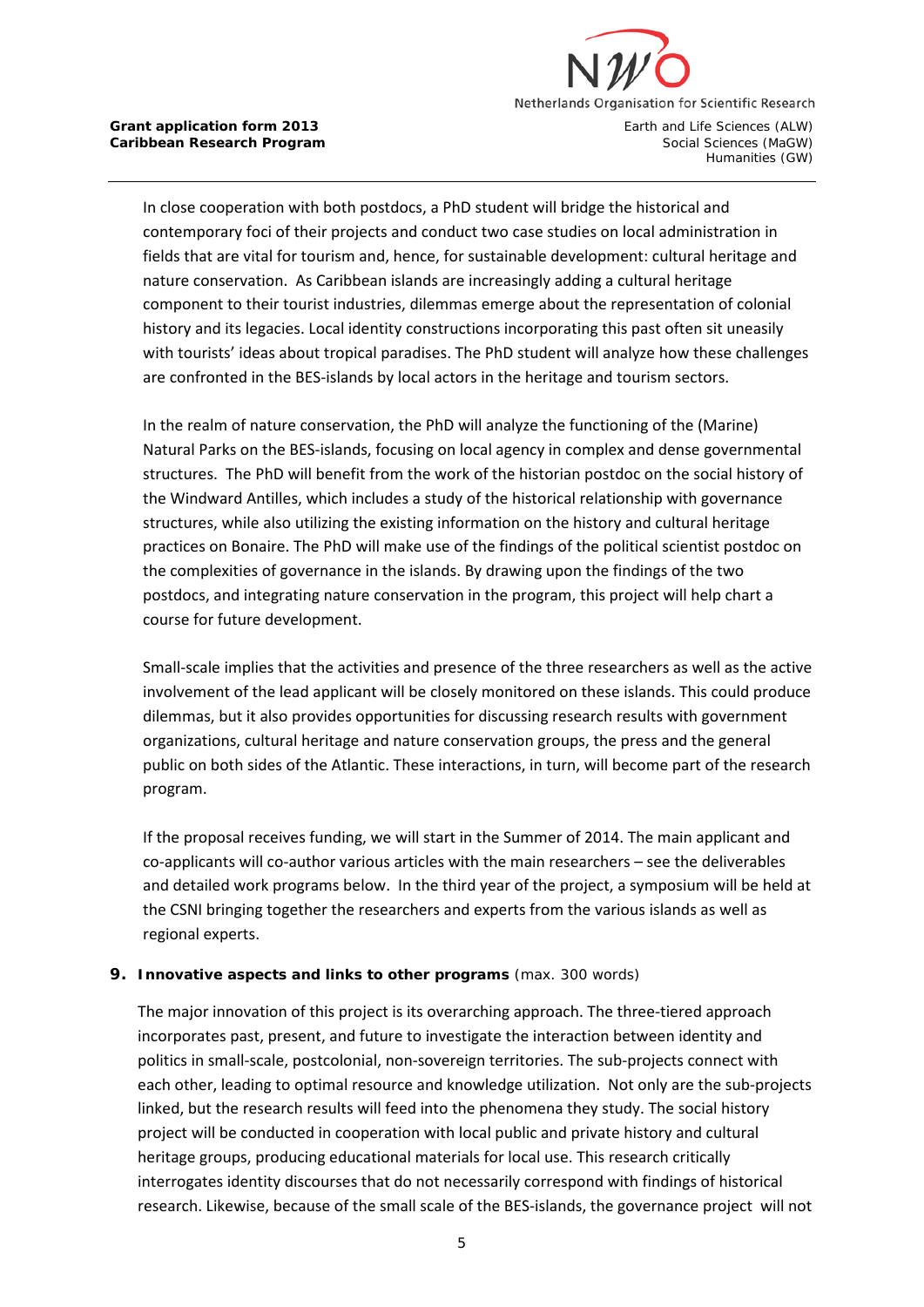

Humanities (GW)

only produce new empirical insights, but will also become part of local debates on postcolonial identities, the complex Dutch-cum-Antillean organization, and the performance of local administrations. The PhD project will have a strong interactive dimension and, most innovatively, combine the evaluation of environmental and cultural heritage management into one plan for further development.

This highlights another innovative characteristic of the program – interdisciplinarity. Bridging a myriad of (compartmentalized) disciplines and approaches allows for a more comprehensive approach to understanding what postcoloniality means in non-sovereign polities, in identity debates, governance, and in the dynamics linking the two. It adds a much-needed empirical dimension to debates about politics and identity. This inherent and innovative interdisciplinarity is strengthened by the already existing links with the partially NWO-funded Leiden University project on Archeology and Heritage. Links with other programs will be actively sought once NWO's Caribbean Research Program begins.

Lastly, there is so little serious scholarly work on the insular Dutch Caribbean in the fields of history/cultural heritage, identity, and governance, that any endeavor to fill these gaps is not only welcome, but also, by its very nature, innovative.

### **10. Relevance for this call for proposals** (max. 300 words)

NWO's call for the Caribbean Research Program wishes to strengthen the relevant knowledge base, to encourage interdisciplinary scholarship and cooperation between Dutch and Caribbean research organizations, and the training of young researchers. Research should target the insular Caribbean and should have direct relevance to the islands pertaining to the Kingdom of the Netherlands. The present proposal meets all of these objectives, with the caveat that some additional decisions regarding cooperation between the research group and Caribbean partners can only be made as the actual research develops (see under 12).

The present proposal is mainly in the fields of the humanities (GW) and social sciences (MaGW). The specific call for these fields, 'Challenges of small-scale Caribbean isles: Identity, heritage, governance, education', provides further parameters for research proposals. The preamble of that call paints a general, historically grounded, canvas of the contemporary Caribbean, and, specifically, of the former Netherlands Antilles, and proceeds to identify four broad themes for research. Clearly the overall assumptions of the present proposal correspond to the preamble of this call, while the proposal addresses three of the four themes directly and the fourth at least indirectly. Thus, the present proposal corresponds fully to these keywords describing the first three themes in the NWO call:

- insular and regional history, colonial and postcolonial perspectives, management of cultural heritage
- intra-regional mobility, kinship and identities cutting across cultural and legal constraints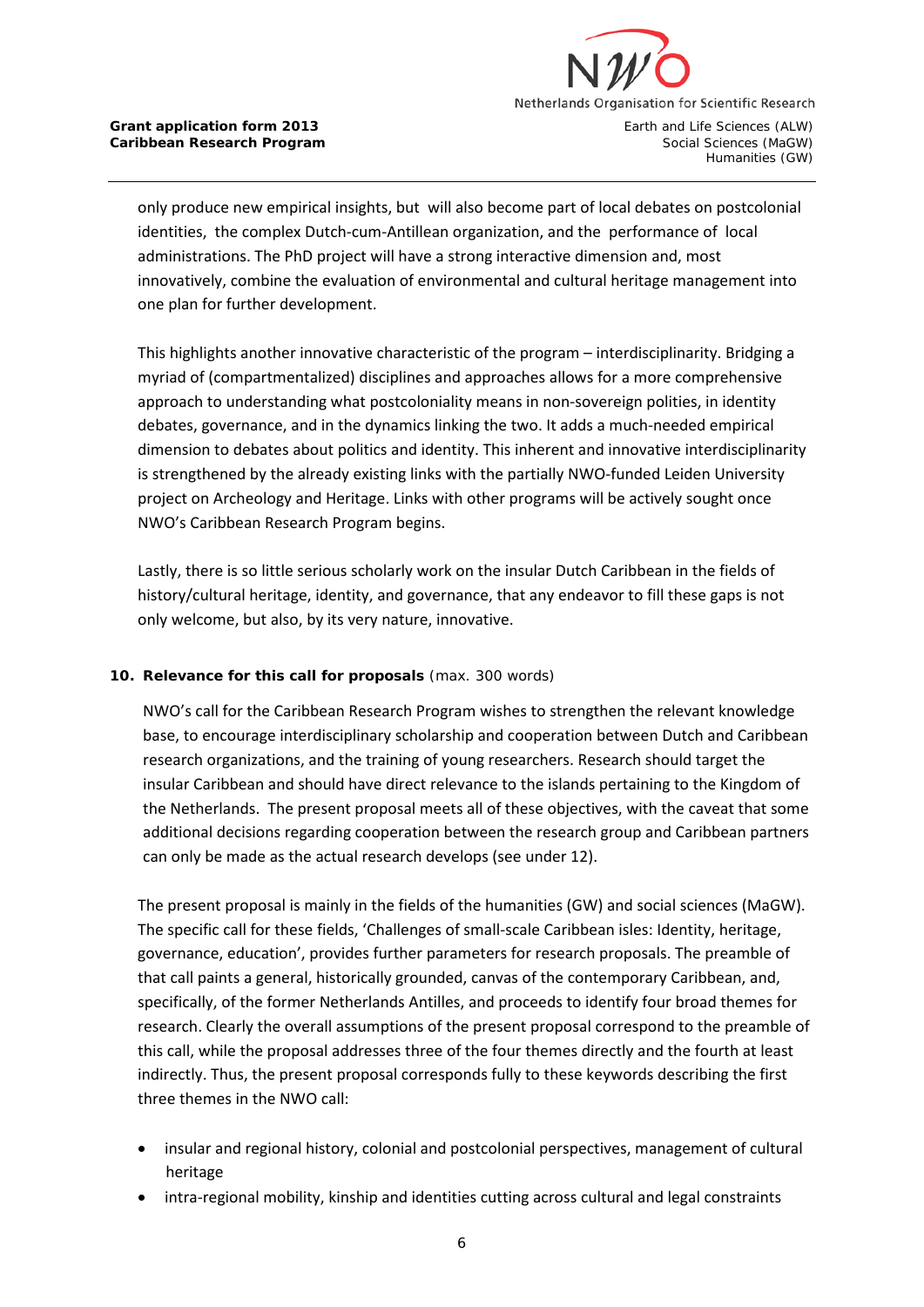

• quality and legitimacy of governance in small-scale, non-sovereign polities, contested postcolonial autonomy

We will make the materials produced by the researchers, both on the history of the Windwards Antilles and on issues of governance, local identity and nature conservation in the BES-islands, available to the local populations. In that sense, the proposal also contributes to the fourth theme, of stimulating (in)formal education.

### **11. Interdisciplinarity of the programme and added value of cooperation between research groups and disciplines** (max. 300 words)

While interdisciplinarity is rightly stimulated within and between the fields of the humanities and the social sciences, the little research done over the past decades on the former Netherlands Antilles has remained highly compartmentalized. The present proposal will overcome this fragmentation by bringing together research questions and strategies as well as expertise and participants from a wide range of disciplines within the humanities and social sciences. This will create a broader, less compartmentalized, picture and will address societal concerns at the same time. A link is also made to the hard sciences, i.e. environmental science, concerning local policies and education for nature conservation.

All projects share a locally-based, regionally-focused, comparative, strongly empirical and futureoriented approach, and the entire program will transcend disciplinary boundaries. The first project is primarily in the fields of social history and cultural anthropology and has direct relevance to the field of cultural heritage, but borders on archeology as well. The second project is situated at the crossroads of the fields of political sciences, public administration and cultural anthropology. The PhD project is situated in all of these fields, particularly history/cultural heritage, public administration and environmental science.

Within KITLV, the proposed center of the present program, the program would link up with ongoing research programs dealing with clientelism and local politics in Indonesia. Likewise, there is relevant expertise available at the participating Leiden University faculties. The program's location at Leiden University's campus will greatly facilitate synergy within the research and expert group.

### **12. Geographical focus and regional embedding** (max. 300 words)

The research focuses on four of the six islands of the former Netherlands Antilles, leaving the two most populated and best-researched (Aruba and Curaçao) out. The six-island Netherlands Antilles was a colonial construction, and we need to understand each of its constituent parts based on its own merits. Even the obvious differentiation into two zones (the Papiamentuspeaking 'Leeward' Antilles off the Venezuelan coast versus the English-speaking 'Windward' Antilles in the Northern Caribbean) has become less evident. While geographical, historical and cultural parameters point to a division along these lines, the new constitutional arrangements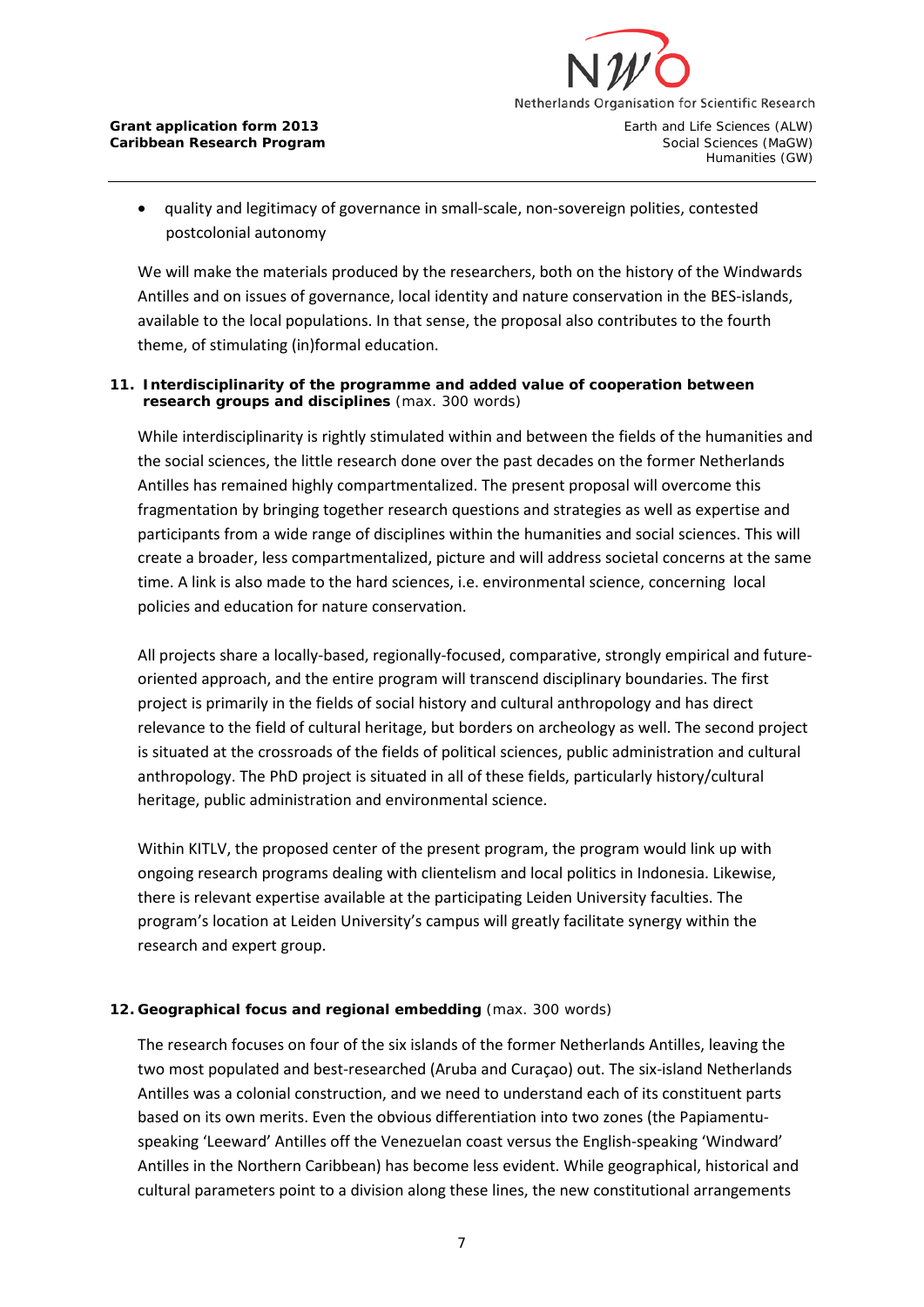

Humanities (GW)

necessitate a partial ordering along another axis. This explains the decision to focus on the littlestudied Windwards as an integral unit in the history sub-project and, conversely, on the three BES-islands in the sub-projects on governance issues.

As the present proposal addresses both history and heritage, contemporary identity debates, and governance issues, we focus on different combinations of islands. The project on social history focuses on the Windwards because their histories are inextricably entangled with one another and with their wider region. Moreover, the extant historiography of the Windwards is meager and the fruits of this historical research will also support historically-grounded identity debates and cultural heritage practices. In the second postdoc project and the PhD project, the focus is on the BES-islands – St. Eustatius, Saba. Bonaire – not St. Maarten. This choice results from the focus on the new governmental context created for the BES-islands.

The broader theoretical and comparative context is the debate on politics and identity in nonsovereign island jurisdictions in the Caribbean and beyond. While focusing on the former Netherlands Antilles, the research will include comparisons to other polities in the region (French *Départements d'Outre-mer*, British Overseas Territories and American non-sovereign entities such as Puerto Rico the U.S. Virgin Islands).

| budget overview                             |           | fte   | no. of<br>years    | financial resources $(\epsilon)$<br>requested from NWO |
|---------------------------------------------|-----------|-------|--------------------|--------------------------------------------------------|
|                                             | personnel | 0.75  | 4                  | 201,085                                                |
| sub-project 1                               | material  |       |                    | 17,900                                                 |
|                                             | bench fee |       |                    | 5,000                                                  |
|                                             | personnel | 1.00  | 3                  | 199,465                                                |
| sub-project 2                               | material  |       |                    | 66,383                                                 |
|                                             | bench fee |       |                    | 5,000                                                  |
|                                             | personnel | 1.00  | 4                  | 201,600                                                |
| sub-project 3                               | material  |       |                    | 14,800                                                 |
|                                             | bench fee | 5,000 |                    |                                                        |
| use of large infrastructure (specify below) |           |       | NVT/Not applicable |                                                        |
| <b>Total costs</b>                          |           |       |                    | 748,733                                                |

### **13. Budget overview for research programme (in €)**

**13a. Explanation of the budget overview** (optional; max. 300 words)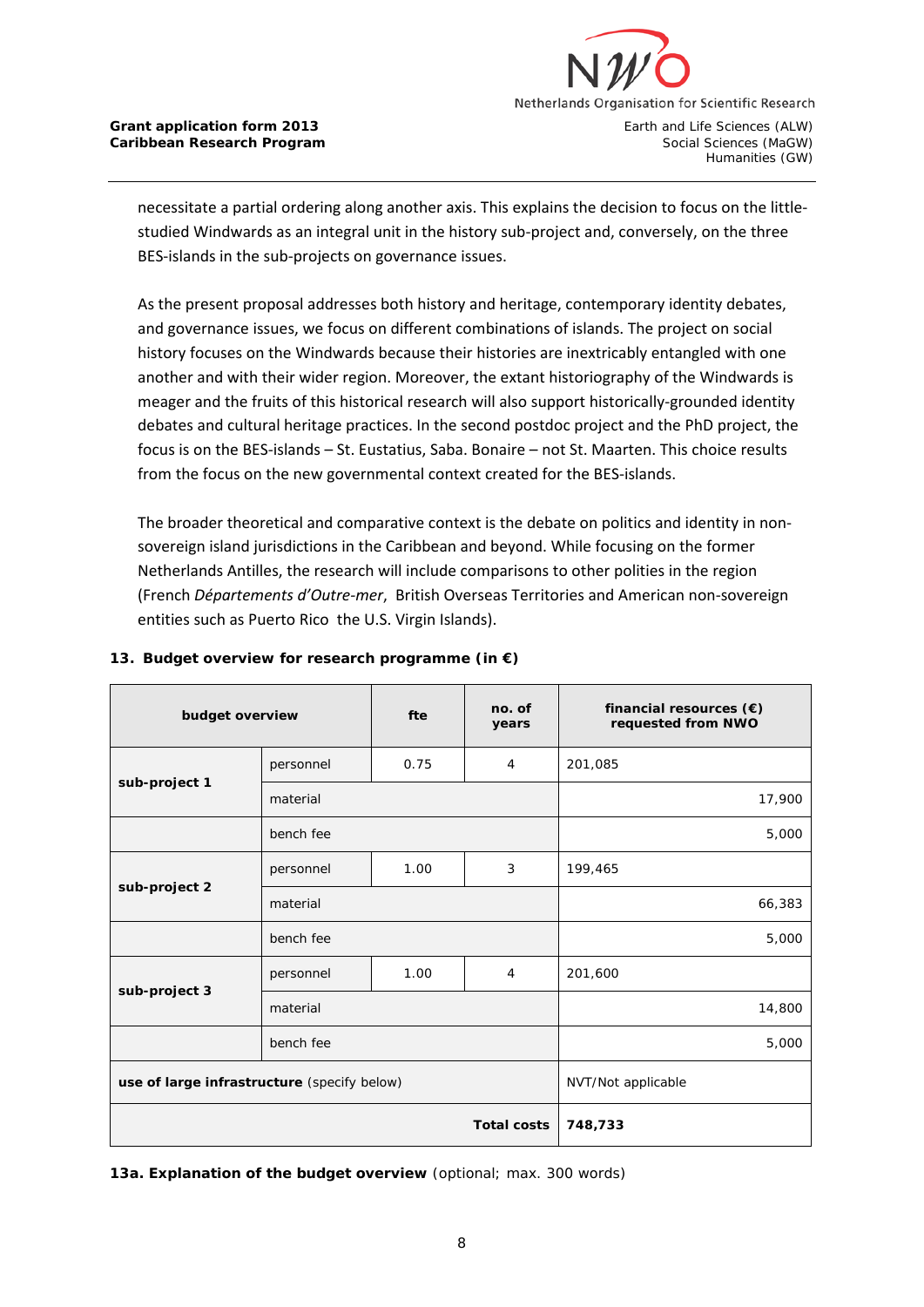

The budget is rather straightforward, with ca. € 615,000 dedicated to salary costs and bench fees for the two postdocs and the PhD candidate, and ca. € 135,000 for research costs. As for the latter category, all three sub-projects require travel and accommodation costs, while the costs of the survey will amount to ca. € 50,000. General program costs are reserved for the symposium on St. Eustatius and for the costs of the local supervisor, Dr. Jay Haviser of the St. Maarten Archeological Center (SIMARC). A more detailed breakdown of the budget is available.

#### **14. References to scientific publications** (max. 60)

*Please note that references to the scholarly literature listed below are only made in the sections on the subprojects.*

- Alofs, L., and L. Merkies (2001). *Ken ta Arubiano? Sociale integratie en natievorming op Aruba, 1924-2001.*  Oranjestad: VAD/De Wit.
- Anckar, D. (2002). 'Why Are Small Island States Democracies?', *The Round Table* 365, pp. 375-390.
- Angrosino, M. (1982). 'Personal Narratives and Cultural Complexity: an Oral Anthropology of Aruba, Netherlands Antilles', *Oral History Review* 10 (1), pp. 93-118.
- Apostolopoulos, Y., and D.J. Gayle (2002). 'From MIRAB to TOURAB? Searching for Sustainable Development in the Maritime Caribbean, Pacific, and Mediterranean', in *Island Tourism and Sustainable Development: Caribbean, Pacific, and Mediterranean Experiences*, ed. Y. Apostolopoulos and D.J. Gayle. Westport CT: Praeger Publishers.
- Armstrong, H.W., and R. Read (2002). 'Comparing the Economic Performance of Dependent Territories and Sovereign Microstates', *Economic Development and Cultural Change* 48 (2), pp. 285-306.
- <span id="page-8-0"></span>Austin, D. (2000). 'Contested Islands', *The Round Table* 89 (353), pp. 59-63.
- Baldacchino, G. (2006). 'Innovative Development Strategies from Non-Sovereign Island Jurisdictions? A Global Review of Economic and Governance Practices'. *World Development* 34 (5), pp. 852-867.
- Baldacchino, G. (2012). 'Islands and Despots', *Commonwealth and Comparative Politics*, 50 (1), pp. 103-120.
- Baldacchino, G., and D. Milne, eds (2009),. *The Case for Non-Sovereignty: Lessons from Sub-National Island Jurisdictions*. London: Routledge.
- Baldacchino, G., L. Felt, and R.M. Greenwood (2009). *Remote Control: Governance Lessons for and from Small, Insular, and Remote Regions*. St. Johns, NL, Canada: ISER Press.
- Bertram, G. (2006). 'Introduction: the MIRAB Model in the Twenty-First Century', *Asia Pacific Viewpoint* 47 (1), pp. 1-13.
- Bertram, G., and B. Poirine (2007). 'Island Political Economy', in *A World of Islands: An Island Studies Reader*. ed. G. Baldacchino. Charlottetown: University of Prince Edward Island.
- Borrini-Feyerabend, G., M. Pimbert, T. Farvar, A. Kothari, and Y. Renard (2004). *Sharing Power: Learning by Doing in Co-Management of Natural Resources Throughout the World.* Tehran: IIED.
- Calhoun, C. (1994). *'*Social Theory and the Politics of Identity'*, Social theory and the politics of identity*. ed. Craig Calhoun. Blackwell: Oxford.
- Chamberlain, M. (2006). *Family Love in the Diaspora: Migration and the Anglo-Caribbean Experience*. New Brunswick: Transaction Publishers.
- Clayton, S.D. (2003). 'Environmental Identity: A Conceptual and an Operational Definition', in *Identity and the Natural Environment.* eds. S.D. Clayton and S. Opotow. Cambridge, MA: MIT Press.
- Clegg, P., and D. Killingray, eds (2012). *The Non-Independent Territories of the Caribbean and Pacific: Continuity and Change*. London: Institute of Commonwealth Studies.
- Crane, J. (1971). *Educated to Emigrate: the Social Organization of Saba.* Assen: Gorcum.
- Crane, J. (1987). *Saba Silhouettes*. New York: Vantage Press.
- Dahl, R.A., and E.R. Tufte (1973). *Size and Democracy*. Stanford, CA: Stanford University Press.
- Diamond, L.J., and S. Tsalik (1999). 'Size and Democracy: the Case for Decentralization', in *Developing Democracy*. ed. L.J. Diamond. Baltimore, MD: The Johns Hopkins University Press.
- Doumenge, F. (1985). 'The Viability of Small Intertropical Islands', in *States, Microstates, and Islands*. ed. E. Dommen and P. Hein. Dover, NH: Croom Helm.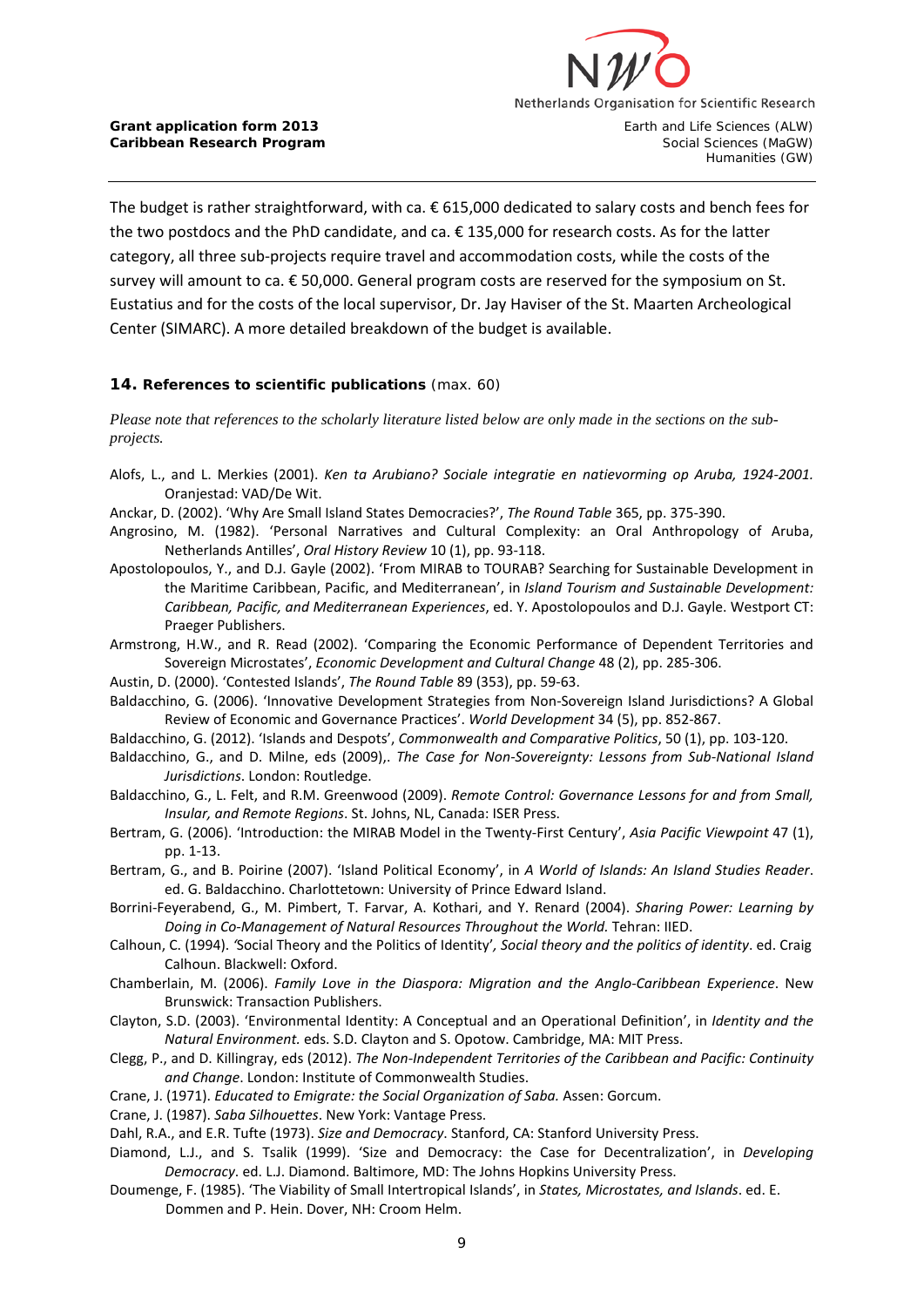

Humanities (GW)

Douglas, S. (2011). *Success Nonetheless: Making Public Utilities Work in Small-Scale Democracies Despite Difficult Social Capital Conditions.* Oxford University (PhD Dissertation).

Guadeloupe, F. (2009). *Chanting Down the New Jeruzalem. Calypso, Christianity and Capitalism in the Caribbean*. Berkeley: University of California Press.

- Hartog, J. (1964). *De Bovenwindse Eilanden: Sint Maarten, Saba, Sint Eustatius.* Aruba: De Wit.
- Hinds, D. (2008). 'Beyond Formal Democracy: the Discourse on Democracy and Governance in the Anglophone Caribbean', *Commonwealth and Comparative Politics* 46 (3), pp. 388-406.
- Johnson, W. (1987). *For the Love of St. Maarten*. London: Macmillan.

Jong, L. de, and D. Kruijt, eds (2005), *Extended Statehood in the Caribbean: Paradoxes of Quasi Colonialism, Local Autonomy and Extended Statehood in the USA, French, Dutch and British Caribbean.* Amsterdam: Rozenberg Publishers.

Keur, J., and D. Keur (1960). *Windward Children: A Study in Human Ecology of the Three Dutch Windward Islands in the Caribbean*. Assen: Gorcum.

Laszlo, J. (2003). 'History, Identity, and Narratives', in *Theories and Controversies in Societal Psychology.* ed. J. Laszlo and W. Wagner. Budapest: New Mandate.

- Linde, S.J. van der, M.H. van der Dries, N. Schlanger, and C.G. Slappendel (2012). *European Archaeology Abroad. Global Settings, Comparative Perspectives.* Leiden: Sidestone Press.
- Liu, J. H., and D. J. Hilton. (2005). 'How the Past Weighs on the Present: Social Representations of History and their Role in Identity Politics', *British Journal of Social Psychology*, 44, pp. 537–556.
- Mielants, E. (2009). 'From the Periphery to the Core: A Case Study on the Migration and Incorporation of Recent Caribbean Immigrants in the Netherlands', in *Caribbean Migration to Western Europe and the*  United States: Essays on Incorporation, Identity, and Citizenship, eds. Margarita Cervantes-Rodríguez, Ramón Grosfoguel, and Eric Mielants. Philadelphia: Temple University Press.
- Mosely, S. (2006). 'Common Ground: Integrating Social and Environmental History', *Journal of Social History*, 39 (3), pp. 915-933.
- Nauta, O. (2011). *Good Governance in 'the West'*. Utrecht University (PhD Dissertation).
- Olwig, K.F. (1993). *Global Culture, Island Identity: Continuity and Change in the Afro-Caribbean Community of Nevis.* Amsterdam: Harwood.
- Oostindie, G.J. (2007). 'Migration Paradoxes of Non-Sovereignty: a Comparative Perspective on the Dutch Caribbean Governance', in *Governance in the Non-Independent Caribbean: Challenges and Opportunities in the Twenty-First Century*, ed. P. Clegg and E. Pantojas-García. Kingston: Randle.
- Oostindie, G.J., ed. (2008). *Dutch Colonialism, Migration and Cultural Heritage.* Leiden: KITLV Press.
- Oostindie, G.J. (2011). *De gouverneurs van de Nederlandse Antillen sinds 1815.* Leiden: KITLV Press.
- Oostindie, G.J., and I. Klinkers (2001). *Knellende Koninkrijksbanden. Het Nederlandse dekolonisatiebeleid in de Caraïben, 1940-2000.* Amsterdam: Amsterdam University Press.
- Oostindie, G.J., and I. Klinkers (2003). *Decolonising the Caribbean: Dutch Policies in a Comparative Perspective.* Amsterdam: Amsterdam University Press.
- Oostindie, G.J., and I. Klinkers (2012). *Gedeeld Koninkrijk. De ontmanteling van de Nederlandse Antillen en de vernieuwing van de trans-Atlantische Relaties.* Amsterdam: Amsterdam University Press.
- Oostindie, G.J., and P. Verton (1998). *Ki Sorto di Reino / What Sort of Kingdom? Visies en verwachtingen van Antillianen en Arubanen omtrent het Koninkrijk*. Leiden: KITLV.
- Persoon, G.A., and P.L. Perez (2008). 'The Relevant Context: Environmental Consequences of Images of the Future', in *Against the Grain: the Vayda Tradition in Human Ecology and Environmental Anthropology*, ed. B.B. Walters, B.J. McCay, P. West, and S. Lees. Lantham, MD: AltaMira Press.
- Ramos, E.R., and A.I. Rivera, eds (2001). *Islands at the Crossroads: Politics in the Non-Independent Caribbean*. Kingston: Ian Randle.
- Roe, D., and J. Elliott (2010). *The Earthscan Reader in Poverty and Biodiversity Conservation.* London: Earthscan.
- Roitman, J. V. (2012). 'Creating Confusion in the Colonies: Jews, Citizenship, and the Dutch and British Atlantics'*, Itinerario* 36 (2), pp. 55-90.
- Roitman, J.V., and H. Jordaan. 'Fighting a Foregone Conclusion: Lobbying, West Indian Merchants, and St. Eustatius, 1780-1810'. (forthcoming, *TESG*).
- Royle, S.A. (2001). *A Geography of Islands: Small Island Insularity.* London: Routledge.
- Ryan, S.D. (1999). *Winner Takes All: the Westminster Experience in the Caribbean*. St. Augustine, Trinidad & Tobago: UWI Press.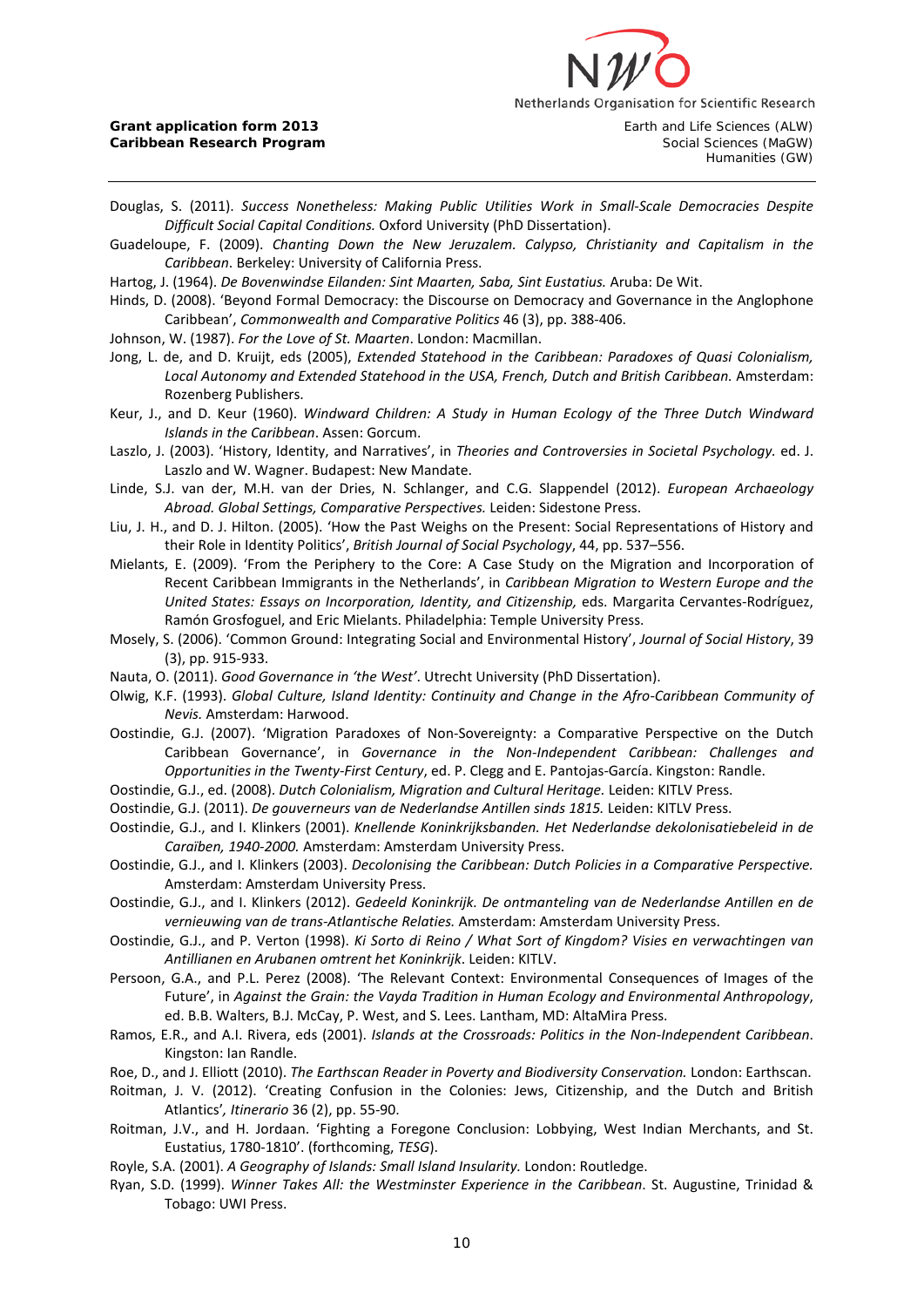

Humanities (GW)

Siegel, P.E., and E. Rigter (2011). *Protecting Heritage in the Caribbean*. Tuscaloosa: University of Alabama Press.

Sullivan, A.E. (2006). *Local Lives, Global Stage: Diasporic Experiences and Changing Family Formation Practice on the Caribbean Island of Saba, Netherlands Antilles.* Unpublished Dissertation, Chapel Hill: University of North Carolina.

- Sutton, P. (2007). 'Democracy and Good Governance in Small States', in *Commonwealth Small States: Issues and Prospects*, ed. E. Kisanga and S.J. Danchie. London: Commonwealth Secretariat.
- Sutton, P., and A.J. Payne (1993). 'Lilliput under Threat: the Security Problems of Small Island and Enclave Developing States', *Political Studies* 41 (4), pp. 579-593.
- Tilly, C. (1995). 'Citizenship, Identity and Social History', *International Review of Social History,* 40 (3), pp. 1-17.
- Tjon Sie Fat, H.C. (1954). *Onderzoek naar de sociaal-hygiënische toestand op de Bovenwindse eilanden der Nederlandse Antillen.* Amsterdam: Argus.
- Veenendaal, W.P. (2013). *Politics and Democracy in Microstates. A Comparative Analysis of the Effects of Size on Contestation and Inclusiveness.* Leiden University (PhD Dissertation).
- Veenendaal, W.P. (2013). 'Size and Personalistic Politics: Characteristics of Political Contestation in Four Microstates', *The Round Table* 102 (3), pp. 245-257.
- Veenendaal, W.P. (2013). 'Political Representation in Microstates: St. Kitts and Nevis, Seychelles, and Palau', *Comparative Politics* 45 (4), pp. 437-456.
- Veenendaal, W.P. (2013). 'Democracy in Microstates: Why Smallness Does Not Produce a Democratic Political System', *Democratization* 20 (6) (forthcoming).
- Walters, B.B., and A.P. Vayda (2009). 'Event Ecology, Causal Historical Analysis, and Human-Environment Research, *Annals of the Association of American Geographers* 99 (3), pp. 534-553.
- Willems, W.J.H. (2010). 'Archeologie en het Heden', in *Neerlands Hoop: Erfgoed en Politiek*, eds. R. Hermans, T. de Neef, M. Seighali, and A. Weij. Amsterdam: Erfgoed Nederland.
- Willems, W.J.H., and D.C. Comer (2012). 'Tourism and Archaeological Heritage: Driver to Development or Destruction?', in *Heritage: a Driver of Development*, ed. C. Gottfried and S. Hidalgo Sánchez. Paris: ICOMOS.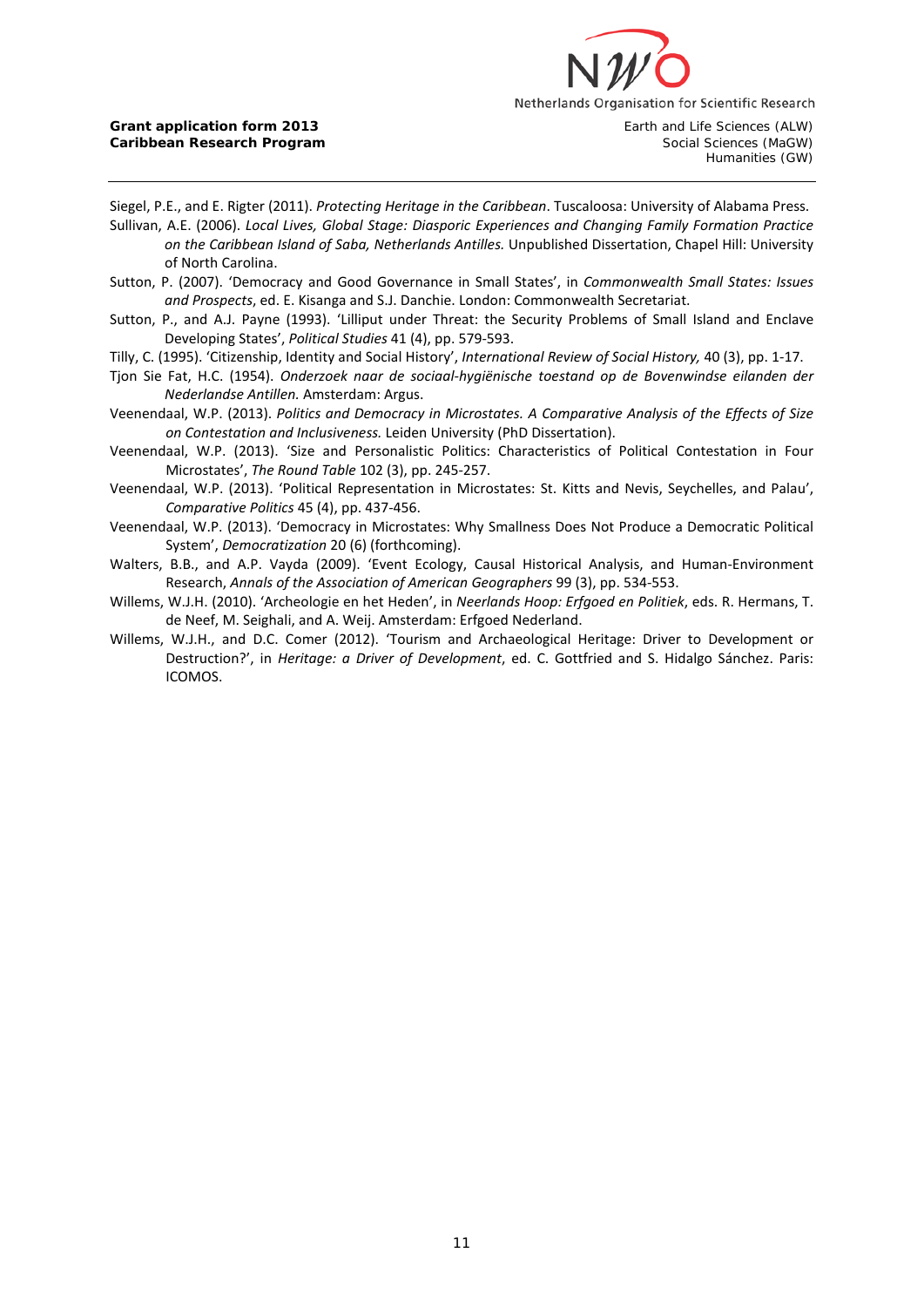

#### **Grant application form 2013 Earth and Life Sciences (ALW)**<br> **Caribbean Research Program Earth and Life Sciences (MaGW)**<br>
Social Sciences (MaGW) **Caribbean Research Program**

Humanities (GW)

#### **15–27 Sub-project(s)**

*Please provide information about the sub-projects. Duplicate this section (items 15-27) as many times as there are sub-projects in the proposed programme. For a detailed description of the entire research programme, see items 5-14.*

#### **15. Title of sub-project**

The Dutch Windward Islands: Confronting the Contradictions of Belonging, 1815 - 2015

### **16. Summary of sub-project & keywords** (max. 250 words)

The Dutch Windward islands of Saba, St. Eustatius, and St. Maarten are English-speaking and culturally focused on the United States and the surrounding Caribbean islands rather than on the Netherlands – despite the fact that they have been Dutch territories for centuries. The ambivalence of the islanders' status as Dutch citizens inhabiting a predominantly Anglo-American and Caribbean world is particularly visible due to the recent political reforms which some residents think of as 'recolonization'.

The Anglo-American cultural and linguistic orientation has been reinforced and supplemented in recent decades by heavy migration from all parts of the Caribbean. Close to half the residents of the islands do not even have Dutch citizenship. Thus, long-standing feelings of disconnection and disenfranchisement from the Netherlands have been augmented by debates about insular identity and the place of (recent) immigrants on the islands. These debates are especially evident because of the islands' small scale.

This sub-project will use a theoretically informed, but strongly empirical, approach to address the overarching question of *how the legacies of Dutch colonial governance and intensive migrations on these three islands intersect in the construction and acceptance of hybrid insular identities?* 

Employing a structure in which migratory and political histories will be contextualized within the geographies of the islands themselves, this sub-project will trace the process of the formation of (hybridized) identities, and will place Dutch Caribbean history within larger debates about the crucibles in Caribbean history: mobility, colonial heritage, inter-relationship with the environment, and complexities of identification.

Keywords: migration, identity, governance, social and economic history, cultural heritage

### **17. Discipline code(s) for sub-project**

27.50.00 Social and economic history; 46.90.00 Cultural Anthropology; 36.90.00 (Area Studies)

### **18. Main applicant and institutional setting of sub-project**

Dr. Jessica Vance Roitman (KITLV-KNAW and History, Leiden University), P.O. Box 9515, 2300 RA Leiden, NL, 071-5272378, [Roitman@kitlv.nl](mailto:Roitman@kitlv.nl)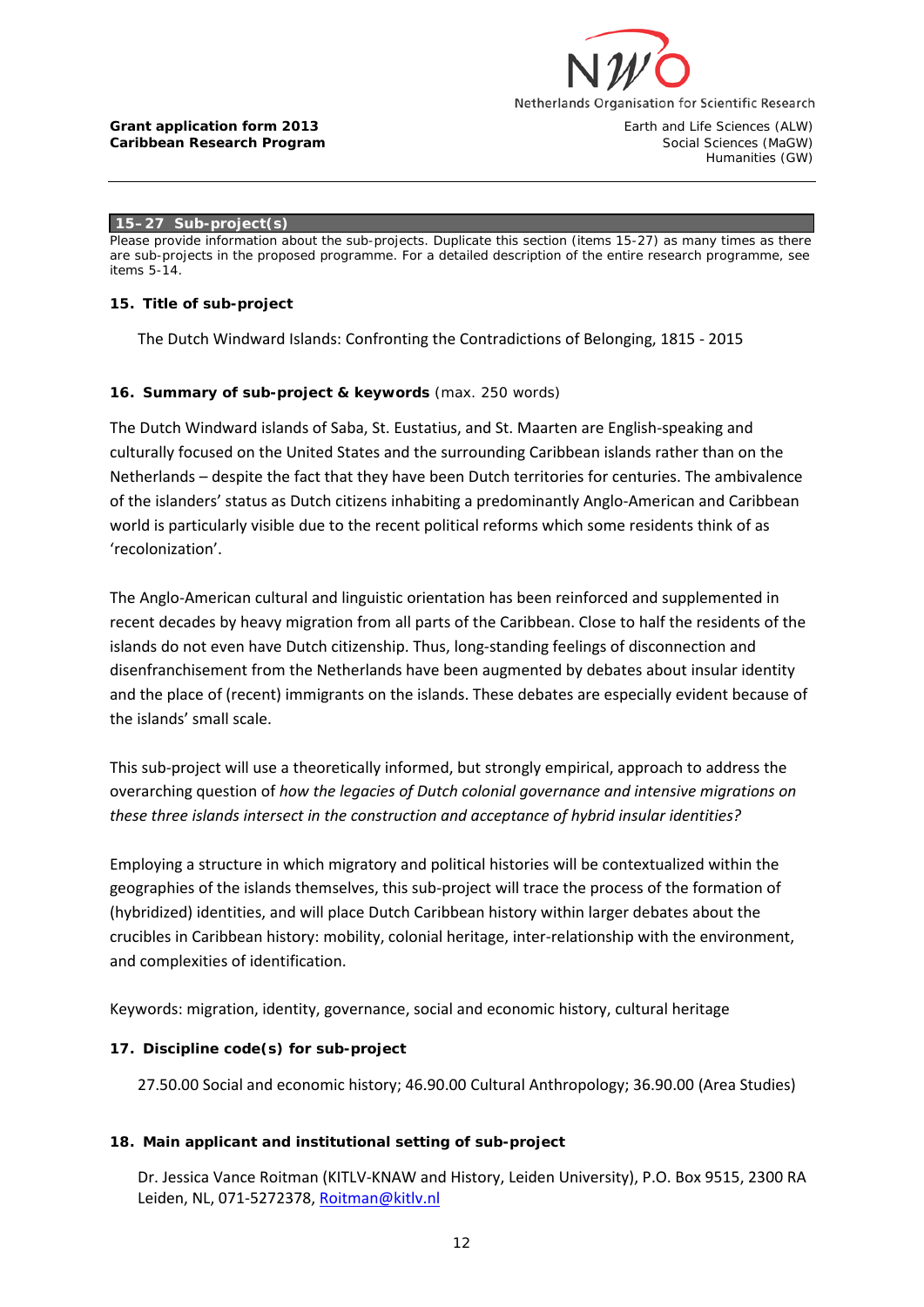

\*Prof. Dr. Gert J. Oostindie (KITLV-KNAW and History, Leiden University), P.O. Box 9515, 2300 RA Leiden, NL, 071-5272295

\*Lead applicant of overall project

# **19. Period of funding of sub-project**

September 1, 2014 to September, 1 2018 (on the basis of 0.75 fte)

### **20. Composition of the research team and participating partners in the sub-project**

| consortium       | name & title                                              | affiliation                                                     | expertise                                                                                  | role in project                            |
|------------------|-----------------------------------------------------------|-----------------------------------------------------------------|--------------------------------------------------------------------------------------------|--------------------------------------------|
| main applicant   | Prof. Dr. Gert J.<br>Oostindie                            | KITLV-KNAW<br>and Institute of<br>History, Leiden<br>University | Caribbean<br>history,<br>politics,<br>anthropology                                         | Main applicant                             |
| scientific staff |                                                           |                                                                 |                                                                                            |                                            |
| 1.               | Dr. Jessica<br>Vance Roitman<br>48 months<br>$(0.75$ fte) | KITLV-KNAW<br>and Institute of<br>History, Leiden<br>University | Caribbean<br>history,<br>(Dutch)<br>colonial<br>history; social<br>and economic<br>history | Postdoc; main researcher in<br>sub-project |
| project partners |                                                           |                                                                 |                                                                                            |                                            |
| 1.               | Dr. J. Haviser                                            | St. Maarten<br>Archeological<br>Center<br>(SIMARC)              | Cultural<br>heritage;<br>history                                                           | Advice on research and<br>outreach         |
| 2.               | Dr. Peter<br>Verton                                       | Verton<br>Consultancy,<br>Curaçao                               | Migration;<br>Politics                                                                     | Advice on research and<br>outreach         |

### **21. Description of the proposed research**

### **a) Scientific description**

The population of Dutch St. Maarten has skyrocketed from less than 3,000 in 1960 to around 40,000 today – a staggering growth fueled by the tourist industry that has led long-time residents to declare that 'It is doubtful that the benefits [from tourism] can compensate for the loss of Philipsburg [capital of St. Maarten] to foreigners' (Johnson 1987: 39-40). This statement suggests a fixed historical rootedness and begs the question of who would be defined as a 'true St. Maartener' (or Sabian or Statian), because these recent immigrants join previous generations of migrants to the Windwards from the immediate Caribbean surroundings as well as from elsewhere in the Americas and places as far away as China, Lebanon, and Eastern Europe. All of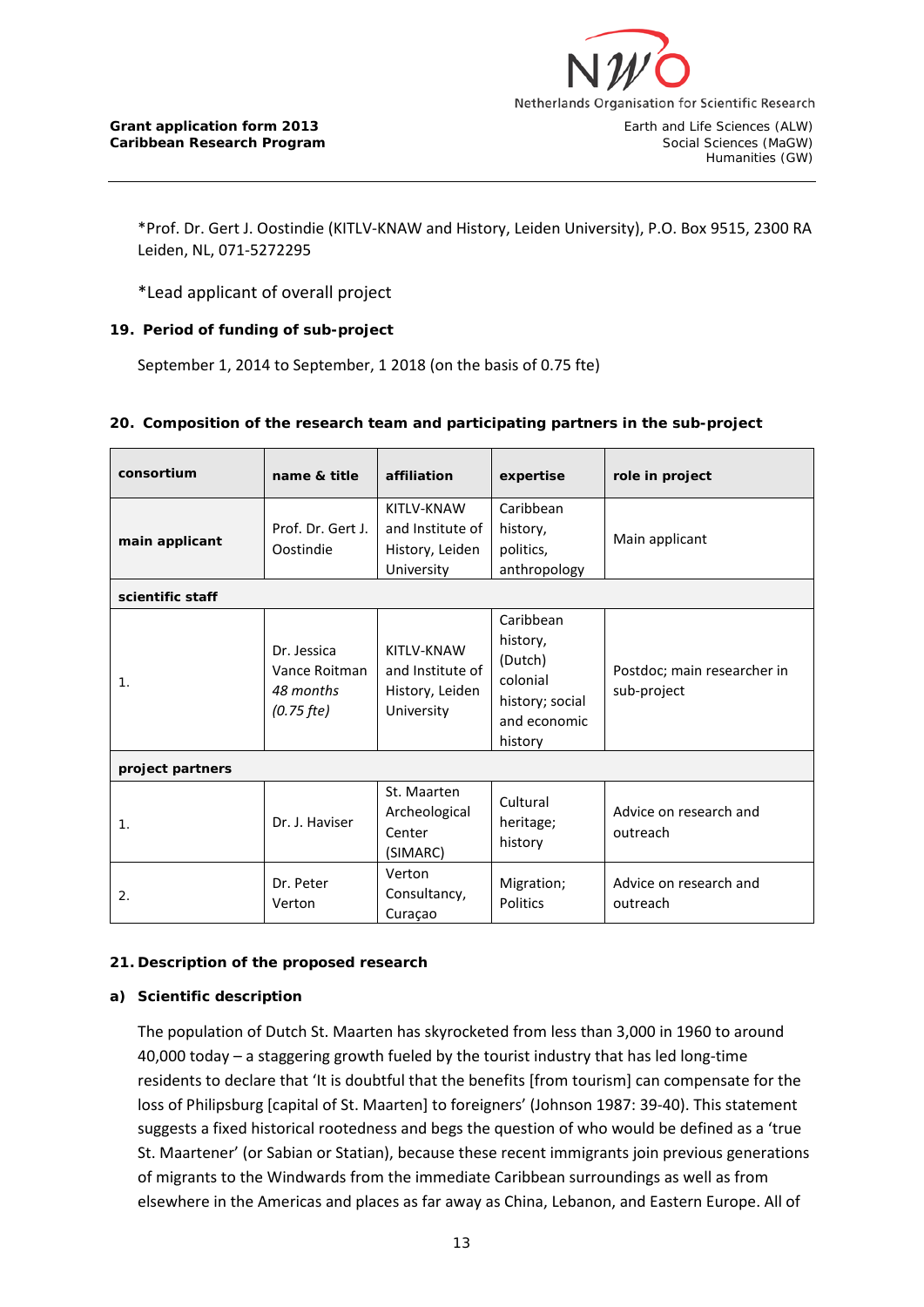

Humanities (GW)

which suggests that the islanders' social representation of their 'national' history may be somewhat different from the reality.

The intersection of three decades of intensified migration coupled with the recent constitutional status changes are hallmarks of the rapid transformations on the islands. These changes have produced debates about insular and national identities, just as they did in Aruba after massive immigration in the 1930s, partly from the Windward islands (Alofs and Merkies 2001). Who is a 'true' islander and who is not? What does it mean to have Dutch citizenship? These debates always reference history. Yet what was this history? How is it currently represented? How is it employed – or not – in the construction of identities?

This project will use migration to, from, and between the islands of St. Eustatius, Saba, and St. Maarten as one of the two central organizing themes for investigating how the islanders' (hybrid) insular identities are constructed. The other theme will be an investigation into the longterm legacies of Dutch colonial administration on the islands. The peculiarities inherent in governing small (insular) polities, including particularistic relationships and clientelism, were coupled on the Windwards with a history of nepotism, lack of knowledge of local conditions, and lackadaisical governance from afar. These factors, this sub-project posits, very likely contribute to continuing feelings of distrust towards, and a concomitant lack of identification and affiliation with, the Netherlands on the part of the islanders. Thus, the continuing legacies of migration and colonial governance, it is theorized in this sub-project, are suitable lenses through which the construction of the current (hybridized) identities on the Dutch Windward islands can be examined.

This sub-project is predicated upon the idea that socially shared representations of history are of great importance in the dynamic and mutually reinforcing process of the construction of individual and collective identities. History provides individuals and groups with narratives that tell them who they are, where they came from and where they should be going, and is central to the construction of identities, norms, and values. Representations of history help to define the social identities of peoples, how they relate to other groups and to current issues of political representation and diversity (Liu and Hilton 2005; Laszlo, 2003).This research into the linkages between history and constructions of identities connects well with newer theories about citizenship and belonging. The idea that citizenship in the sense of formal rights associated with a given territory is synonymous with a single, fixed, cultural identity and attendant feelings of belonging is questionable. Current research explores the (in)congruencies between citizenship, as a legal status, and belonging or identification with a given state or nation (Tilly 1995; Roitman 2012). In addition, this sub-project takes as a point of departure ideas that the geographical/environmental situation of a given place, and, in the case of the Windwards, insularity, especially small scale insularity, stimulates the development of group identities, particularly over and against those considered 'others' (Doumenge 1985: 87-90, 102-103).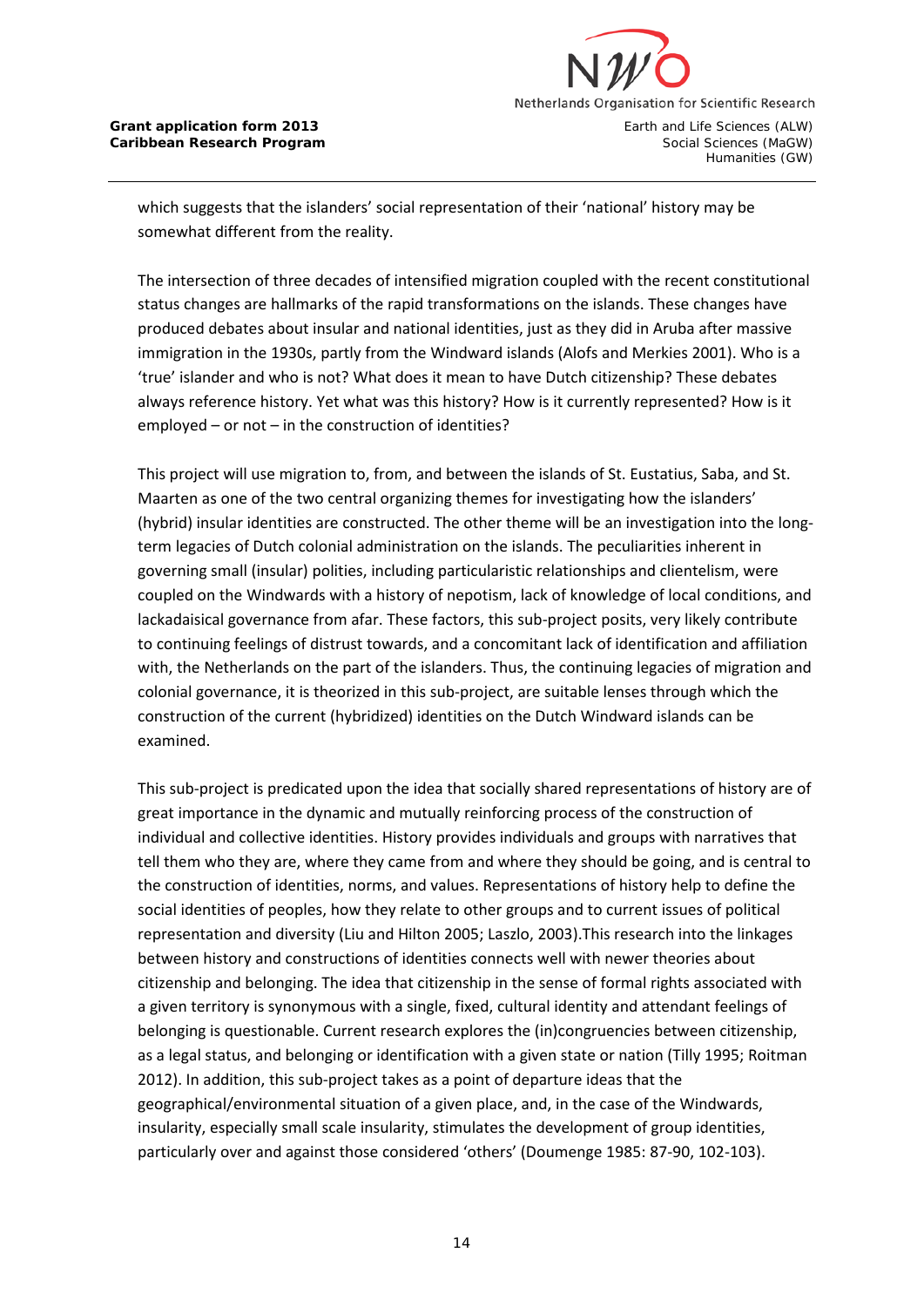

These processes were exemplified long ago in the heartfelt plea written to the editor of the *New York Herald* in 1917 by the Court of Policy of St. Maarten. In response to the recent purchase of the nearby Danish islands of St. Croix, St. Thomas, and St. John by the US government, the Court declared that 'We exist under the aegis of the old regime, but our hearts are with your great republic; our aspirations are to be annexed, and now that […] our neighbours have been acquired […] our jealousies are aroused and we are ready and willing to live under the Stars and Stripes.' This one case illustrates the incongruence between the islanders' Dutch citizenship and their feelings of belonging based on a long-established cultural and linguistic orientation towards the Anglophone world, especially the United States. Moreover, the St. Maartener's appeal is an explicit statement of dissatisfaction with governance by the 'old regime' of the Netherlands, which, they implied, underlay their desire to be acquired by the United States.

Thus, this sub-project will contribute to answering the central project question of *how political reforms and intensive migrations affect historically grounded identities and political practices on these Dutch Caribbean islands* by producing a long-overdue social history of the three Windward Antilles highlighting the implications of colonialism and migratory traditions for identity, heritage and politics. This approach implies a critical stance towards the prevalent rhetoric of insular identities that suggests a fixed historical rootedness – an assumption that will be scrutinized, especially in relation to (migratory) processes in recent decades. With this critical interrogation, this sub-project will contribute to debates about (insular, hybrid) identities by problematizing definitions of 'true' islanders. By analyzing the legacy of colonial (mis)management of the islands, and situating this governance within the framework of a small scale, insular environment, this sub-project connects directly to the other postdoc sub-project on the current political challenges facing the islands, and will provide an important historical basis for the project's contemporary focus on post-colonialism and democracy. Likewise, this sub-project links directly to the PhD research which has as one of its pillars the examination of cultural heritage policies. To examine these policies critically, an historical perspective on what this (cultural) heritage was and how it is perceived by the islanders is of vital importance.

# *Research approach, methodology, and research plan*

There are myriad examples such as the above-cited letter which demonstrate the historically entrenched basis for contemporary issues surrounding governance and affiliation on the Windward islands. But not much is actually known about the history of the Windwards, particularly in the  $19<sup>th</sup>$  and  $20<sup>th</sup>$  centuries, and the histories that have been written are largely descriptive, and mostly focused on the bi-lateral Netherlands-Windwards' relationship, thereby ignoring the importance of regional and diasporic connections, and are over half a century old. Therefore, the first step of this project will be to ascertain what the history of the islands was – the who, what, how, and why of he legacies of Dutch colonial governance and intensive migrations on these islands intersecting in the construction of hybrid insular identities.To that end, this project will utilize a long-term, comparative approach. It will compare and contrast the three islands, while also referencing the other Dutch Antillean islands. It will begin in 1815. The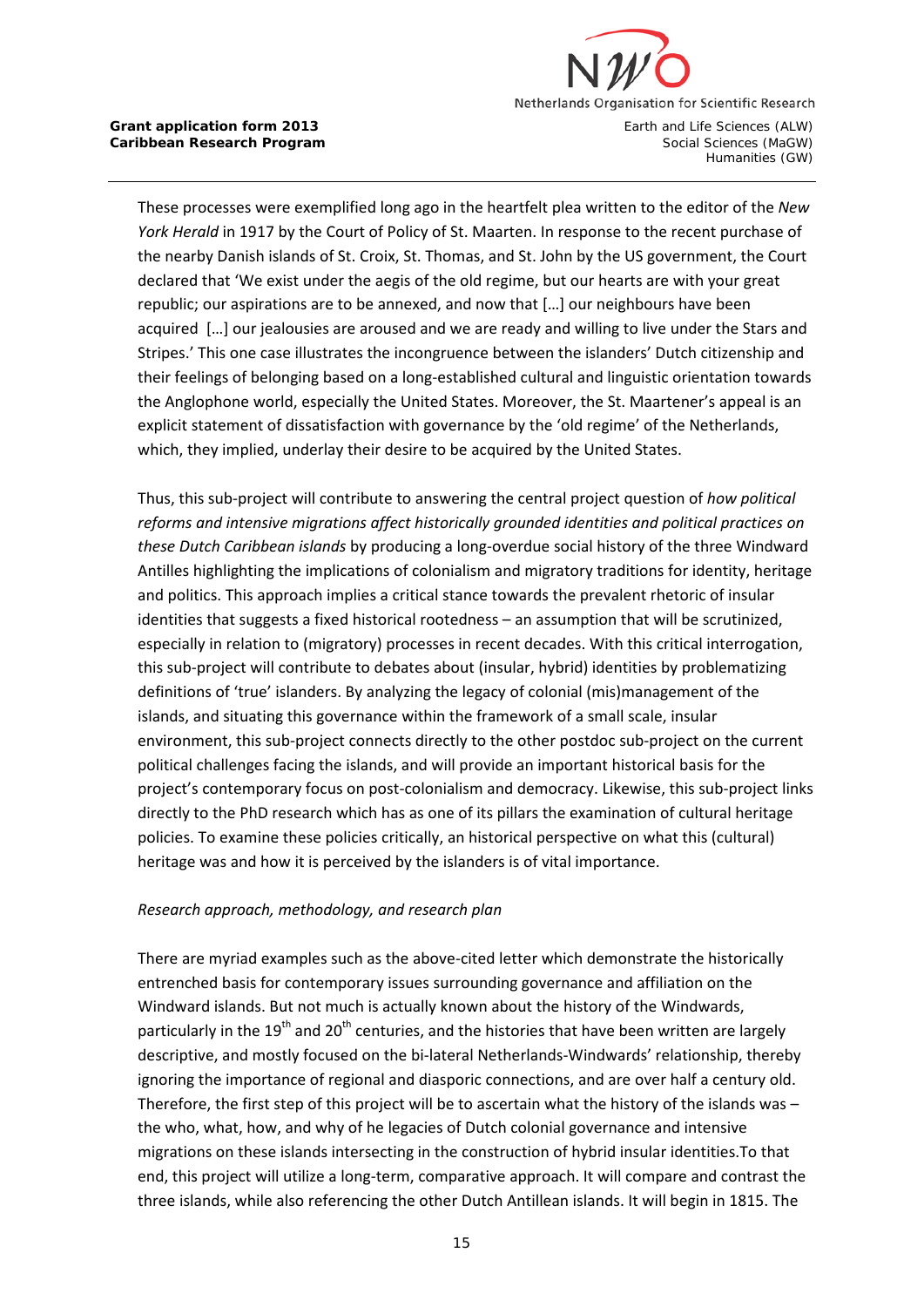

Netherlands was, by then, a Kingdom with imperial ambitions in Asia and the Caribbean. Over the next century, up to the Second World War, Indonesia was increasingly important to the metropolis while the Caribbean colonies became peripheral. But today, only these Caribbean islands are part of the Kingdom. This is where the period under study stops, in the present. By integrating the long arch of history and the complex and diverse influences it continues to exert on the present in these three islands, this project will contribute empirical and conceptual clarity to debates about the link between history and identities, and will, moreover, produce a long overdue social history of the Windward islands framed in a (post)colonial as well as regional context. The methodology will be grounded in the available archival and secondary sources as well as oral histories.

The northeastern Caribbean islands of St. Eustatius, Saba, and St. Maarten are so close that the islanders can see one another on a clear day. This grouping is reflected in the archives. The records for the three islands form one collection, partially located in the Netherlands and partially on Curaçao – but scattered bits remain on the other islands and have hitherto not been systematically researched. The islands' proximity to one another and the classification of the sources, coupled with their shared English-speaking culture and their limited engagement in large-scale plantation agriculture, make it logical for this project to focus on the Windwards together. However, there are important differences between islands which need to be taken in account. The islands differ in geography, population (volume and composition), resources, historical patterns of settlement, including slavery, and race relations. Saba, for example, has had for most of its history a majority white population with very little history of racial mixing. St. Maarten had some sugar plantations as well as saltpans employing enslaved Africans, and St. Eustatius was, until the early decades of the  $19<sup>th</sup>$  century, an important free port with an ethnically relatively heterogeneous population, but its population collapsed after 1800. These differences will be taken very seriously in the project.

The choice to study the Windwards together, despite these differences, reflects the assumption that these islands connect to the region and, by extension, to the Anglophone world, from the immediately surrounding English-speaking islands up to the United States, and historically far less to the Netherlands or the Dutch Caribbean islands of Aruba, Bonaire, and Curaçao. This is a difference in programmatic design from the other sub-projects which will incorporate Bonaire instead of St. Maarten: a logical choice because the other projects focus on the political status of the islands, in which Bonaire shares a municipal status with Saba and St. Eustatius, in contrast to St. Maarten. This choice does not prohibit comparison. We will incorporate findings for St. Maarten and Bonaire into the conclusions of the entire program, which will serve to broaden our perspectives and the utility of our findings.

This project posits that current feelings of disenfranchisement from the Netherlands (Oostindie and Verton 1998) evidenced in the assertion of non-Dutch identification can be partially explained by the history of (mis)management of public administration in the Windward islands. This is a hypothesis supported by theories current in social history and political science which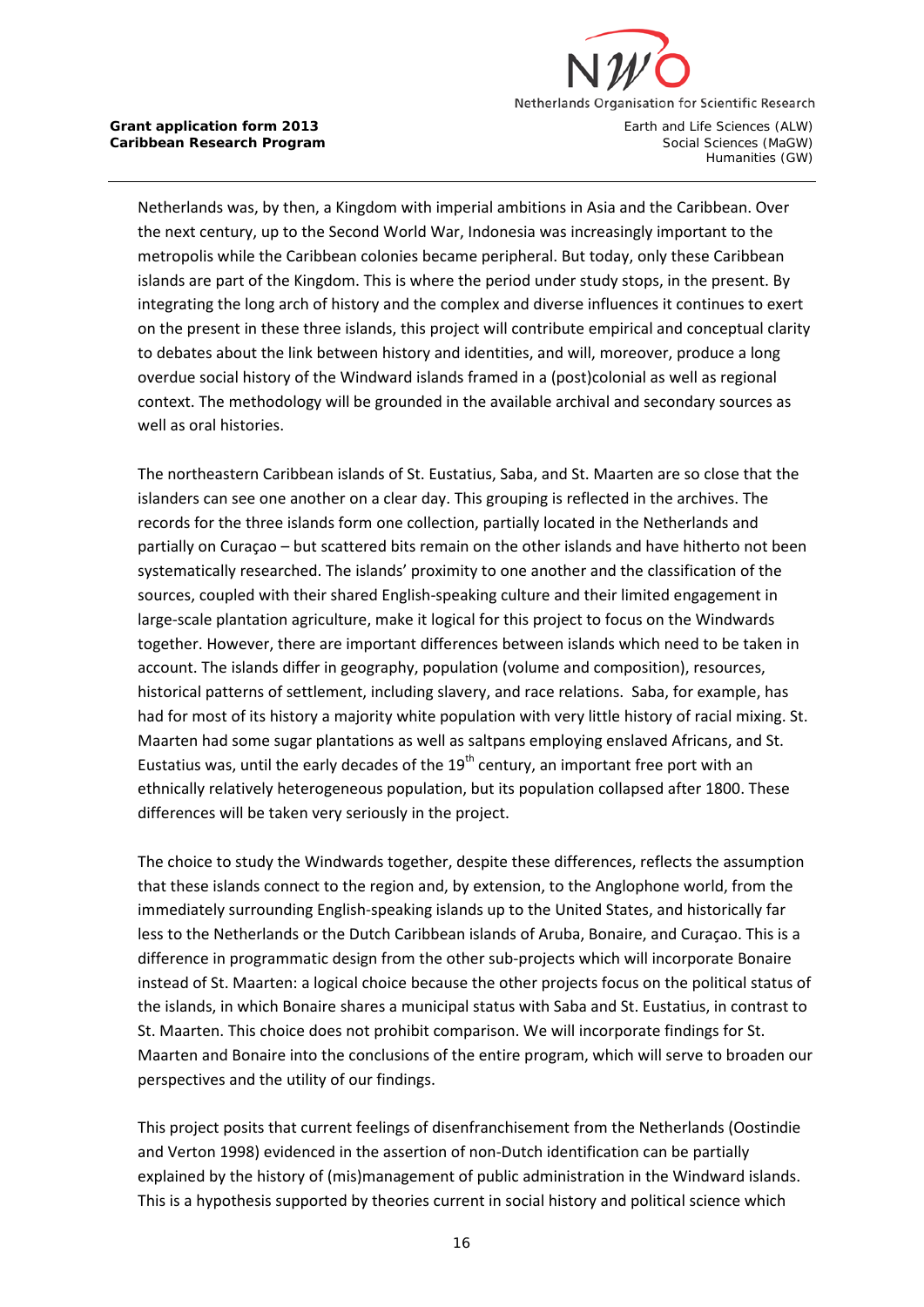

assert that political processes directly influence the (public) articulation of personal and group identities, which, in turn, reinforce these political processes (Tilly 1995; Calhoun 1994). There is a long-standing history of dissatisfaction and distrust on the Windward islands towards the Netherlands but also towards Curaçao, which was the seat of autonomous governance for some sixty years and also for much of the colonial period – a distrust that arose partly because Curaçao represented the Netherlands administratively and was viewed in the Windwards as abusing the power this position implied. Thus, one of the pillars upon which this research project will be based is an in-depth study of the workings and legacies of Dutch colonial rule and local reactions to this, with the goal of understanding the ways in which (individual and collective) insular identities may have been constructed in response to, and in a dynamic process with, this colonial administration

An anthropologist quoted an informant on Saba as saying 'In the old days […] nobody knew there *was* a government.' (Crane 1971: 31). This is perhaps not surprising because for many years there was not even a judge on the Windwards, and months were needed for a decision to be received from Curaçao on even small legal matters. The inhabitants of the Windward Islands frequently complained that they were treated as 'satellite islands' by Curaçao. For much of the Windwards' history, each island was governed by an appointed lieutenant-governor who answered to the governor of the Antilles in Curaçao. This governor was, until 1962, always a Dutchman (Oostindie 2011:18). There was an assumption made by many administrators coming from the Netherlands that the basic way of life and value system would be largely synonymous with their own (Keur and Keur 1960: 45) which led to tensions between the local populace and the colonial administration because the 'basic way of life', not to mention the very language in which governance was enacted, was actually so very different. Sometimes the lieutenantgovernors on the islands were themselves locals. But this led to other governance issues. As the other postdoctoral sub-project will investigate, politics in small jurisdictions tends to be polarized and personalized, and to be characterized by particularistic relationships between citizens and their representatives (Veenendaal 2013b) and the resulting clientelism and nepotism limit effective governance. Thus, this study will link up directly with the focus of the other sub-projects which will examine the continuing consequences of local Dutch public administration into the present-day.

The second pillar underpinning this project is the study of (intra-regional) mobility and migration. The three islands' orientation away from the Netherlands, so clearly shown by the letter to the editor, was strengthened by established migratory links within the British West Indies and North America. This orientation is a legacy of imperial conquest and settlement patterns dating back to the  $17<sup>th</sup>$  century – patterns which continue to this day. The islands were populated by European settlers, including many non-Dutch, and enslaved Africans, creating the socio-racial divides typical of the Caribbean. Today, demographics are far more complicated, as close to half of St. Maarten's population hails from outside the island itself, the Netherlands or the former Netherlands Antilles. The situation is similar, even if less spectacularly so, on Saba and St.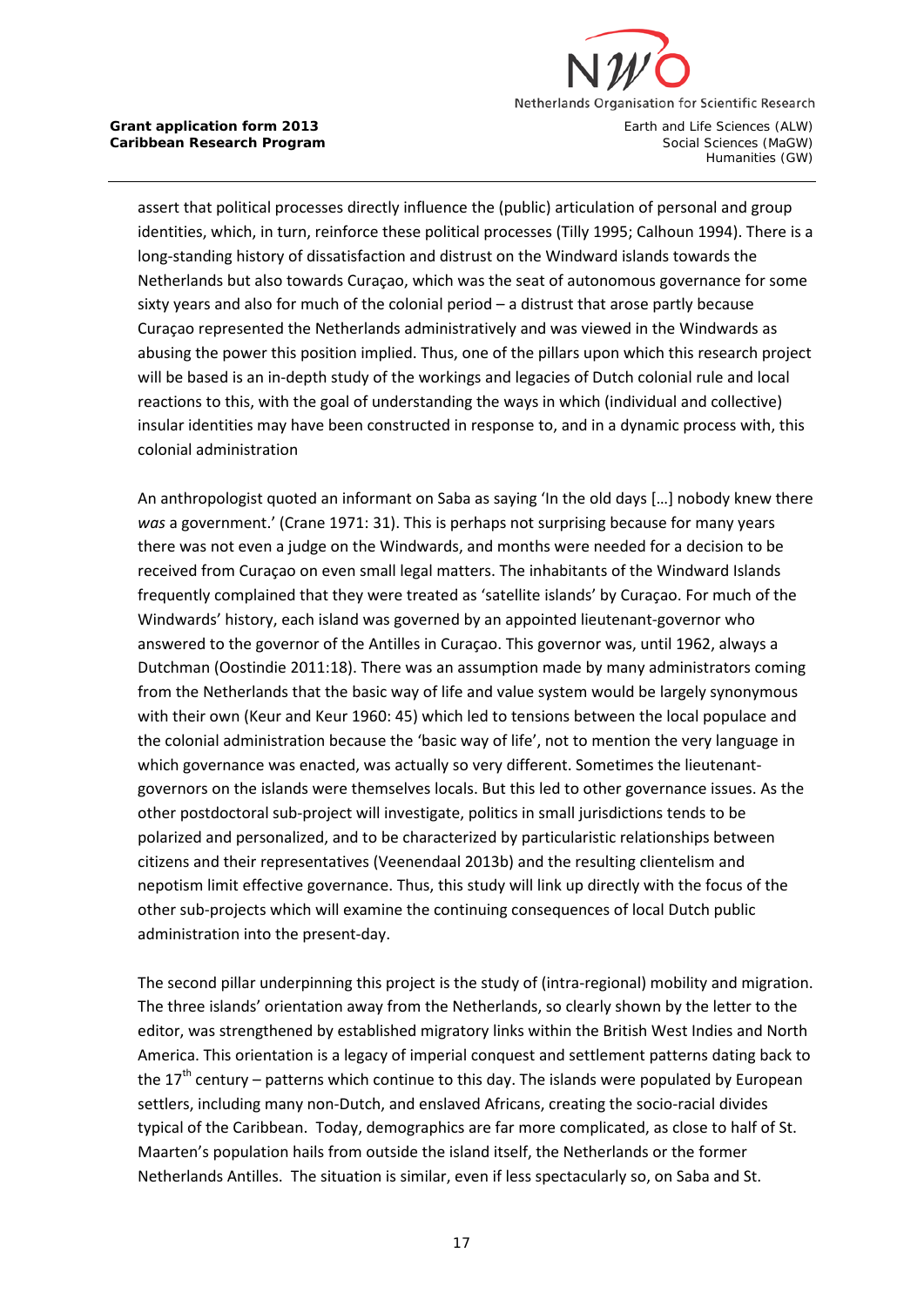

Eustatius.<sup>[1](#page-17-0)</sup> The near majority of non-native Dutch residents on these islands highlights how deeply they are affected by migration – an ongoing process with newcomers to the islands constantly arriving from Central and South America, the United States, Canada, and Caribbean islands such as Haiti, the Dominican Republic and surrounding Commonwealth Caribbean isles.

This research posits that generations of migrants have continually re-formed the connections of their islands to the outside world and have, consequently, changed the volume and composition of the local populations as well as the ways that islanders see themselves both at home and abroad, surely also in relationship to the Netherlands. An important aspect of tracing the historical origins of Windward islanders' formation of identities will be to examine the consequences of, and motives behind, the (continuing) high rates of mobility. One of the best known of these consequences was the massive out-migration of men from Saba and St. Eustatius to work in the American sailing industry in the late 19th and early 20th century, followed by migration to work in Aruba and Curaçao with the advent of the oil-refineries. In 1937, the ratio of females to males on Saba reached its peak of 169:100 (Tjon Sie Fat, 1954), earning it the moniker of the 'island of women'. This unbalanced gender ratio had obvious effects for the social and economic life of the island (Sullivan 2006), not to mention on the construction of individual and collective identities. The continuing waves of out-migration also led to diaspora colonies of Windward islanders in the US, which had the effect of creating a dependence on remittances, an intensified orientation towards the US, and the formation of diasporic identities. In the last three decades in contrast, (intra) regional and international immigration in the three Dutch Windward islands has increased exponentially, leading to tensions about insular belonging versus transnational relations, and potentially increasing the distance to the Netherlands.

Of course, these migrations and this governance are all situated in a specific (small) geography. Recent research shows how the unique geographies in which people reside intersect and interplay with the construction of their identities (Mosely 2006). Individual and groups' relationships to, and understandings of, the geographical place in which they situate themselves are one important dimension to conceptualizations of self (Clayton 2003: 45) and also have a direct relationship to governance (response to disasters such as hurricanes) and to migratory patterns (moving to one island instead of another). This conceptualization of self as related to place likely adds to insular identifications, particularly because of the very small size of the islands on which they live. Thus, this investigation into how the legacies of colonial governance and intensive migrations have intersected in the construction of insular identities will recognize that the actual geography and environment of the islands, particularly their very small size, might contribute to the construction of these identities.

Theoretically after – but of course in practice also concomitant with – establishing the parameters of the who, what, how, and why of the legacies of Dutch colonial governance and intensive migrations on these three islands intersecting in the construction and acceptance of

<span id="page-17-0"></span><sup>&</sup>lt;sup>1</sup> http://www.cbs.nl/en-GB/menu/themas/bevolking/publicaties/artikelen/archief/2012/2012-bevolking-cn-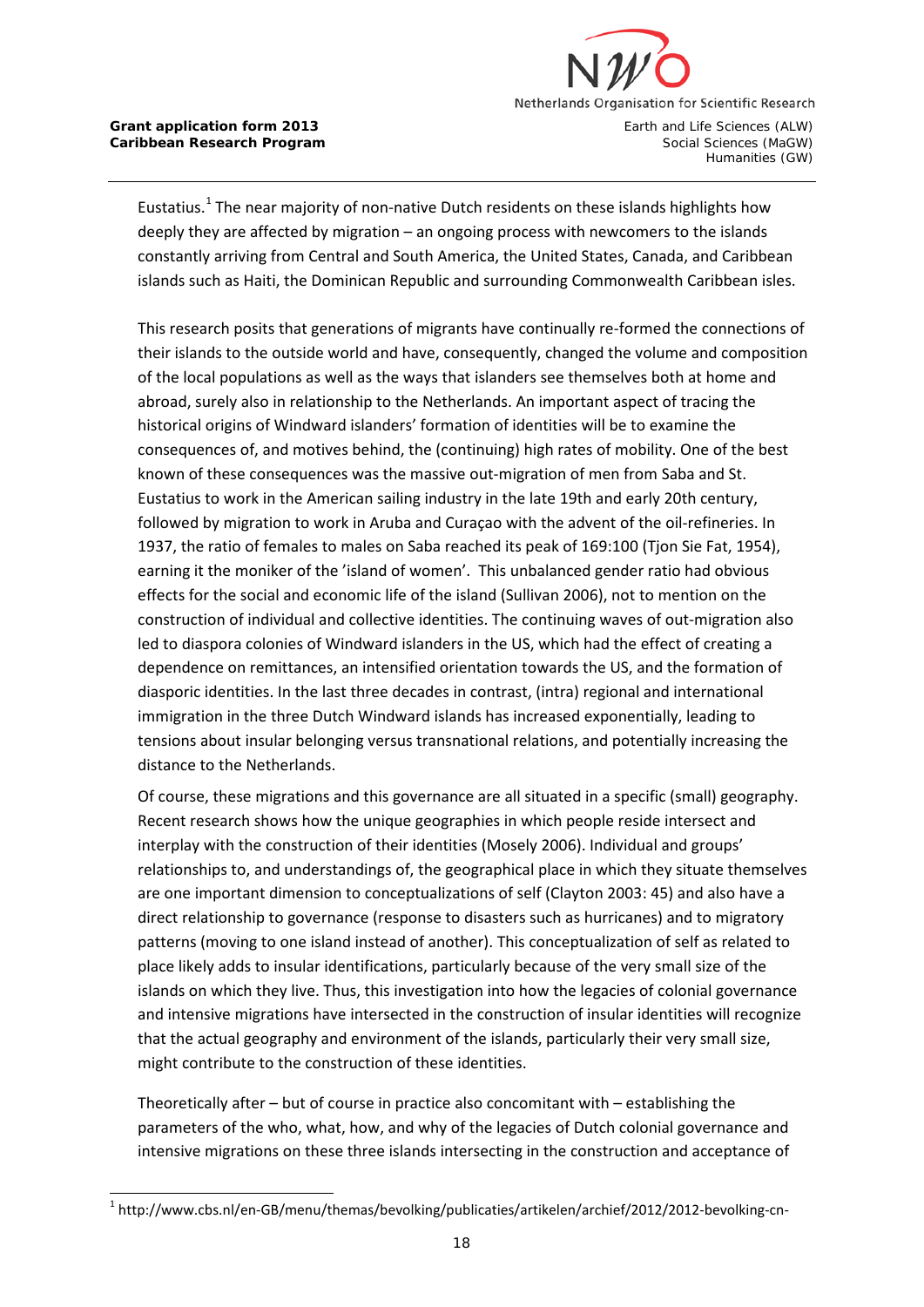

hybrid insular identities using the above-mentioned criteria and techniques, a next step will be to find out what islanders 'know' and 'remember' of the insular history and how they think about 'their own history'. How is this history socially represented? And how does this representation (de)construct identities? It is clear that identity is used in current debates about (political) belonging. To take the example of the 'true St. Maartener' mentioned above, it seems evident that increasing mobility and shifts in relations between the islands in the (Dutch) Caribbean and the Kingdom of the Netherlands are opening up new spaces of contestation about who belongs and who does not.

Thus, this project will examine the intersection of history and its representations to understand the creation of identities. This will be accomplished by integrating the techniques of oral history with empirical, source-based research (government documentation, newspapers, popular media such as magazines, pamphlets, popular music) to investigate the depiction of history and how it is understood. The project will incorporate the findings of previously recorded histories of the islands, which are especially rich for Saba and St. Eustatius (Crane 1999), draw on insights from other (Dutch) Caribbean oral history projects (Angrosino 1982) as well as conducting new interviews, particularly on St. Maarten, about which there are fewer oral histories (see however Guadeloupe 2009). These interviews will be focused on the central question of how islanders' understanding of their own history shapes their conceptualization of their (insular) identities.

# *Originality and innovative aspects of the research*

There will be two historiographical contributions to scholarship from this project. The first will be a much needed critical modern history of the Windward islands. This history will analyze the legacies of migration and colonial governance in the construction of insular identities. It will incorporate discussions of the changing nature of power relations on the islands based on race, gender, place of origin, ethnicity, and the actual (small) geography of the islands. These changing dynamics within the socio-cultural and temporal spaces of the islands themselves will be contextualized within, and compared to, similar dynamics in other Caribbean spaces. This approach is sorely needed. Historical research on the Dutch Caribbean largely stops after the demise of the (Second) West India Company (Roitman and Jordaan 2014). Scholarly works on the Windward islands that address the  $19<sup>th</sup>$  and  $20<sup>th</sup>$  centuries are few, and they are over half a century old (Keur and Keur 1960; Hartog 1964). The book resulting from this project's findings will replace these largely descriptive texts and address important gaps in both scholarly knowledge and public awareness of these constituent parts of the Netherlands.

In general, academic works on the Dutch Caribbean are relatively scarce in comparison with other former empires' territories, and what work there is tends to group the six Dutch islands together – an approach this project eschews because of the very real cultural, linguistic, and geographical differences between the island groups. Moreover, the research that does exist

-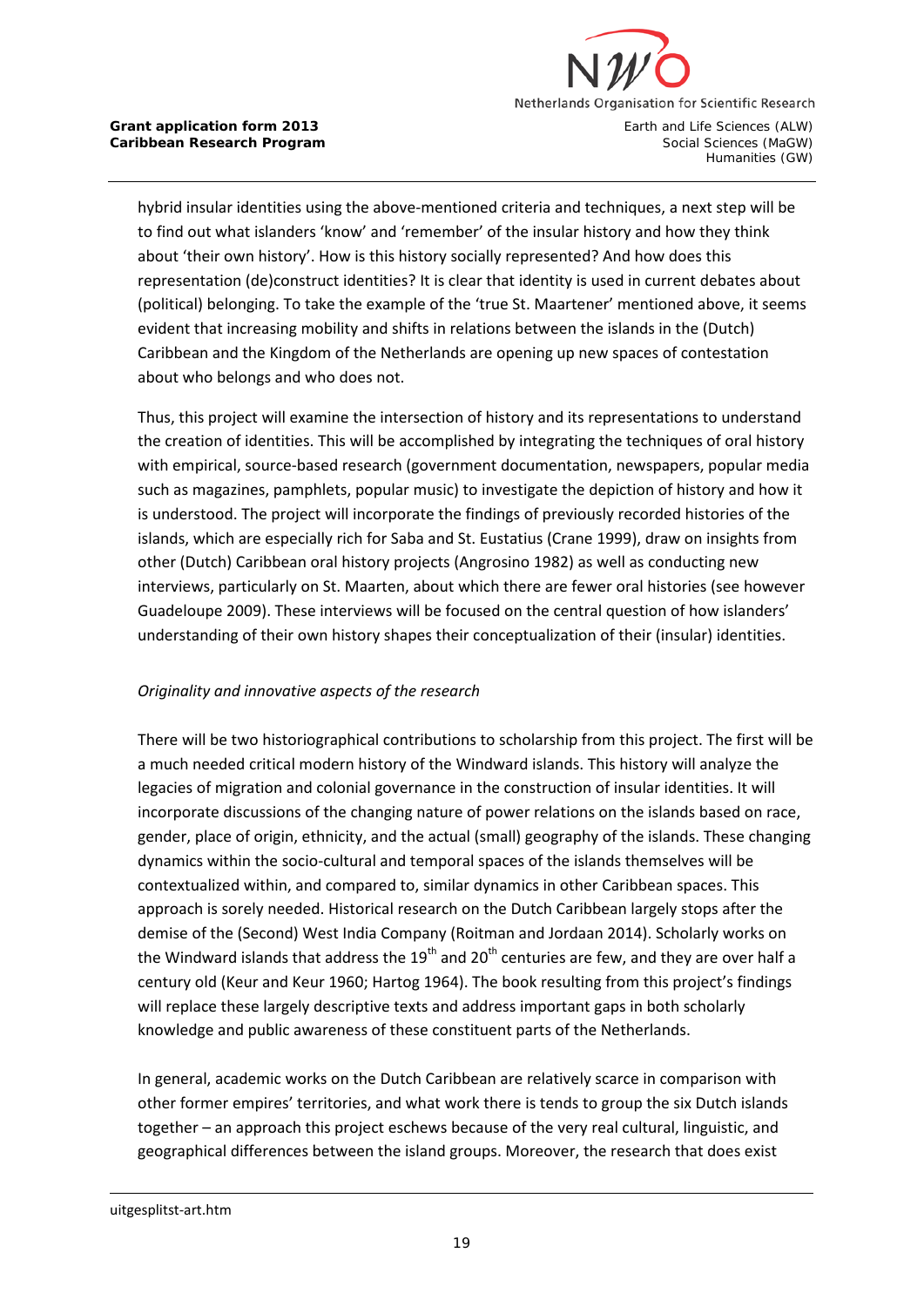

privileges Suriname, Curaçao, and Aruba, in this order. The historiography of the Caribbean focuses on the (formerly) British and Spanish islands, with important work also being done on the current and former possessions of the French. The Dutch Caribbean is mostly absent from these larger discussions and debates about migration, governance, and environmental history. For instance, research into the dynamics of Caribbean migration has grown apace the last 25 years. There are many fine works which explore the intersections of migration, identity, kinship, gender, diaspora, and globalization (Chamberlain 2006; Olwig 1993). But only a few include the Dutch Caribbean at all (Oostindie 2009; Mielants 2009) and, when it is included, it is migration to and from the metropolis rather than intra-Caribbean migration that is foregrounded. Thus, an important and innovative aspect of this project will be to incorporate the increasingly multicultural Windward islands into larger discussions of (intra) Caribbean mobility, particularly regional flows, and its long-term consequences for the formation of identities. This project will also highlight an understudied aspect of (Caribbean) migration history: female migration, with an eye towards moving beyond the relatively well-studied phenomenon of women who are left behind by male migration, to studying women who move themselves.

In addition, most projects that address issues such as governance and migration tend to focus only on the past few decades as the relevant frame of analysis. The propensity to characterize post-WWII transformations as 'new' rather than as part of longer historical trajectories fails to take into account the fact that technologies and global political-economic structures operate in social environments that were crafted through their own unique histories and that these histories continue be influential. By incorporating a much longer chronology, this project will be uniquely positioned to highlight these processes.

Likewise, studies which analyze the relationship of identity and the geographies of the Caribbean, including the socio-cultural and identificational repercussions of natural disasters like hurricanes and earthquakes to which the region is prone have flourished, but there is little work that addresses the Dutch Caribbean, much less the Windward islands. This sub-project will not focus on the environmental history of the islands, as such. However, the sub-project is premised upon the idea that the geographies in which people live intersect and interplay with the construction of their identities. This can be related to specific sense of place or a landmark which becomes imbued with (individual and collective) meaning. But it can also be a straightforward relationship between the actual size of a place and how that influences the interactions between people residing there. For example, scholars tend to agree that smallness strengthens and buttresses identities, and, therefore, aggravates tensions between people who may be perceived as different, such as recent immigrants. As Dennis Austin notes, 'when island communities are mixed […] resentment is both mutual and strong' (Austin [2000: 61\)](#page-8-0). According to Doumenge (1985: 102), '[i]slanders are never happier with their insularity than when asserting that they are completely different from their neighbors'.

By centering the study on the continuing legacies of mobility and (colonial) governance, and situating these legacies within a framework that recognizes the influence of geographies, this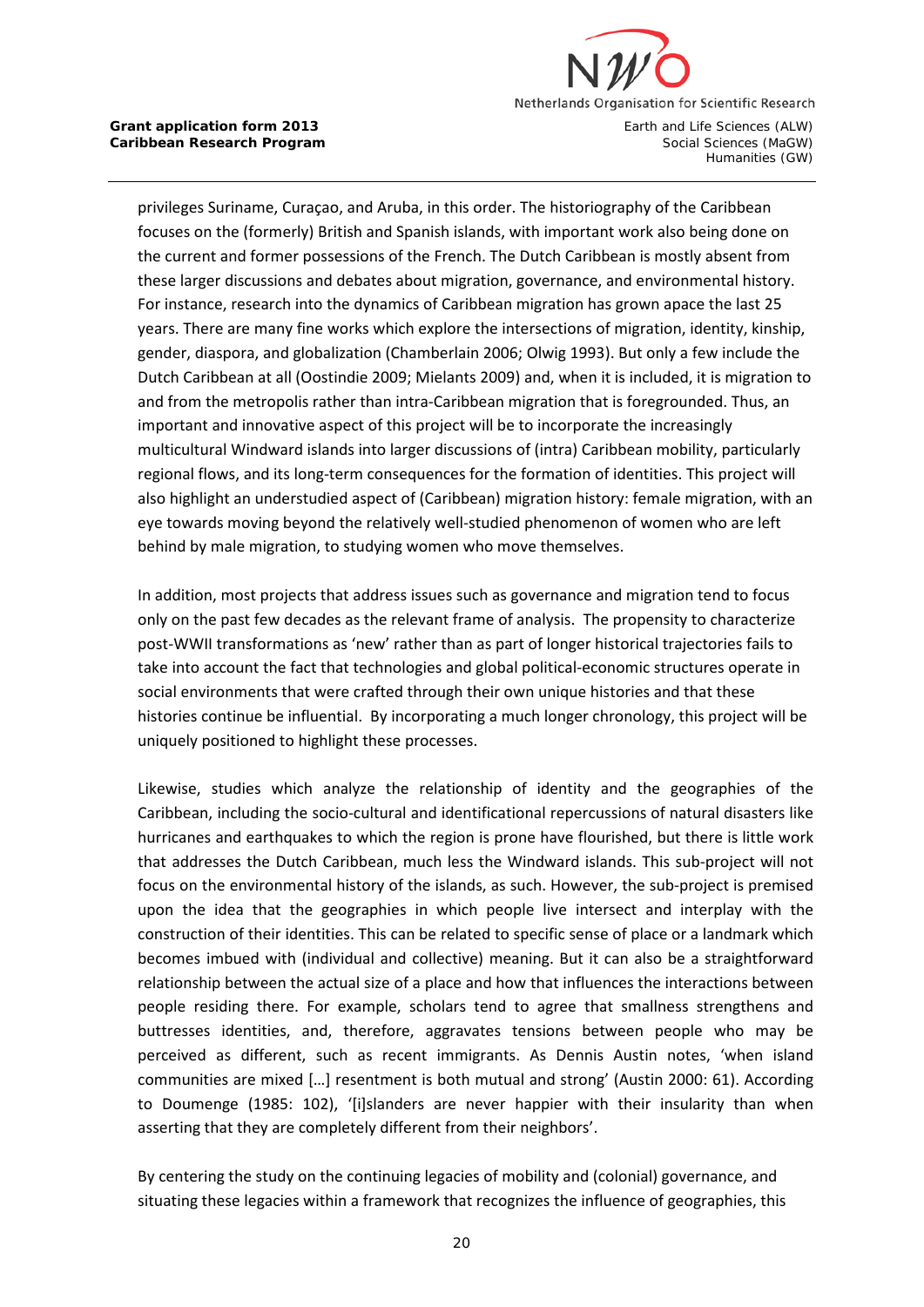

project will contribute to debates about the ways that complex racialized, (non)nationalized, regionalized, gendered, and insular identities come about. This analysis of the legacy of colonial (mis)management of the islands, positioned within the framework of small-scale, insular environments, provides the necessary historical background for the other postdoctoral project's focus on the effects of the recent constitutional reforms on the islands. This historical perspective on both governance and migration is also of direct relevance to the PhD project's concern with the development of viable cultural heritage policies – policies which recognize the contested nature of islanders' relationship with their own (migratory) histories. Therefore, this sub-project will provide the information and perspective needed to help answer the overarching project's question of *how political reforms and intensive migrations affect historically grounded identities and political practices in the Dutch Caribbean islands* and will also situate the Windwards in larger international debates about identity formation in postcolonial polities.

### **b) Interdisciplinarity**

This sub-project, while primarily historical in nature, incorporates theories from the political sciences in its consideration of governance and smallness and from cultural anthropology and social psychology in its evaluation of the formation of identities, and has direct relevance to the fields of cultural heritage and archaeology, as well. In this way, this (sub) project will contribute to crossing barriers between disciplines within the humanities and social sciences. Research on the former Netherlands Antilles has generally been highly compartmentalized. Historians, anthropologists, archaeologists, and political scientists working in this specialized field only rarely incorporate each other's findings into their own conclusions, much less situate their research into larger discussions about the Caribbean as a whole. And that's not to mention the seemingly insurmountable barriers between the social sciences and humanities on the one hand, the earth and life sciences on the other.

Of course, neither this sub-project nor the over-arching project can realistically overcome all such entrenched disciplinary boundaries. Nevertheless, the output of these closely linked studies will help create a broader, less compartmentalized and, ultimately, more useful picture of the connections between the past, present, and future of the Windward Antilles. That is because, despite the different research techniques employed between the humanities and the social sciences, all sub-projects share a locally-based, regionally-focused, comparative, strongly empirical and future-oriented approach. Furthermore, there are close links between the overarching question of the project: *how political reforms and intensive migrations affect historically grounded identities and political practices in the Dutch Caribbean islands*, and the questions each sub-project seeks to answer. The historical approach of this sub-project feeds directly into some of hypotheses posited by the second postdoctoral sub-project. Both postdoctoral projects' findings are directly applicable to the PhD project.

### **c) Embedding and impact**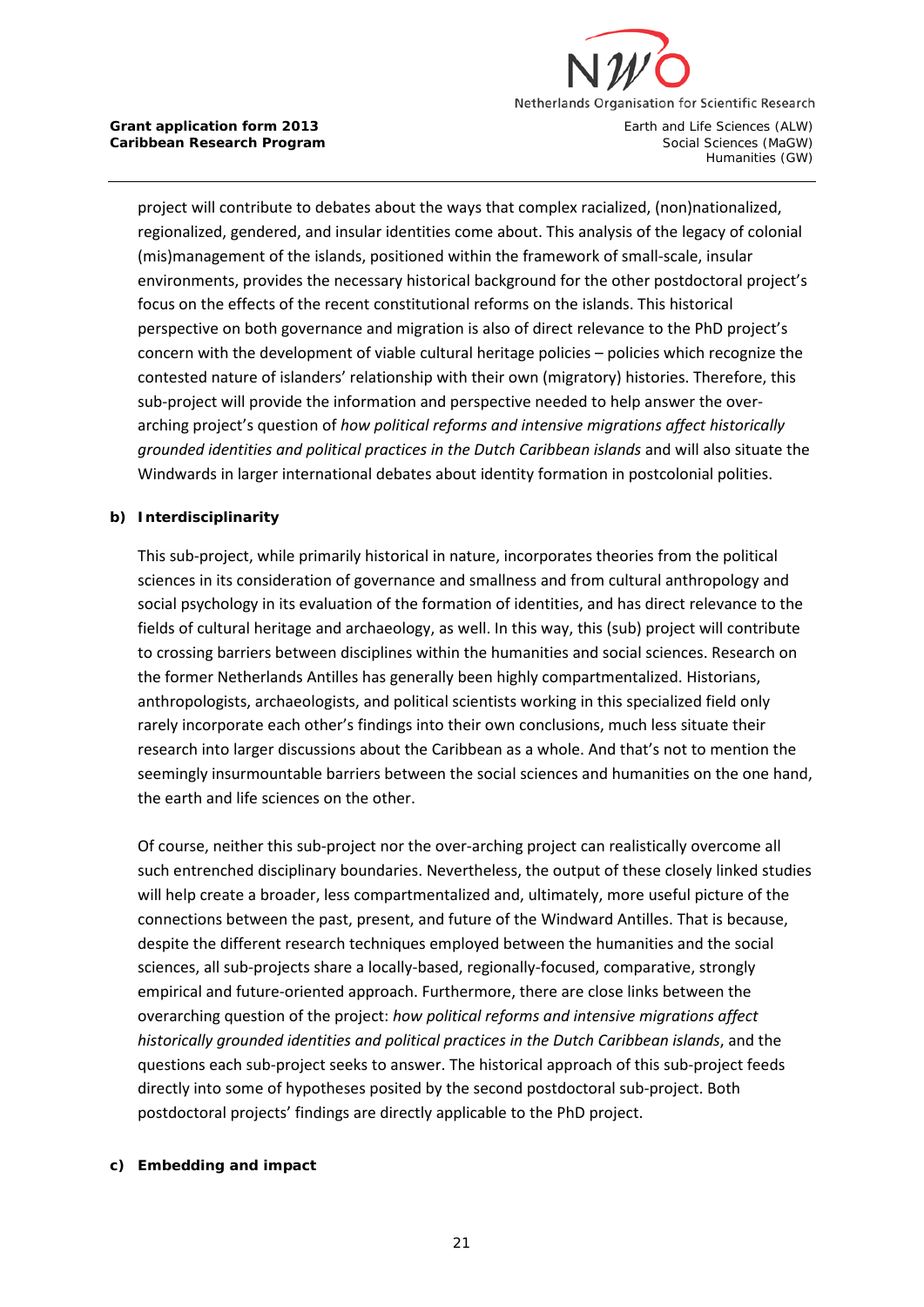

The project members will, then, collaborate closely with one another. There are other possibilities for collaboration and exchange. There is relevant expertise, particularly in Colonial and Migration History, available at the History Institute at Leiden University and there is already a link made with the NWO/AHRC-funded project 'The cultural politics of catastrophe: (Post)colonial representations of Southeast Asian and Caribbean disasters, 1800-2012'. Moreover, there are clear connections between this project and the current research in Caribbean Archeology and cultural heritage at Leiden's archaeology faculty, as well as the focus on environmental concerns within the anthropology department. The project's location at Leiden University's campus will greatly facilitate synergy between all these groups.

Of course, this project s will be firmly situated in the Windward islands themselves and is predicated upon active community engagement. Though the project depends on the Windward islanders for its success, it can also contribute significantly to the cultural heritage infrastructure. This project will therefore connect with organizations such as the St. Eustatius Historical Museum and both make use of, and contribute to, their ongoing archeological and oral history projects. Likewise, project partner Dr. Haviser of the St. Maarten Historical Museum will contribute to this project, but also benefit from its results. With the close cooperation of local historical societies, and with the help of the PhD project, materials for use in local museums and schools will be developed. Moreover, an inventory of the sources available for the history of the Windward islands will be created. The findings of the project will be shared at regular intervals on the islands (see project timeline) with the goal of creating ongoing forums for interaction and dialogue. This includes the project's symposium to be held on the islands in 2017.

### **d) Word count**

*4,498.*

# **22. Work programme of sub-project**

#### **Deliverables**

| Type                             | <b>Provisional Subject/Title</b>   | <b>Deadline</b> |
|----------------------------------|------------------------------------|-----------------|
| Journal Article                  | (Intra-) Caribbean migration and   | Spring 2015     |
| (co-authored with Prof. Dr. G.J. | the Windward islands in            |                 |
| Oostindie)                       | comparative perspective            |                 |
| Journal Article                  | Governance and                     | Winter 2016     |
| (co-authored with Prof. Dr. G.J. | disenfranchisement: an historical  |                 |
| Oostindie)                       | perspective                        |                 |
| Journal Article                  | Environment and identity           | Autumn 2017     |
|                                  | formation: The Case of the Dutch   |                 |
|                                  | Windward islands                   |                 |
| Database/Inventory               | Guide to archival sources relating | Summer 2018     |
|                                  | to the Windward islands            |                 |
| <b>Educational Materials</b>     | A Window on Windwards' History     | Summer 2018     |
| (produced with PhD candidate)    |                                    |                 |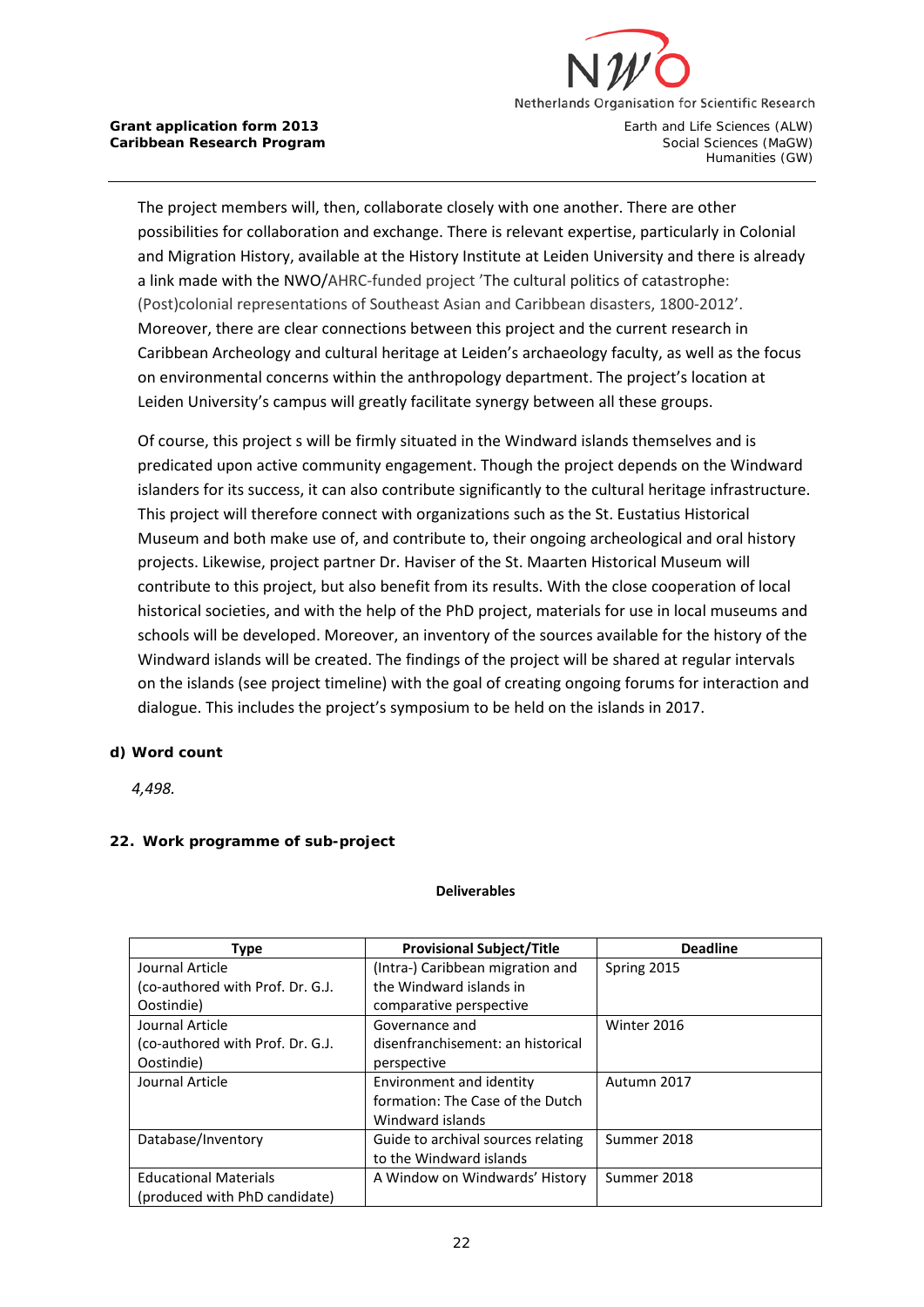

Earth and Life Sciences (ALW)<br>Social Sciences (MaGW)<br>Humanities (GW)

| Transcriptions/recordings of Oral<br>History Interviews/public<br>presentation | Voices of the Islanders: Identity<br>and Belonging                | Spring 2018 |
|--------------------------------------------------------------------------------|-------------------------------------------------------------------|-------------|
| Monograph                                                                      | The Dutch Windward Islands and<br>the Contradictions of Belonging | June 2018   |

|                   | Year 1                                                                                                                                                                                                                                                                                                                                                                                                                                                                                      | Year <sub>2</sub>                                                                                                                                                                                                                                                                                                          | Year 3                                                                                                                                                                                                                                               | Year 4                                                                                                                                                                                                                   |
|-------------------|---------------------------------------------------------------------------------------------------------------------------------------------------------------------------------------------------------------------------------------------------------------------------------------------------------------------------------------------------------------------------------------------------------------------------------------------------------------------------------------------|----------------------------------------------------------------------------------------------------------------------------------------------------------------------------------------------------------------------------------------------------------------------------------------------------------------------------|------------------------------------------------------------------------------------------------------------------------------------------------------------------------------------------------------------------------------------------------------|--------------------------------------------------------------------------------------------------------------------------------------------------------------------------------------------------------------------------|
| Activity          |                                                                                                                                                                                                                                                                                                                                                                                                                                                                                             |                                                                                                                                                                                                                                                                                                                            |                                                                                                                                                                                                                                                      |                                                                                                                                                                                                                          |
| Research          | Primary Sources:<br>National Archive in<br>$\bullet$<br>Willemstad,<br>Curaçao<br>Local/private<br>$\bullet$<br>collections<br>Consult available<br>$\bullet$<br>oral histories<br>National Archives,<br>$\bullet$<br>The Hague<br>Secondary Literature:<br>Dynamics of<br>$\bullet$<br>identity<br>Migration in<br>$\bullet$<br>comparative<br>(Caribbean)<br>perspective                                                                                                                  | <b>Primary Sources:</b><br><b>National Archives</b><br>$\bullet$<br>in the Hague<br>Oral history<br>$\bullet$<br>interviews<br>Secondary Literature:<br>Governance and<br>٠<br>identity<br>Comparative<br>٠<br>perspective with<br>non-Dutch<br>Caribbean                                                                  | <b>Primary Sources:</b><br>National Archive in<br>$\bullet$<br>the Hague<br>National Library<br>Oral history<br>interviews<br>Secondary Literature:<br>Environment and<br>$\bullet$<br>identity<br>Comparative<br>(Caribbean/global)<br>perspectives | <b>Primary Sources:</b><br>National Archive in<br>$\bullet$<br>the Hague<br>National Library<br>$\bullet$<br>(newspapers)<br>Oral history<br>$\bullet$<br>interviews, as<br>needed<br>Secondary Literature:<br>As needed |
| Analysis/ writing | Journal article (see<br>$\bullet$<br>'deliverables')<br>Sections of<br>$\bullet$<br>monograph on<br>migration<br>Theory of history<br>$\bullet$<br>and identity<br>Background<br>$\bullet$<br>information to<br>monograph (pre-<br>1815 history of the<br>islands)<br>Begin database of<br>$\bullet$<br>archival materials                                                                                                                                                                  | Journal article<br>$\bullet$<br>Sections of<br>$\bullet$<br>monograph on<br>governance<br>Writing theoretical<br>$\bullet$<br>framework<br>Database<br>$\bullet$                                                                                                                                                           | Journal article<br>$\bullet$<br>Sections of<br>monograph on<br>environment<br>Theoretical<br>framework<br>Continue work on<br>database of<br>available material<br>on the history of<br>the Windward<br>islands                                      | Finish monograph<br>$\bullet$<br>Finish database of<br>$\bullet$<br>archival material<br>Finish materials for<br>$\bullet$<br>cultural heritage<br>organizations,<br>schools, etc.                                       |
| Organization      | Prepare oral history<br>$\bullet$<br>interviews<br>Consult with local<br>$\bullet$<br>institutions and<br>organizations (St.<br><b>Eustatius Historical</b><br>Foundation<br>Museum; St.<br>Maarten Museum;<br>Harry L. Johnson<br>Museum of Saba;<br>Island historical<br>societies<br>Meet with local<br>schools, museums,<br>and historical<br>societies (with<br>PhD) to ascertain<br>needs and desires<br>for<br>historical/cultural<br>heritage materials<br>Inventorying<br>archives | Transcribe, classify<br>$\bullet$<br>oral history<br>interviews;<br>Inventorying<br>$\bullet$<br>archives<br>Begin 2017<br>$\bullet$<br>conference<br>preparation<br>Update school,<br>$\bullet$<br>museum, and<br>historical societies<br>(with PhD) on the<br>progress with<br>historical/cultural<br>heritage materials | Transcribe, classify<br>$\bullet$<br>oral history<br>interviews<br>Inventorying<br>archives                                                                                                                                                          |                                                                                                                                                                                                                          |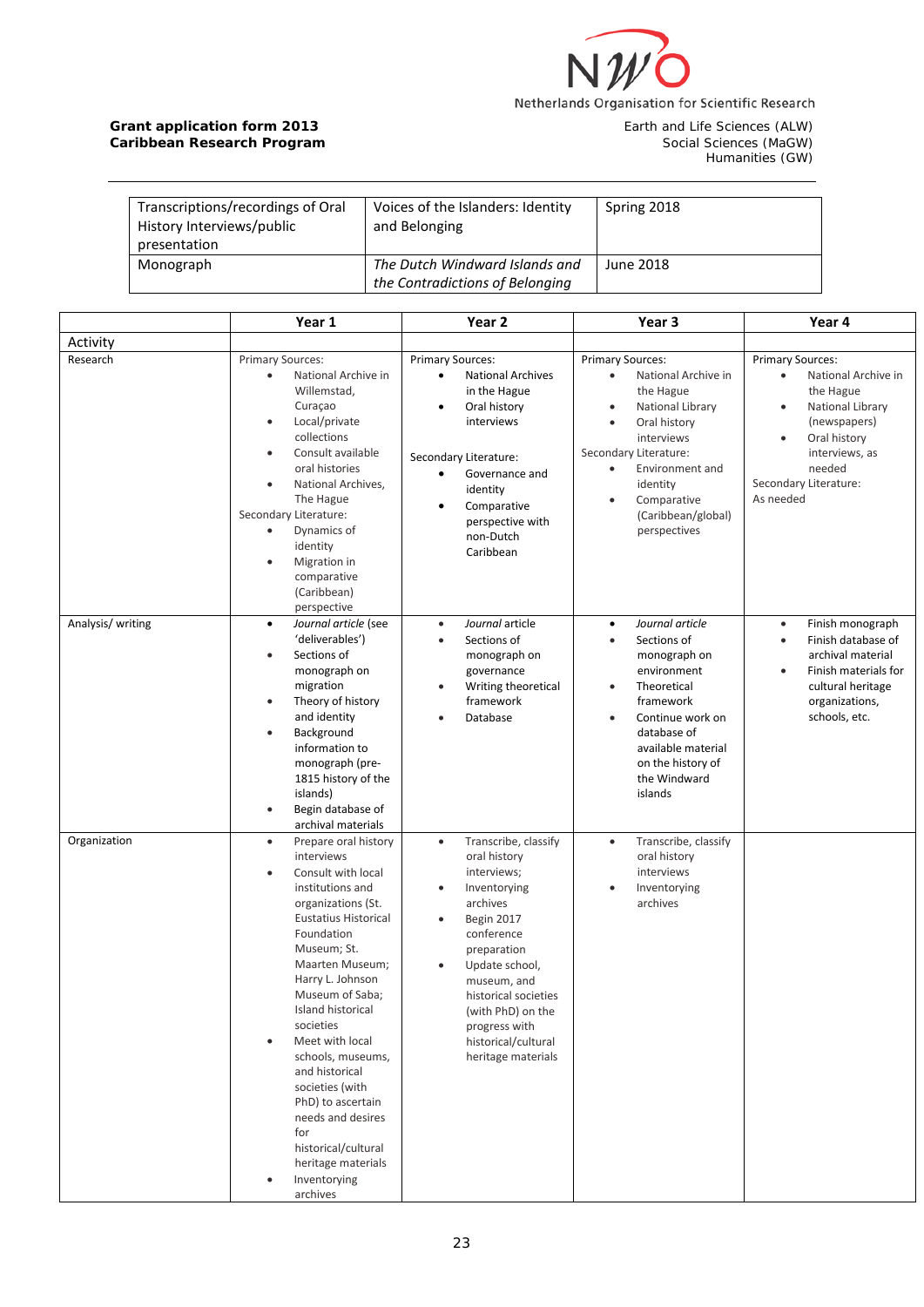

Humanities (GW)

| Knowledge dissemination<br>Scholarly:<br>$\bullet$ | Journal article<br>Present at:<br>Association of<br>Caribbean<br><b>Historians</b><br>conference | Scholarly:<br>$\bullet$<br>٠<br>Public outreach: | Journal article<br>Present at:<br>European Social<br><b>Science History</b><br>Conference                                                                | Scholarly:<br>$\bullet$            | Journal article<br>Present at:<br>Association of<br>Caribbean<br><b>Historians</b><br>Conference;                                                                                                                                                                                                        | Scholarly:                    | Monograph<br>Present at:<br>Association of<br>Caribbean<br><b>Historians</b><br>Conference;                                                              |
|----------------------------------------------------|--------------------------------------------------------------------------------------------------|--------------------------------------------------|----------------------------------------------------------------------------------------------------------------------------------------------------------|------------------------------------|----------------------------------------------------------------------------------------------------------------------------------------------------------------------------------------------------------------------------------------------------------------------------------------------------------|-------------------------------|----------------------------------------------------------------------------------------------------------------------------------------------------------|
| $\bullet$                                          | Public outreach:<br>Talk about research<br>with local historical<br>societies                    | ٠<br>$\bullet$                                   | Meet with<br>'diaspora'<br>community of<br>Windward<br>islanders in the<br>Netherlands<br>Talk with primary<br>and secondary<br>schools about<br>project | ٠<br>Public outreach:<br>$\bullet$ | American Historical<br>Association<br>Conference<br>2017 project<br>conference<br>Talk with primary<br>and secondary<br>schools<br>Update schools,<br>museum, and<br>historical societies<br>(with PhD)<br>Present<br>schools/museums<br>with cultural<br>heritage/historical<br>materials (with<br>PhD) | Public outreach:<br>$\bullet$ | European Social<br><b>Science History</b><br>conference<br>Present<br>schools/museums<br>with cultural<br>heritage/historical<br>materials (with<br>PhD) |
| Travel<br>Curaçao;<br>Eustatius                    | Saba, St. Maarten, St.                                                                           | Eustatius                                        | Saba, St. Maarten, St.                                                                                                                                   | Curaçao                            | Saba, St. Maarten, St.<br>Eustatius, Bonaire and                                                                                                                                                                                                                                                         | Eustatius                     | Saba, St. Maarten, St.                                                                                                                                   |

### **23. Use of CNSI** (optional)

The Caribbean Netherlands Science Institute (CSNI) on St. Eustatius will be used as the basis for the research that will be conducted on that island, but also for the research that will be carried out on the other islands. In particular, it can be expected that the social and academic networks and information that are present at the CNSI will be of great importance to the execution of this research. Finally, the accommodation facilities of the CSNI will be used during research visits to St. Eustatius as well as for the international conference projected for the 2017.

### **24. Use of large infrastructure** (optional)

Not applicable.

### **25. Brief curriculum vitae of the main applicant of the sub-project**

Professor Gert J. Oostindie (Ridderkerk, 1955) is director of the KITLV/Royal Institute of Southeast Asian and Caribbean Studies in Leiden, an institute of the KNAW/Royal Netherlands Academy of Arts and Sciences. From 1993 to 2006, he also held a chair in Caribbean Studies at the Department of Anthropology of Utrecht University. Since 2006, he has been Professor of Caribbean History at the History Department of Leiden University.

Oostindie studied History and Social Sciences, specialization in Latin American history, at the VU University, Amsterdam completed with an MA thesis in socioeconomic history on colonial Cuba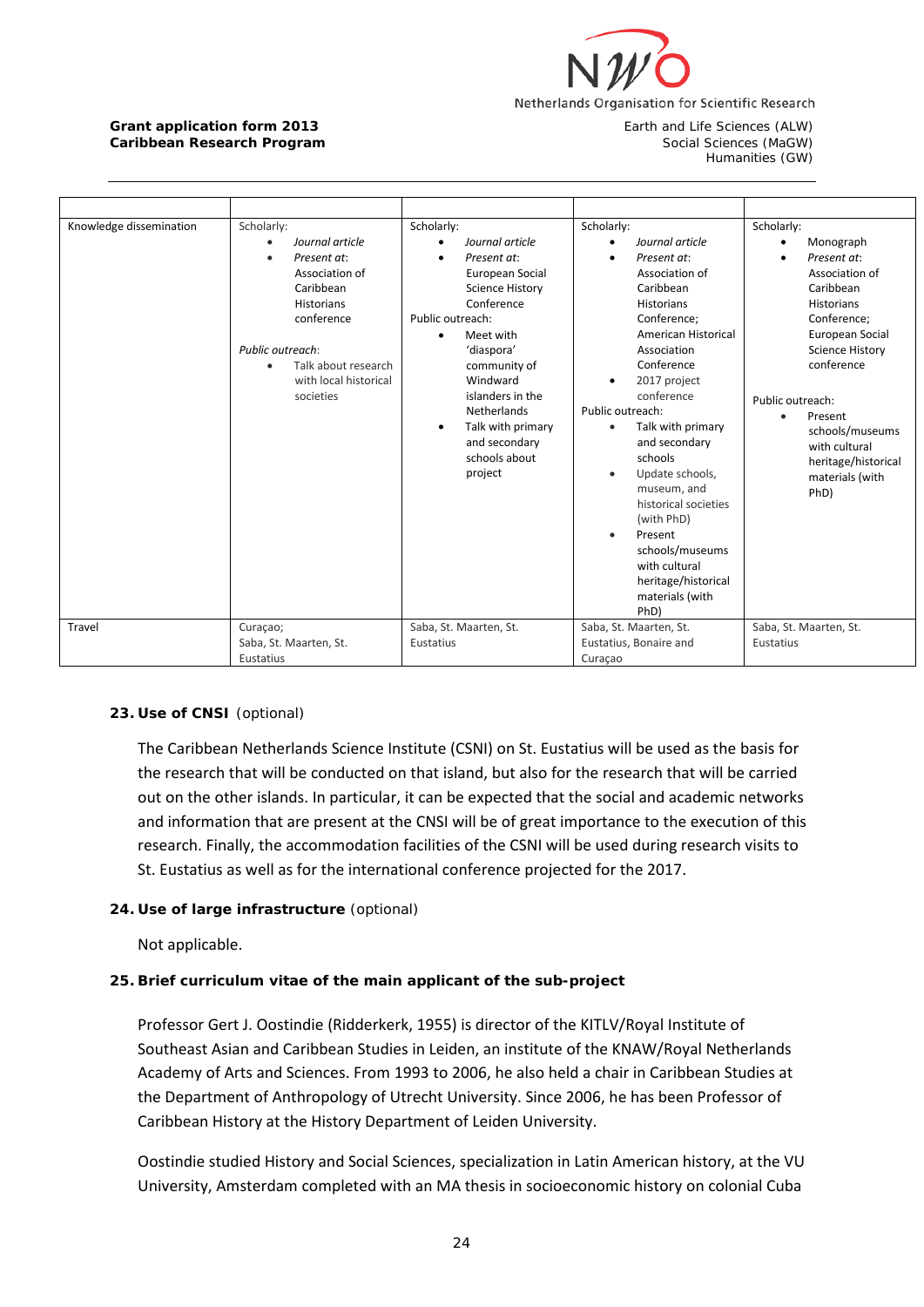

(graduation, *cum laude*, 1982). He obtained his PhD at Utrecht University (*cum laude*, 1989) with a doctoral thesis on slavery and the plantation economy in the Dutch Caribbean colony of Suriname. He became head of the KITLV's Department of Caribbean Studies in 1983, a position he held until assuming the directorship of institute in 2000.

Professor Oostindie's principal areas of research have been the Caribbean and Dutch colonial history. He published extensively on the colonial history and decolonization of the Dutch Caribbean; on history, ethnicity and migration in the Caribbean and Latin America in general; and on the significance of colonial history to Dutch national identity. He has (co)published or edited some 30 books and over 150 articles with a wide range of publishers. He has served on many editorial, scholarly and governmental committees both in the Netherlands and abroad and is a frequent contributor to the Dutch mass media on his areas of expertise. Oostindie received several research grants from the NWO and the KNAW and has been a research fellow at The Johns Hopkins University, the Fondation Maison des Sciences de l'Homme, the Eric Remarque Institute for European Studies at New York University, and the Netherlands Institute of Advanced Study in the Humanities and Social Sciences.

Much of his work has focused on the Dutch Caribbean islands and is, therefore, of direct relevance to the present program. He (co-)authored several monographs on the decolonization of the Dutch Caribbean as well as on the most recent constitutional changes. Apart from this work in the field of political history and contemporary politics, he also published widely both on the early modern and contemporary social and economic history of the islands. During and after his Professorship at Utrecht University, Oostindie deepened his interest in anthropology, leading to many publications on contemporary meanings of migration, identity and nationhood. Over the past years, Oostindie has also published on cultural heritage both in the Netherlands and the former Dutch colonies in Africa, Asia and the Americas. In all of his work, Oostindie has strived for both an interdisciplinary and regionally comparative approach.

# *As there is no other place in the application format to do so, this seems the best place to add biographical information on the researcher in this sub-project, Dr. Jessica Vance Roitman.*

Dr. Jessica Vance Roitman is a Researcher at the KITLV/Royal Institute of Southeast Asian and Caribbean Studies in Leiden, an institute of the KNAW/Royal Netherlands Academy of Arts, where she has worked on the NWO-funded 'Dutch Atlantic Connections, 1680-1795' project. As part of that project, she has published (or has forthcoming) four peer-reviewed journal articles, three book chapters, and a co-edited (with Prof. Dr. G.J. Oostindie) a volume of essays resulting from the project. Roitman is also a Lecturer in History at the Institute of History at Leiden University where she teaches classes on Early Modern (cross-cultural) interactions, globalization, and religion. Between 2002 and 2008, she was a PhD candidate at the same institute and defended a dissertation on inter-cultural trade and the Sephardim in  $17<sup>th</sup>$ -century Amsterdam.

Roitman was a fellow at the Katz Center for Advanced Judaic Studies at the University of Pennsylvania in 2009. She was the recipient of an NWO-funded Rubicon postdoctoral fellowship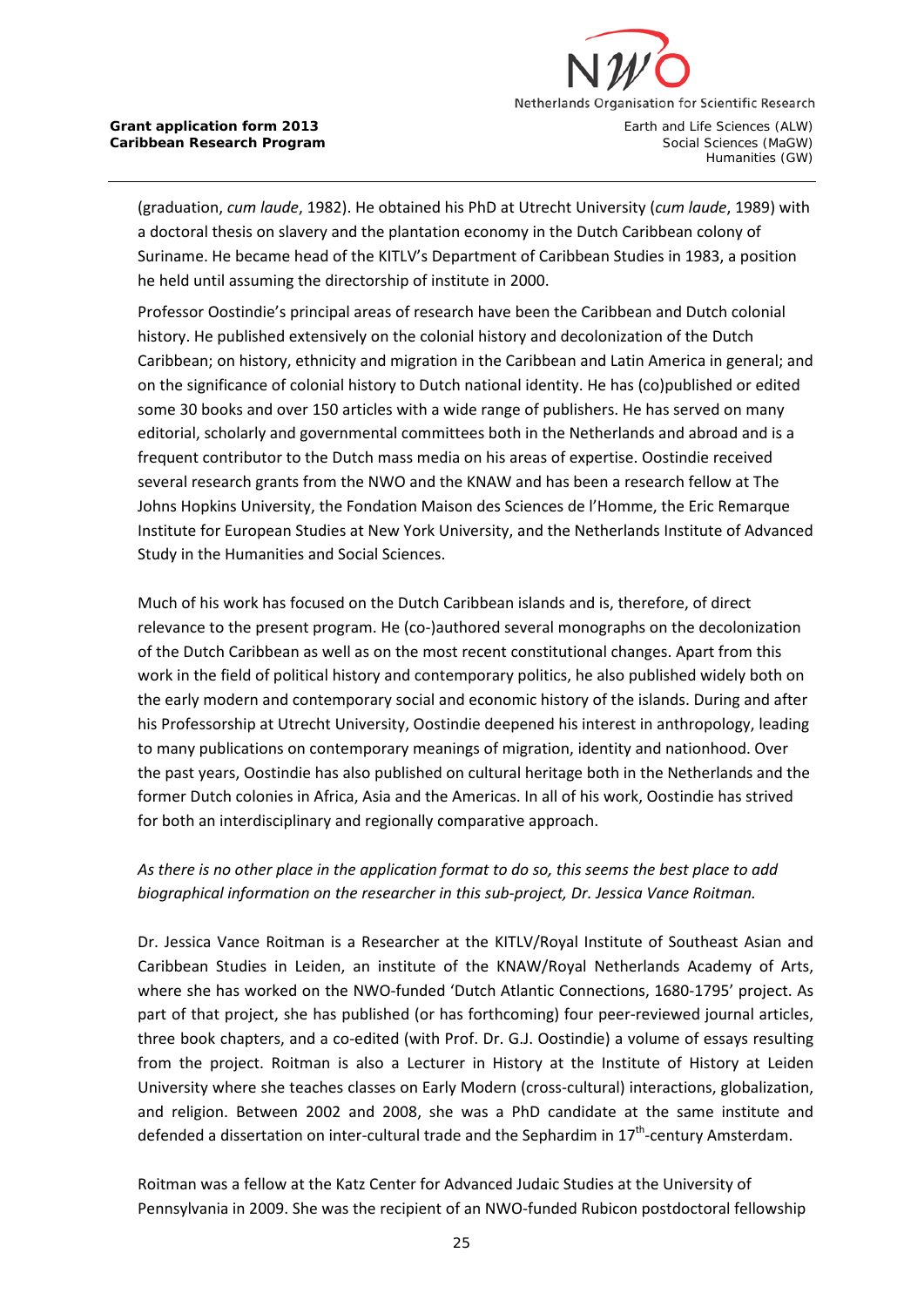

Humanities (GW)

between 2009 and 2011. The project was a comparative study of the reception of immigrant Jews in 18th century London and Amsterdam and was housed at Birkbeck College, University of London. Roitman was nominated for the *Stichting Praemium Erasmianum* prize in 2010 for one of the five best dissertations in the Humanities and Social Sciences in the Netherlands in 2009- 2010.

Roitman's research and publications – some of which are listed in the bibliography to the entire research program – have focused on both economic and social history, and utilize an interdisciplinary approach incorporating sociological and anthropological theories. She has published on Atlantic colonial trade, migration, identity, citizenship, and (minority) inter-cultural interactions. She has been invited to give numerous lectures to general and scholarly audiences and has presented at a great many conferences internationally.

Roitman's experience in comparative approaches to social history, particularly migration and governance, and her expertise in (Dutch) colonial and Atlantic history will be of direct relevance to this research program. The islanders' strong North American orientation means that her unique background as a native English speaker from the United States will be of great benefit while conducting research, especially oral history interviews, on the Anglophone Windward islands.

### **26. Key Publications**

*The Same but Different? Inter-cultural Trade and the Sephardim, 1595-1640* (Leiden: Brill [Series in Jewish Studies], 2011)

*A Deus ex Machina Revisited: Atlantic Colonial Trade and European Economic Development,* Pieter C. Emmer, Olivier Pétré-Grenouilleau, and Jessica V. Roitman, eds. (Leiden: Brill, 2006)

(with Prof. Dr. Gert Oostindie), *Dutch Atlantic Connections, 1680-1800* (Leiden: Brill, 2014)

'Creating Confusion in the Colonies: Jews, Citizenship, and the Dutch and British Atlantics,' *Itinerario* 36 no. 2 (2012): 55-90

(with Professor Dr. Gert Oostindie), 'Re-positioning the Dutch in the Atlantic, 1680-1800,' *Itinerario* 36 no. 2 (2012): 129-160

### **27. Research budget for sub-project (in €)**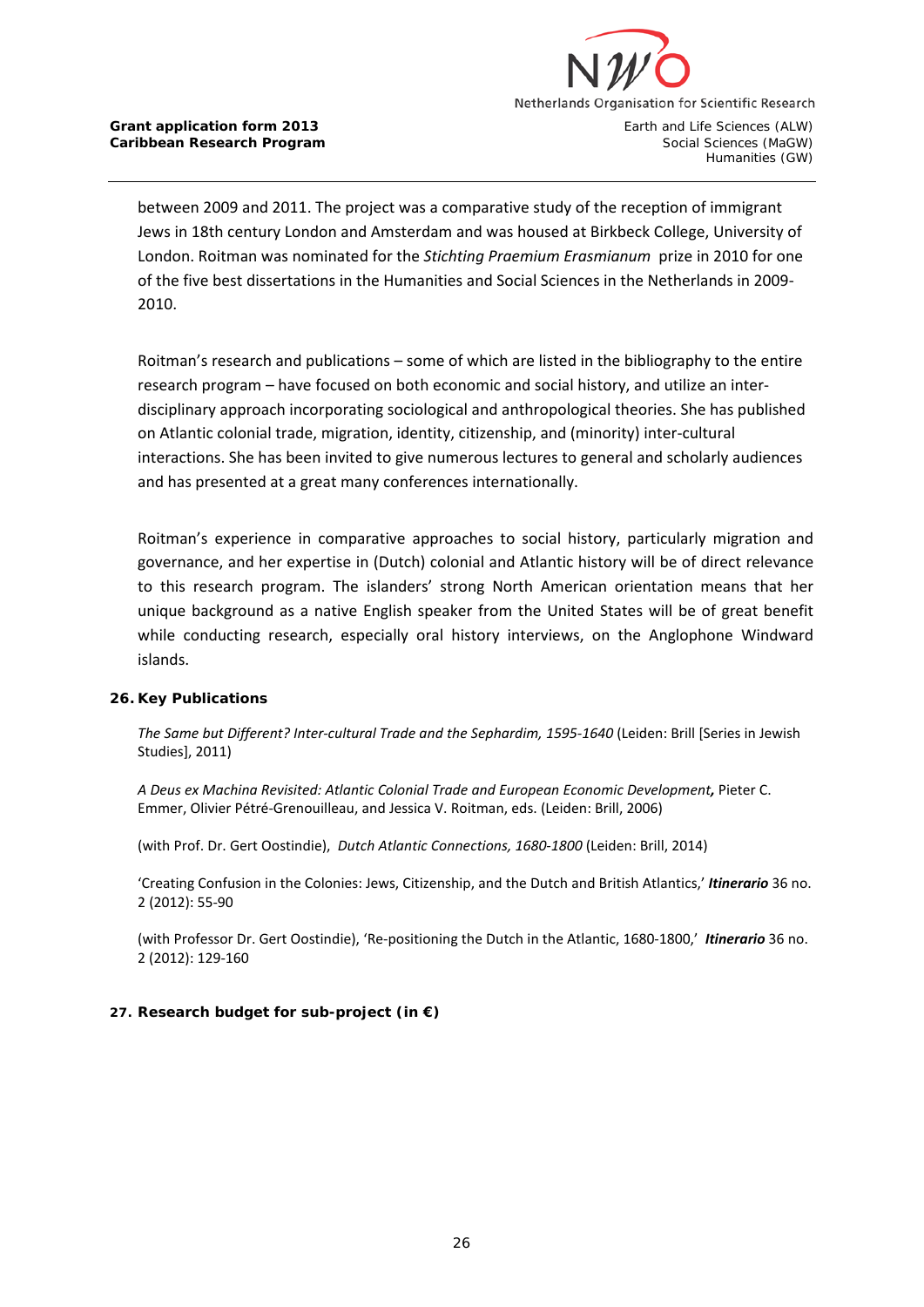

Earth and Life Sciences (ALW)<br>Social Sciences (MaGW)<br>Humanities (GW)

| budget for sub-project                                                    | <b>Fte</b> | no. of<br>months | financial resources $(\epsilon)$<br>requested from NWO |  |  |
|---------------------------------------------------------------------------|------------|------------------|--------------------------------------------------------|--|--|
| A. personnel costs                                                        |            |                  |                                                        |  |  |
| salary post-doc researcher                                                | 0.75       | 48               | 201,085                                                |  |  |
| <b>bench fee</b> ( $\epsilon$ 5.000,-- per researcher<br>paid from grant) |            |                  | 5,000                                                  |  |  |
| <b>B. material costs</b> (max. 25% of personnel costs)                    |            |                  |                                                        |  |  |
| activity 1 (digitization and educational materials)                       | 2,500      |                  |                                                        |  |  |
| travel costs of research team                                             | 16,900     |                  |                                                        |  |  |
| <b>Total costs</b> (max. € 750.000,--)                                    | 225,485    |                  |                                                        |  |  |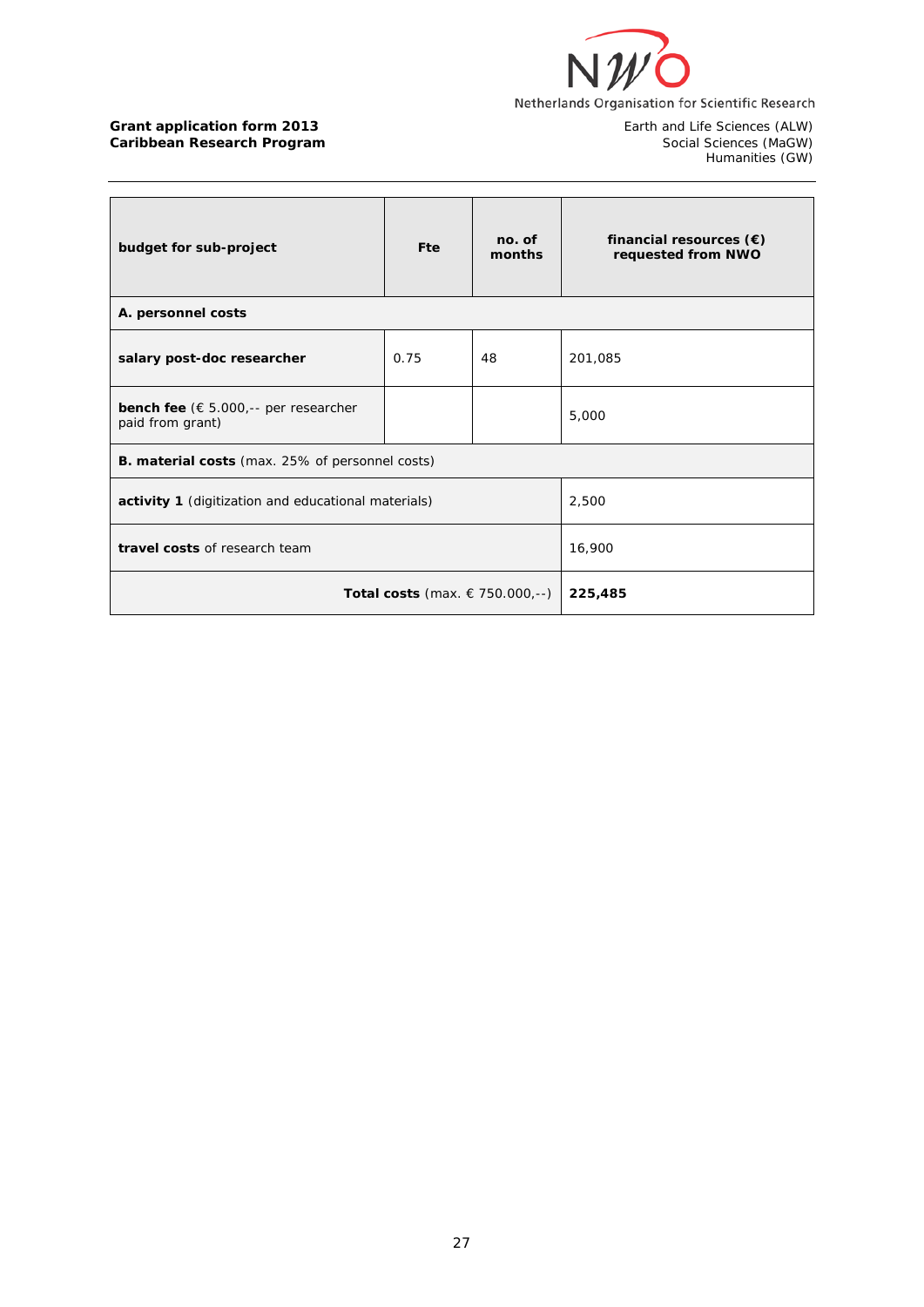

#### **15–27 Sub-project(s)**

*Please provide information about the sub-projects. Duplicate this section (items 15-27) as many times as there are sub-projects in the proposed programme. For a detailed description of the entire research programme, see items 5-14.*

#### **15. Title of sub-project**

Smallness, post-colonialism, and governance: political challenges facing the Dutch Caribbean

#### **16. Summary of sub-project & keywords** (max. 250 words)

In large part because of their small size, the dismantlement of the former Netherlands Antilles has had an unprecedented political and societal impact on the so-called BES-islands. Although the new political relationship between the islands and the metropolitan Netherlands was met with high expectations on both sides of the Atlantic, it can be questioned to what extent the anticipated benefits have actually materialized. In light of the general political and administrative dynamics associated with politics in smaller post-colonial settings, the central question of this sub-project is *how the newly acquired status and the newly established institutions have affected the characteristics and quality of politics, democracy, and governance on the three BES-islands, and how this, in turn, affects the islanders' opinions on the 'BES-status'*.

A first component of the project is to examine the attitudes of the local populations on the BESislands toward the trans-Atlantic as well as local political structures of the islands, and, more specifically, their opinions on recent political reforms and new institutions. Secondly, the interaction between local political institutions and elites and the newly introduced municipal administrative layer manned by both local and Dutch civil servants will be examined in order to assess the political-institutional consequences of the 2010 reforms. Thirdly, building on a parallel opinion survey on Aruba, Curaçao and St. Maarten and on the broader academic literature on politics and democracy in non-sovereign territories, comparisons will be drawn between the three BES-islands themselves, with the larger Dutch Caribbean islands, and British, French, and American overseas territories in the Caribbean.

**Keywords:** small-scale; good governance; non-sovereignty; postcoloniality; political representation; public opinion.

#### **17. Discipline code(s) for sub-project**

44.10.00 (Public Administration), 44.20.00 (Political Science), 36.90.00 (Area Studies), 43.20.00 (Constitutional and Administrative Law), 46.90.00 (Cultural Anthropology).

#### **18. Main applicant and institutional setting of sub-project**

Dr. W.P. Veenendaal (Institute of Political Science, Leiden University) Wassenaarseweg 52, 2333 AK Leiden, NL, 071-5277956, [veenendaalwp@fsw.leidenuniv.nl](mailto:veenendaalwp@fsw.leidenuniv.nl)

\*Prof. dr. Gert J. Oostindie (KITLV-KNAW and History, Leiden University), P.O. Box 9515, 2300 RA Leiden, NL, 071-5272295, [oostindie@kitlv.nl](mailto:oostindie@kitlv.nl)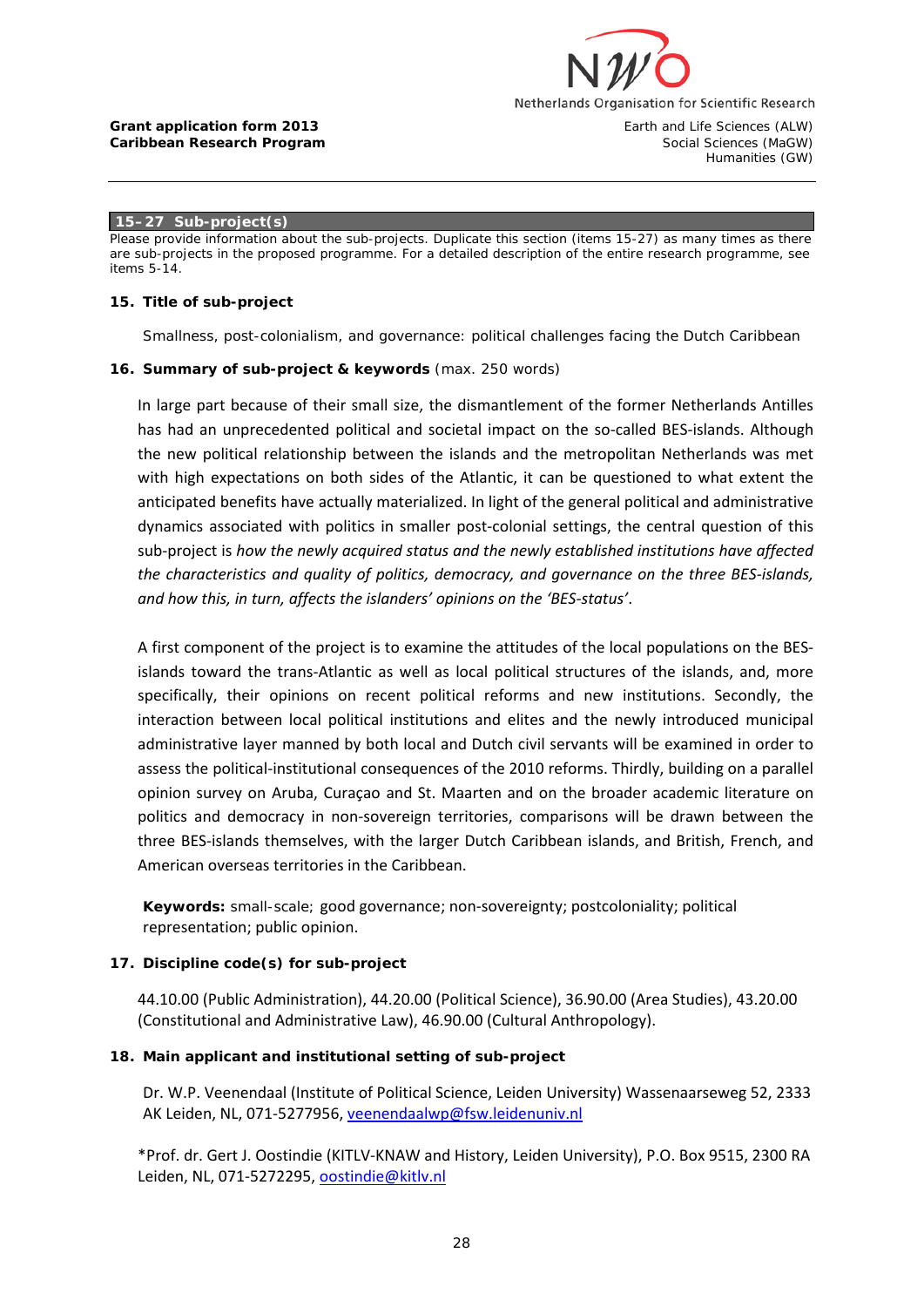

\*Lead applicant of overall project

### **19. Period of funding of sub-project**

September 1, 2014 to September, 1 2017 (on the basis of 1.0 fte)

#### **20. Composition of the research team and participating partners in the sub-project**

| consortium                         | name & title                             | affiliation                                        | expertise                                                      | role in project                                                                                                  |  |  |
|------------------------------------|------------------------------------------|----------------------------------------------------|----------------------------------------------------------------|------------------------------------------------------------------------------------------------------------------|--|--|
| main applicant<br>scientific staff | Prof.dr. Gert J.<br>Oostindie            | KITLV-KNAW<br>and History,<br>Leiden<br>University | Caribbean<br>history,<br>politics,<br>anthropology             | Main applicant                                                                                                   |  |  |
| 1.                                 | Dr. Wouter P.<br>Veenendaal              | Political<br>Science, Leiden<br>University         | Small-scale,<br>democracy,<br>comparative<br>politics          | Main researcher in sub-<br>project                                                                               |  |  |
| project partners                   |                                          |                                                    |                                                                |                                                                                                                  |  |  |
| 1 <sub>1</sub>                     | Prof. Dr. Ingrid<br>C. van Biezen        | Political<br>Science, Leiden<br>University         | Political<br>parties,<br>democracy,<br>comparative<br>politics | Advisory, in particular with<br>regard to comparative<br>analysis, and the analysis of<br>political competition. |  |  |
| 2.                                 | Prof. Dr. Joop<br>J. M. van<br>Holsteijn | Political<br>Science, Leiden<br>University         | Public opinion,<br>survey<br>research                          | Advisory, in particular<br>methodological with regard to<br>the proposed opinion survey.                         |  |  |
|                                    | Dr. P.C. Verton                          | Verton<br>Consultancy,<br>Curaçao                  | Public<br>Administration                                       | Advisory, in particular with<br>regard to public<br>administration and good<br>governance.                       |  |  |

#### **21. Description of the proposed research**

#### **a) Scientific description**

The dismantlement of the Netherlands Antilles has solved some problems in governance while creating new ones, particularly in the so-called BES-islands. Previously, the constitutional layer of the country of the Netherlands Antilles stood between the individual islands and the Netherlands, whereas Aruba (since 1986), Curaçao and St. Maarten now have the status of autonomous country within the Kingdom. The two smaller islands of Bonaire and Saba opted for closer integration with the metropolitan country, while the population of St. Eustatius expressed a preference for preserving the Netherlands Antilles in vain. Since 10 October 2010 these three islands, now commonly referred to as the BES-islands, have become 'public bodies' (*openbare lichamen*) of the Netherlands. The new political structure may be more efficient and has certainly removed tensions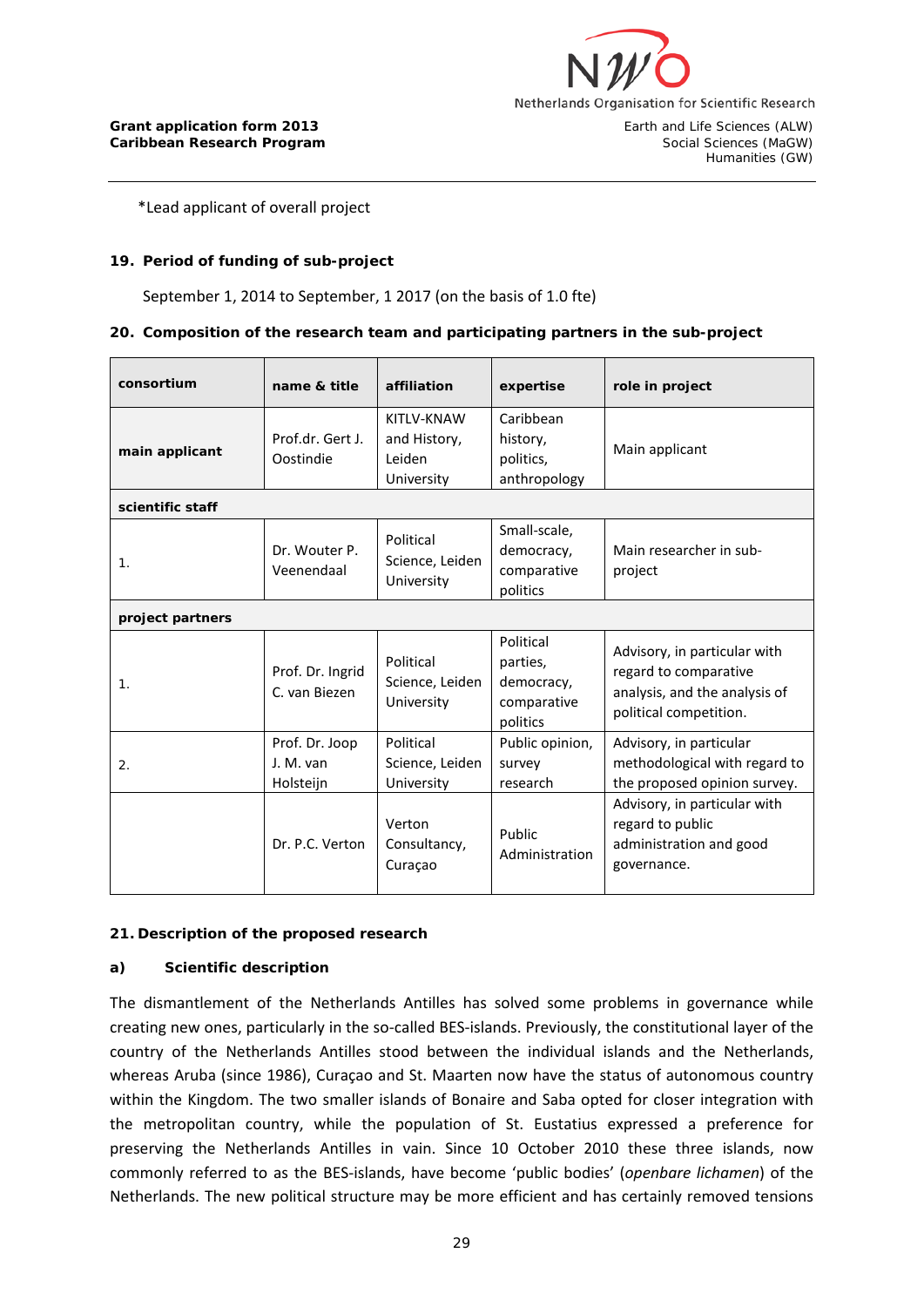

**Caribbean Research Program** Social Sciences (MaGW)

Humanities (GW)

regarding the perceived dominance and lack of engagement of Curaçao, but it also allows for more direct and potentially conflictive Dutch engagement. The BES-islands are now more intensively integrated into the Netherlands than ever before, producing opportunities as well as tensions.

In contrast to regular Dutch municipalities, political power in the three islands of Bonaire, Saba, and St. Eustatius is shared between local island political institutions headed by a local *gezaghebber*  (mayor) and the central Dutch government, which is represented by the *Rijksdienst Caribisch Nederland* and is headed by a *Rijksvertegenwoordiger.*[2](#page-29-0) The interplay between these two political executives is the more fascinating as 'local government' on the BES-islands now by definition involves both domestic and metropolitan structures and players. However, the inherent inequality in political power and administrative capabilities (primarily in terms of resources) entails that the relation between these institutions is characterized by asymmetry. Furthermore, and related to the small population of the islands, the significant influx of Dutch bureaucrats and citizens has a demographic and social impact that should not be underestimated, and already generates tensions.

The leading question of the current sub-project will be: *what are the political effects of the newly acquired status and the newly established institutions on the characteristics and quality of politics, democracy, and governance on the three BES-islands, and on the islanders' opinions on the 'BESstatus*? In analyzing these phenomena, an obvious and crucial characteristic of these three islands is that they have extremely small populations. As the literature on the political effects of size demonstrates, small scale has a number of political effects that can be deemed to either improve or obstruct the course of democratic development (Dahl and Tufte 1973; Sutton and Payne 1993; Veenendaal 2013a). Whereas the global statistical correlation between smallness and democracy (cf. Diamond and Tsalik 1999: 119-120) has spurred the notion that a small scale stimulates the development of democracy, more recent case-oriented and comparative studies tend to primarily highlight the democracy-undermining effects of a small population size. Using theories on the political effects of smallness current in political science, this subproject aims to analyze the consequences of the changed political status of the BES-islands by explicitly acknowledging the pervasive influence of the small population size of the islands.

On the positive side, smallness has been hypothesized to increase political participation, efficacy, and awareness among citizens, and to amplify the quality of political responsiveness and representation (Anckar 2002). On the negative side, scholars have observed that politics in small jurisdictions tends to be polarized and personalized, and to be characterized by excessive executive dominance and particularistic relationships between citizens and their representatives (Sutton 2007; Baldacchino 2012; Veenendaal 2013b). Whereas the geographical and psychological proximity between citizens and politicians, and the economic and political vulnerability of small settings used to be associated with domestic social intimacy and a politics of accommodation and consensus, more recent studies tend to highlight fiercely antagonistic personal conflicts within the political elite, and clientelistic and nepotistic linkages between citizens and politicians in these countries. In

<span id="page-29-0"></span><sup>-</sup> $2$  These institutions are commonly translated to 'National Office for the Caribbean Netherlands', and 'lieutenant-governor' in English.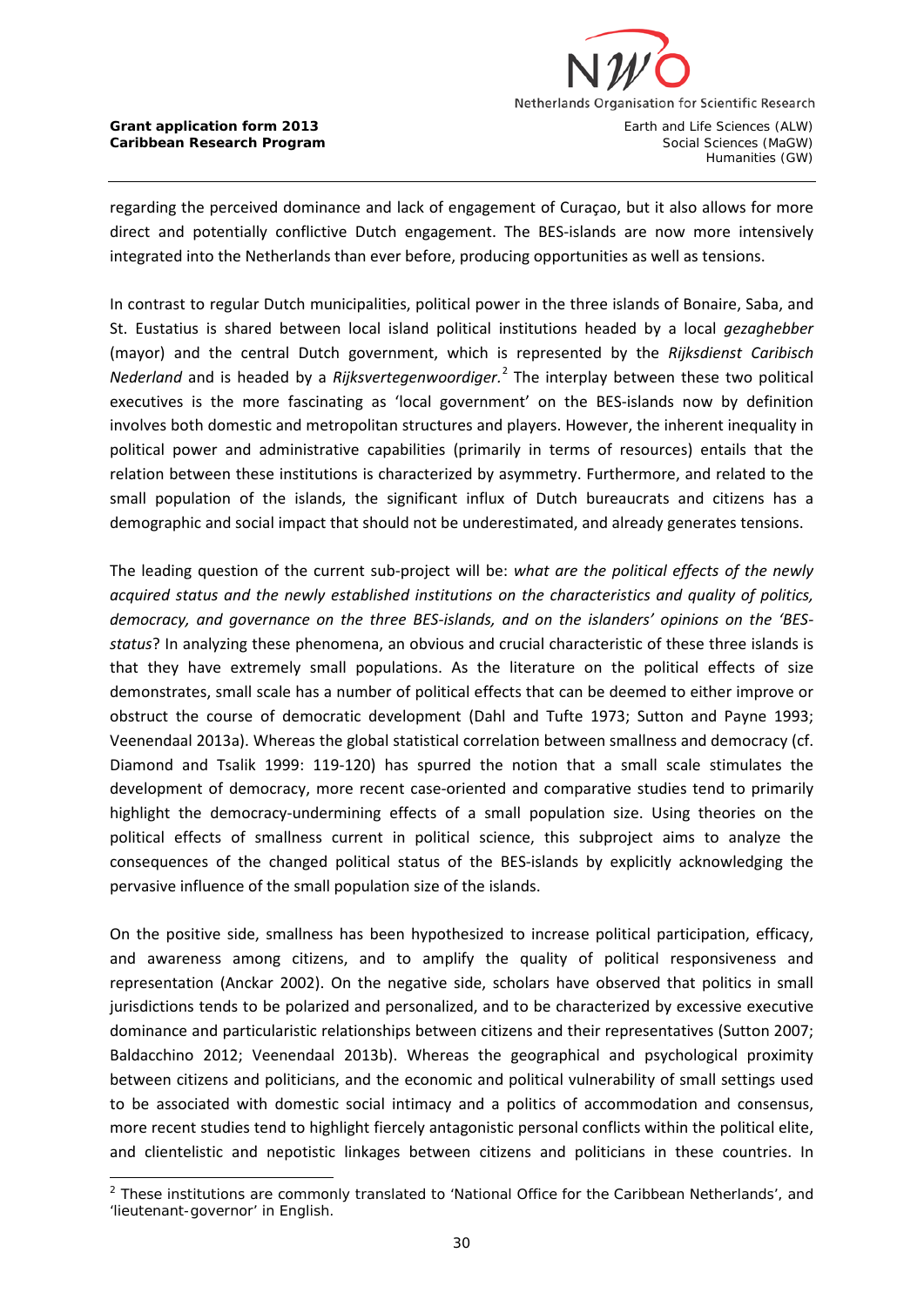

**Caribbean Research Program** Social Sciences (MaGW)

Humanities (GW)

combination with the observation that formal institutions in small states tend to be ignored or circumvented, these dynamics not only undermine the quality of political representation, but also jeopardize the democratic nature and legitimacy of the political system as a whole.

The political problems associated with smallness also surface in the small states of the Caribbean. While all sovereign small states<sup>[3](#page-30-0)</sup> in the Caribbean are classified as electoral democracies, David Hinds rightly draws attention to the discrepancy between democratic formal institutions and a markedly less democratic political reality (Hinds 2008). Individual and comparative analyses of politics and democracy in Caribbean states repeatedly emphasize the extreme or even tribalistic polarization of society along political lines, and the widespread clientelism, patronage, and corruption that continues to plague the politics of these island nations. In the seven sovereign Anglophone microstates of the region, the Westminster system further compounds this situation by engendering a political culture of 'winner takes all', in which the executive completely dominates the political and societal sphere, and the political opposition is completely ignored, as Trinidadian political scientist Selwyn Ryan argued (Ryan 1999). Although some research has been conducted on the sovereign Caribbean microstates, politics on the non-sovereign British Overseas Territories has only very rarely been analyzed. Even though the Caribbean islands that belong to the Kingdom of the Netherlands are neither Westminster-modeled nor (fully) sovereign, academic publications and, especially, reports in the Dutch news media reveal time and again that more or less similar political and administrative problems play a role on these islands as well (for recent scholarly work on good governance and administration in the Dutch Caribbean, see Nauta (2011) and Douglas (2011)).

Of course, the fact that the Dutch Caribbean islands are not fully sovereign influences the conduct of politics on these islands. However, the few available publications on politics in non-sovereign territories indicate that whereas the extra and supreme layer of power of the metropolitan government might mitigate some of the problems related to smallness, it also creates new challenges and difficulties (Ramos and Rivera 2001; Oostindie and Klinkers 2003; de Jong and Kruijt 2005; Baldacchino and Milne 2009; Clegg and Killingray 2012). Partly because of the insular nature of these territories and partly because of the identity-strengthening effects associated with smallness, the islands' citizens often appear to perceive threats to their identities. These problems are further aggravated in cases in which multiple islands are (sometimes involuntarily) politically united, as was for example the case with the Netherlands Antilles, and is the current situation for the BES-islands. Finally, huge economic and political inequalities between the metropolitan power and the nonsovereign territories can obviously generate perceptions of unfairness or discrimination as well.

Despite these drawbacks, various elections, referendums and other plebiscites on non-sovereign territories throughout the Caribbean continue to demonstrate a steady preference for nonindependence among the islands' populations. Apparently, therefore, the advantages inherent in the asymmetrical link (still) outweigh the perceived downsides of non-sovereignty. This is also true for the six Caribbean islands that are part of the Kingdom of the Netherlands, since in none of the

<span id="page-30-0"></span> $3$  Thus excluding the (relatively) larger and undemocratic nations of Cuba and Haiti.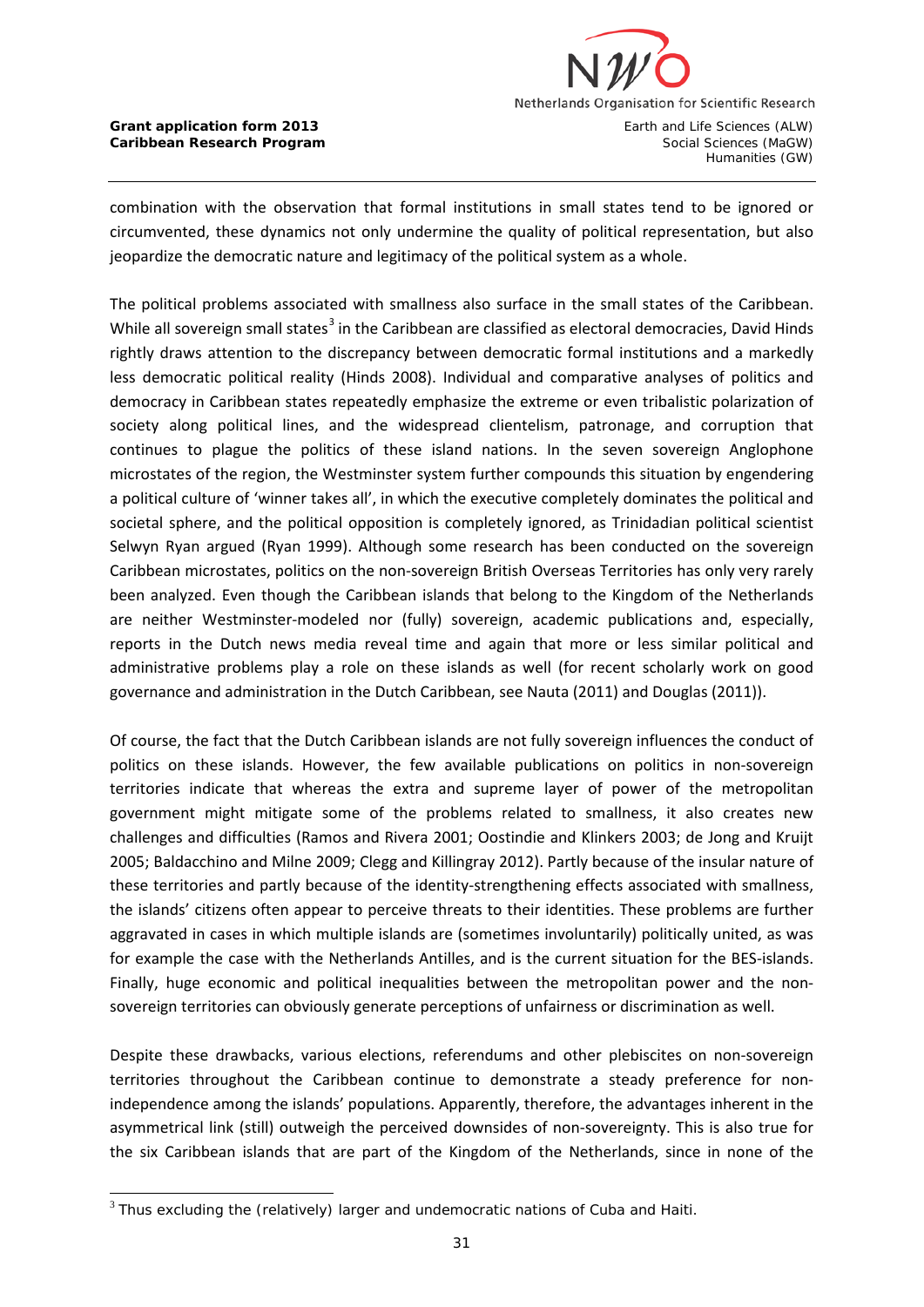

referendums that was organized in the last decade has the option of independence acquired the assent of a majority or even a plurality of voters (Oostindie and Klinkers 2012). In the only existing comprehensive analysis of public opinions and citizen attitudes on the six islands, which was conducted in the late 1990s, large majorities indicated a preference for some form of continued and even stepped-up political affiliation with the metropolitan Netherlands (Oostindie and Verton 1998).

While a majority of the British islands in the region have acquired full independence in the period between 1970-1985, the French and American territories in the region have retained their links with the metropolis in some form of political association. In similar fashion, the political reforms of 2010 entail that the Caribbean islands of the Kingdom of the Netherlands remain locked in the postcolonial impasse. Due to the historical legacy of colonialism and slavery as well as contemporary issues, the islands' relationship with the metropolitan Netherlands remains strained, and occasionally marred by political controversies. Indeed, in the 1998-survey, the most important complaint of the islanders with respect to their relationship with the Netherlands was the perceived low level of awareness, interest, and respect from metropolitan Dutch citizens and politicians towards the islands. Furthermore, especially on St. Maarten but also on the smaller BES-islands, the dominance of Curaçao in the Netherlands Antilles was regarded as a big political problem. The frustration with the political structure of the Netherlands Antilles mounted after the 1986-departure of Aruba, as a result of which the supremacy of Curaçao in the Antilles became even more pronounced. Eventually, with the exception of St. Eustatius, referendums on the separate islands of the Antilles in the mid-2000s resulted in clear majorities in favor of other political alternatives than the status quo.

The political reforms of 2010 were met with high expectations as well as skepticism on both sides of the Atlantic. Whereas Curaçao and St. Maarten acquired the autonomy they long yearned for while remaining part of the Kingdom, the smaller BES-islands anticipated financial benefits and an increase in living conditions through their closer integration with the metropolis, while being released from the perceived dominance of Curaçao in the former Netherlands Antilles. Three years later however, the constitutional reforms within the Kingdom seem to have actually deepened the ambivalence of BES-islands' citizens and politicians towards the Netherlands. Rising costs of living and taxes, the arrival of considerable numbers of Dutch bureaucrats and citizens, perceived inequalities between Caribbean and autochthonous Dutch citizens, and the pressures to conform to Dutch norms and implement laws regarding ethical issues seem to have become causes of both concern and frustration. Furthermore, while the Antillean government was always somewhat reluctant to intervene in the political affairs of individual islands, the political reforms of 2010 have established a very powerful Dutch administration which does not hesitate to interfere in local affairs. As a result, islanders now even talk about the 2010 reforms as constituting a process of Dutch 'recolonization'. Finally, the 2010 reforms have also affected internal relations on the islands, as well as between them. On St. Eustatius and Saba, there are feelings that the previous subordination to Curaçao and/or St. Maarten has been exchanged for undue dependence on Bonaire, the Dutch administrative center of the BES-islands.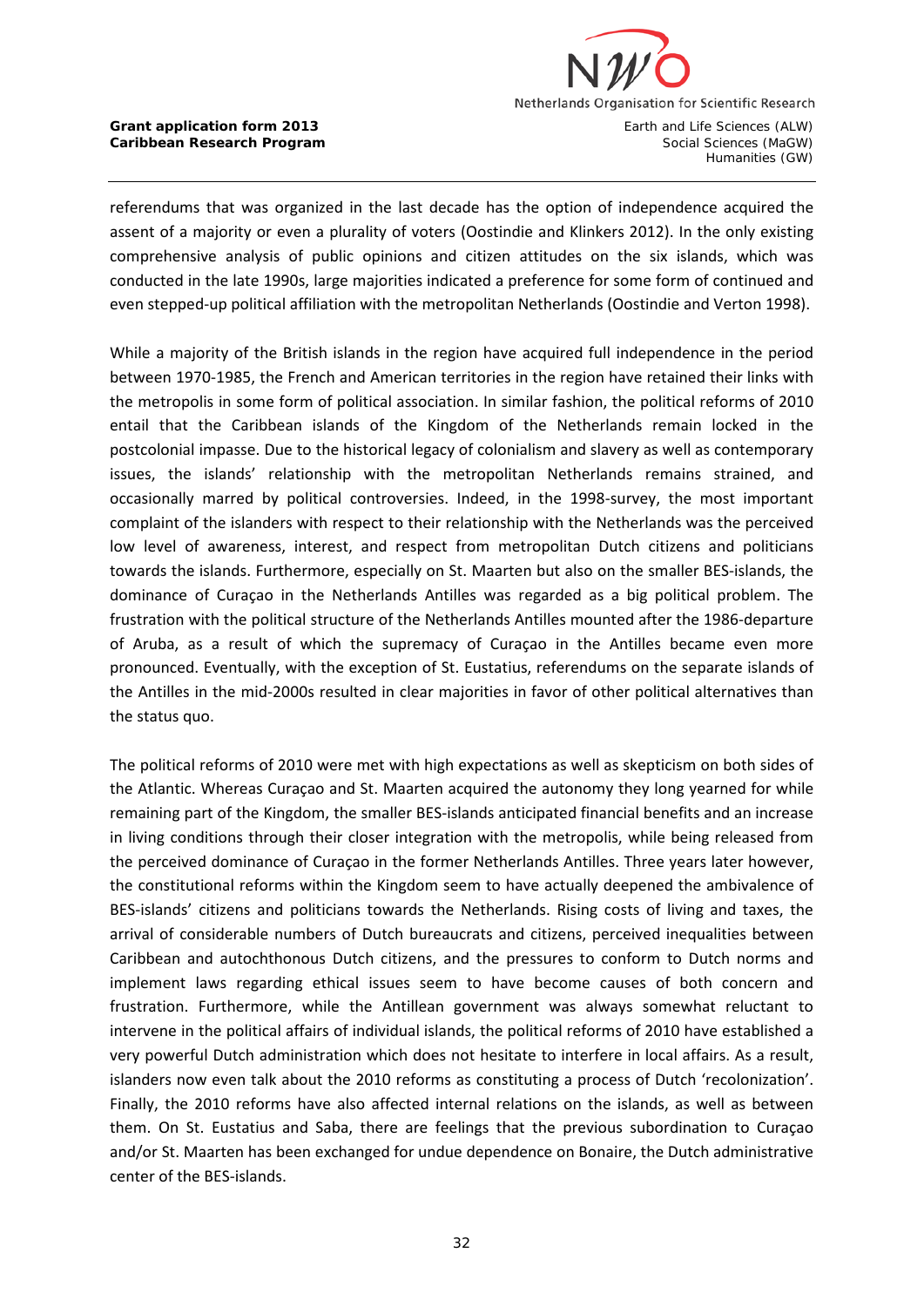

Whereas the main objections to the new political-institutional situation thus relate to the perceived threats to the respective identities of the BES-islands' populations, it is actually not always clear what this local identity entails. This is largely a consequence of the widespread historical migration in the region, as a result of which the populations of the islands represent quite heterogeneous geographical and ethnic backgrounds. In the other sub-project of this proposal, a postdoc will endeavor to write a social history of the islands, focusing inter alia on how this history of migration has affected the formation of (inter-) island identities. Since these identities constitute a key component of the contemporary socio-political dynamics and problems on the islands, the two subprojects will be mutually reinforcing in this respect. Although the other sub-project will focus on the three Windward islands however, the three BES-islands are at the heart of this sub-project, which means that Bonaire instead of St. Maarten will be studied in addition to Saba and St. Eustatius. Nevertheless, both sub-projects will study the continuing influence of the Dutch colonial legacy on the islands, and the associated lack of identification and feelings of distrust towards the metropolis, which have a profound effect on contemporary politics, democracy, and governance.

While the decolonization process of the Dutch Caribbean has been analyzed in detail (Oostindie and Klinkers 2001, 2012), there is a lack of studies dealing with views and expectations of local populations, the impact of the new constitutional arrangements on the quality of local governance, and the interplay between the two. The current sub-project will build on the available literature and add a substantial empirical dimension by studying the organization and actual working of government on the BES-islands as well as local perceptions and reactions to this new situation. More specifically, the project will focus on the impact of the municipal status and the interaction between local and metropolitan institutions and politicians on the quality of governance, on the reactions and perceptions of local citizens, civil servants and politicians of the BES-islands, and on the way metropolitan Dutch public servants deal with these. The relationship between local politics and the newly established Dutch administration will be analyzed in order to see whether the change in political status also affects the mechanisms and quality of governance and democracy.

A first component of the project is to examine the attitudes of the local populations on the BESislands toward the trans-Atlantic as well as local political structures of the islands, and, more specifically, the recent political reforms and new institutions. Building on Oostindie and Verton's extensive quantitative investigation of opinions and attitudes among the population of the Netherlands Antilles and Aruba (1998), this sub-project aims to assemble local opinions about the efficacy and integrity of the new system of governance as well as the contested issue of local agency versus metropolitan control. The survey will provide a unique opportunity to measure possible changes in attitudes over nearly two decades of Dutch reengagement, but will also pay specific attention to the perceived legitimacy of local and Dutch institutions among the population, and the extent to which these institutions are able to facilitate the democratic representation of local citizens. To provide a comparative perspective, the same survey will be conducted on Aruba, Curaçao and St. Maarten, thus providing a test case for the widely advanced assumption that misgivings about metropolitan 'recolonization' augment as the intensity of Dutch governmental intervention increases.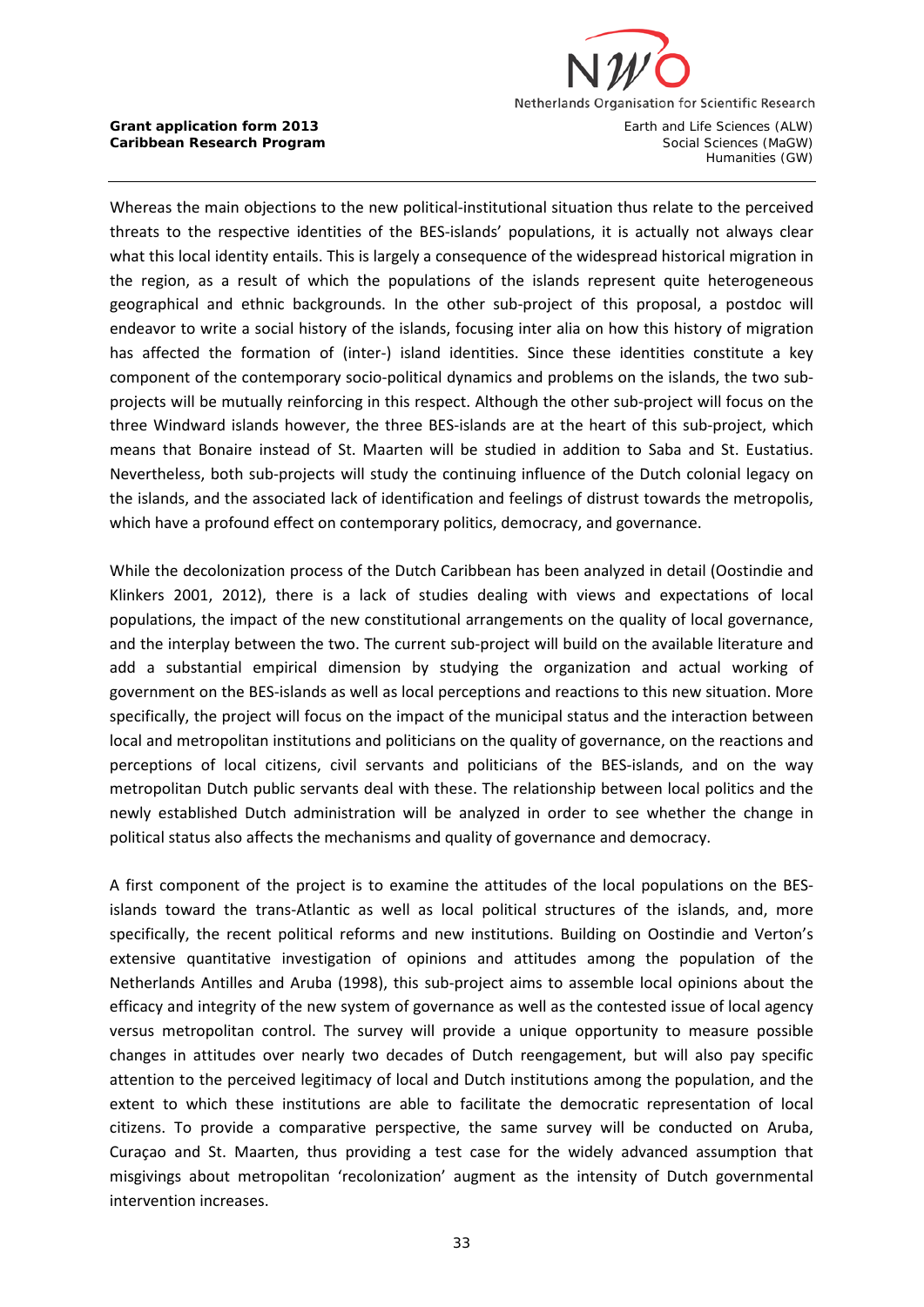

**Caribbean Research Program** Social Sciences (MaGW)

Humanities (GW)

In order to conduct the opinion survey, the cooperation of local citizens will be of a great importance. A key element of the survey will be to assemble a representative and randomly selected sample of citizens on each of the islands, which should be large enough to render its results reliable,  $4$ and to be able to convincingly generalize and extrapolate the findings to the greater population of the islands. For the BES-islands, random selection will occur on the basis of demographic statistics of the Dutch central statistics office (*Centraal Bureau voor de Statistiek*). For the three larger islands of Aruba, Curaçao, and St. Maarten, local demographic statistics are used for this purpose. In finding and contacting the citizens that are part of this sample, but also in conducting the survey itself, local research assistants will be recruited from local education institutions (such as the universities on Curaçao and Aruba and the College of St. Maarten) to partake in the research in return for financial compensation. The survey will consist of a relatively extensive number of closed or semi-closed questions, which will be joined in the format of a questionnaire which will be filled in by the respondents on the spot. The answers of all respondents will be compiled and coded in a large database, on the basis of which statistical techniques can be used to map and analyze the attitudes and opinions of the islands' populations.

Apart from the quantitative survey, a more qualitative, in-depth analysis of the functioning of local and metropolitan political and administrative structures will be conducted as a second component of the project, in order to see whether and how the change in political status affects the mechanisms and quality of governance. In this light, it should be emphasized that the *sui generis* municipal status of the three islands within the country of the Netherlands as 'public entities' is highly complex. Some three years into this experiment, substantial changes in governance and its results may be observed. These have been accompanied by lively debates in local politics, the press and everyday discourse as reflected in the local media. On the basis of semi-structured in-depth interviews with local respondents from various socio-political and institutional backgrounds, the effects of the newly introduced institutions and their interaction with the existing political-institutional framework on the broader quality of democracy and governance can be measured. In order to check for the validity and reliability of the interview data, an analysis of secondary documents like newspaper articles, government documents, and NGO-reports will be examined for triangulation.

In order to put the observations on the BES-islands into a broader perspective, a third component of the project is to draw three sorts of analytical comparisons. First, an obvious comparison can be made between the three BES-islands themselves, which now have a common legal-constitutional status, but are markedly different when it comes to other factors. To name but one example, the island of Bonaire is not only located in a completely different part of the Caribbean region than Saba and St. Eustatius, it also has a different ethno-linguistic demographic composition, with Papiamentu rather than English as the dominant language. Moreover, the Bonairean population is three times as

<span id="page-33-0"></span>l <sup>4</sup> In Oostindie and Verton's 1998 publication, the following number of respondents was selected from each island: Curaçao 668, Aruba 638, St. Maarten 443, Bonaire 382, St. Eustatius 198, and Saba 189. Since the demographics of the islands have changed significantly in the last decade, however, different sample sizes might be more accurate for the current survey.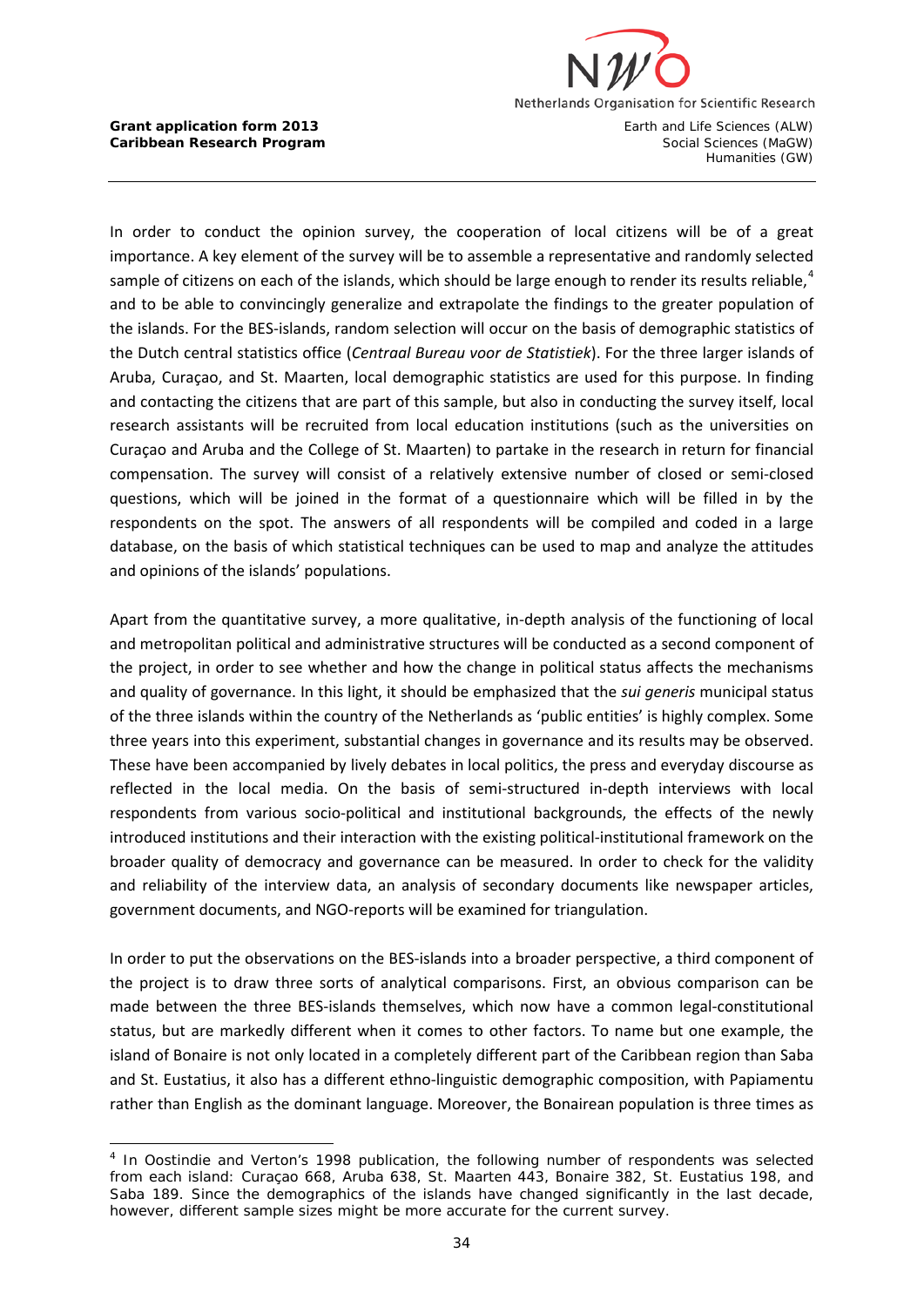

large as the population of St. Eustatius and Saba taken together. And as Bonaire is the seat of the Dutch *Rijksdienst*, some Windwards' irritations formerly directed against Curaçao are now redirected towards Bonaire. For these and other reasons, the constitutional reforms of 2010 and subsequent political and institutional changes might have different political repercussions on each of the three different islands. In addition to the inter-BES-islands comparison, a second type of comparison can be drawn between the three BES-islands and the three islands that are now separate countries within the Kingdom (Aruba, Curaçao and St. Maarten). As mentioned before, this comparison can reveal the effects of further integration with the Netherlands on local perceptions and attitudes regarding the relationship with the metropolis. Since the three BES-islands opted for a different political alternative than Curaçao and St. Maarten, the islands provide an exceptional opportunity and almost a laboratory test case for a comparative investigation. As a country that already acquired the status of country within the Kingdom in 1986, the Aruban case additionally allows us to examine the more long-term political effects of increased autonomy. A third type of comparison, finally, can be made between the Caribbean islands of the Dutch Kingdom and the other non-sovereign territories in the region, which are either British Overseas Territories (BOTs), French *Départements d'Outre-Mer* (DOMs) or *Collectivités d'Outre-Mer* (COMs), or American Unincorporated Territories.<sup>[5](#page-34-0)</sup> Building on Oostindie and Klinkers' publication a decade ago (2003), a comparison between these various islands can reveal the effects of both historical colonial legacies and contemporary policies toward non-sovereign territories on the quality and legitimacy of present-day political-institutional structures.[6](#page-34-1)

Scholarly analysis of the complex political and administrative situation on the BES-islands is lacking. By adopting an in-depth, mixed methods approach that also allows for inter-island comparisons, the societal and political consequences of further integration in the Netherlands can be studied most comprehensively. Such a design also allows us to incorporate the historical dimensions of postcolonial identity formation that are studied in the other sub-project – colonization, slavery, inter-island Caribbean migrations and kinship, the workings of the centralized 'country' of the Netherlands Antilles – and socio-cultural development as potential explanatory factors of the contemporary political dynamics on the islands. By adopting a mixed method, comparative research design, governance, politics and identity issues may be analyzed in the broader framework of the study of non-sovereign polities, both in the Caribbean and beyond.

The interdisciplinary nature of this sub-project is most clearly visible in comparison to the more historically- and anthropologically-based sub-project of the other postdoc, and the more heritageand conservation-oriented project of the PhD candidate. However, this sub-project also seeks to

<span id="page-34-0"></span>j  $5$  Caribbean BOTs include Anguilla, Bermuda, the British Virgin Islands, the Cayman Islands, Montserrat, and the Turks and Caicos Islands; the French Caribbean DOMs are Guadeloupe and Martinique (and French Guiana, which, however, is not an island), and the French Caribbean COMs are St. Barthélemy and St. Martin; and the American Unincorporated Territories in the Caribbean are Puerto Rico and the U.S. Virgin Islands.

<span id="page-34-1"></span> $6$  The findings of these comparisons will also be compared to the secondary literature on politics and governance in sovereign small (island) states in other parts of the world, such as Europe, Africa, and the Pacific.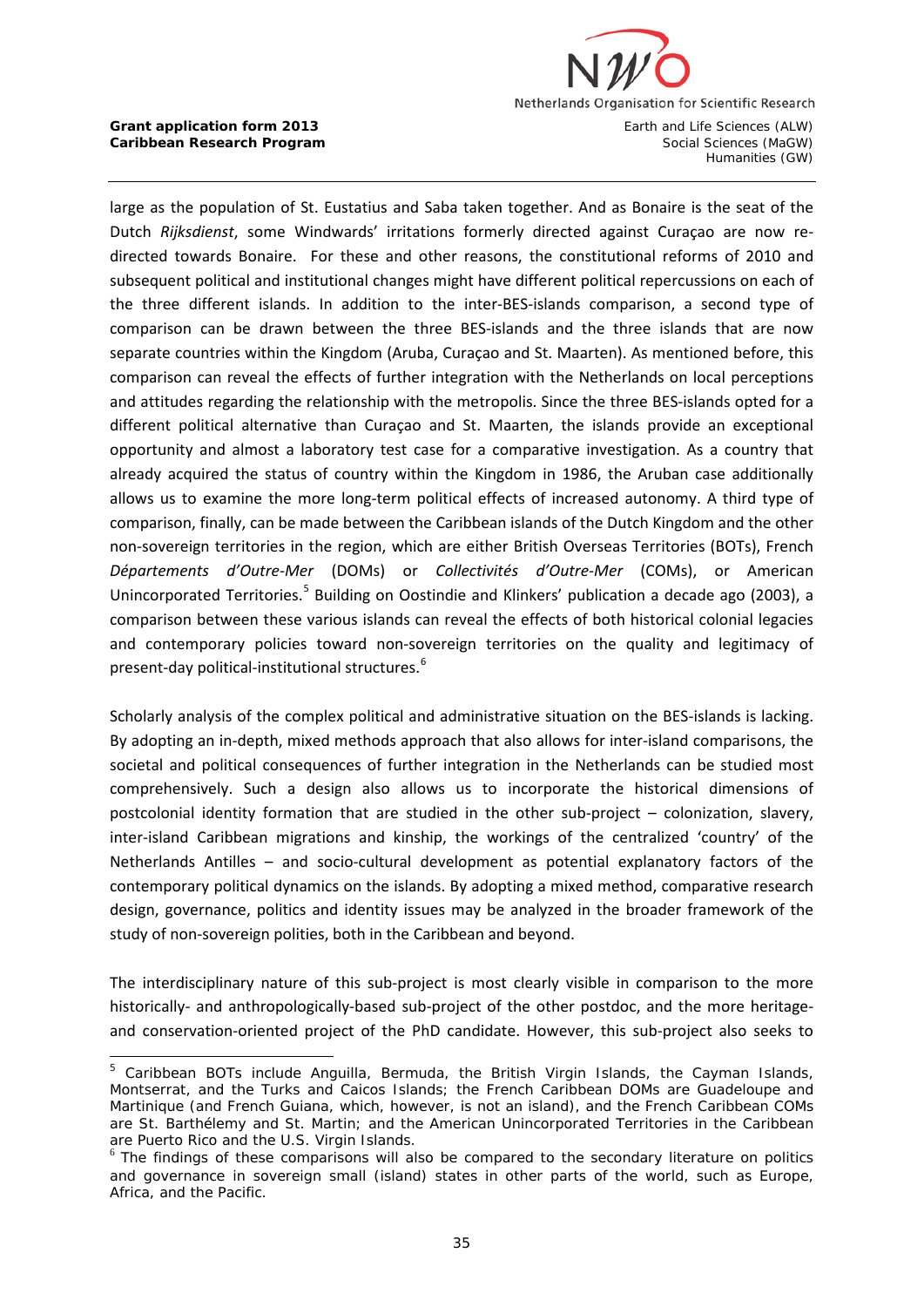

**Caribbean Research Program** Social Sciences (MaGW)

Humanities (GW)

combine insights from multiple disciplines, and to contribute to ongoing scholarly debates in multiple academic fields. For one thing, this is almost inevitable because politics, administration, education, identity, history, and conservation are much more closely interrelated in small states than in larger ones. Since political jobs in small societies are often only part-time, many politicians combine their job with employment in the private sector, in journalism, in academia, or in an NGO. In this sense, the formal institutional boundaries and, therefore, also the policy spheres are often not as strict as they seem to be on paper. Thus, whereas the current sub-project is most clearly situated in between the twin disciplines of political science and public administration, and is, in this sense, already partially interdisciplinary, approaches and theories from (cultural) anthropology, area studies, law, economics, and history will also be used to most comprehensively analyze the developments on the BES-islands since the 2010 reforms.

There are a number of particularly obvious links between the present sub-project and the project of the PhD candidate. First of all, the political and governmental dynamics on the BES islands clearly form the political context under which heritage and conservation policies are being developed. Therefore, both projects will deal with the political effects of the limited population size of the islands, and the two projects can build on each other's findings in this respect. All small island states face the problem of how to develop a sustainable economy in the virtual absence of natural and human resources, and many politicians combine their job with a function in the private sector, leading to potential conflicts of interests. Thus, politics, heritage and conservation policies, and economic development are closely and inextricably linked in small jurisdictions, and both the current sub-project and the PhD project will study the effects of these circumstances.

As was said before, academic research on the feelings, opinions, and attitudes of the BES-island populations in the post-2010 situation is virtually absent. There are some useful studies which take into account the ways external, i.e. metropolitan preventive control, ad hoc and/or permanent intervention affects the working of local governance (cf. Baldacchino et al. 2009). How this, in turn, affects the local attitudes to the metropolitan role is hardly studied. From an academic perspective, therefore, this project could generate new insights into the effects of institutional reforms on political and democratic legitimacy in non-sovereign jurisdictions. In particular, the project could feed into the continuing scholarly discussion on which political strategy – increased integration or increased autonomy of non-sovereign territories – offers the most promising political alternative to metropolitan powers in dealing with their overseas territories. Regarding the islands themselves, the research project could offer answers to the question which political relationship with the metropolitan power, and which political-institutional framework on the islands themselves, provides the most effective approach to handle the inherent political problems of small, insular territories.

From a societal or practical political perspective, the relevance of the project can obviously be found in the implicit or explicit policy recommendations that both the Dutch and the local governments and administrations could extrapolate from the findings. First, the inter-island comparisons between the BES-islands themselves and the BES-islands and the larger islands can reveal whether integration or autonomy represents the most promising route to good governance on the islands. Second, it is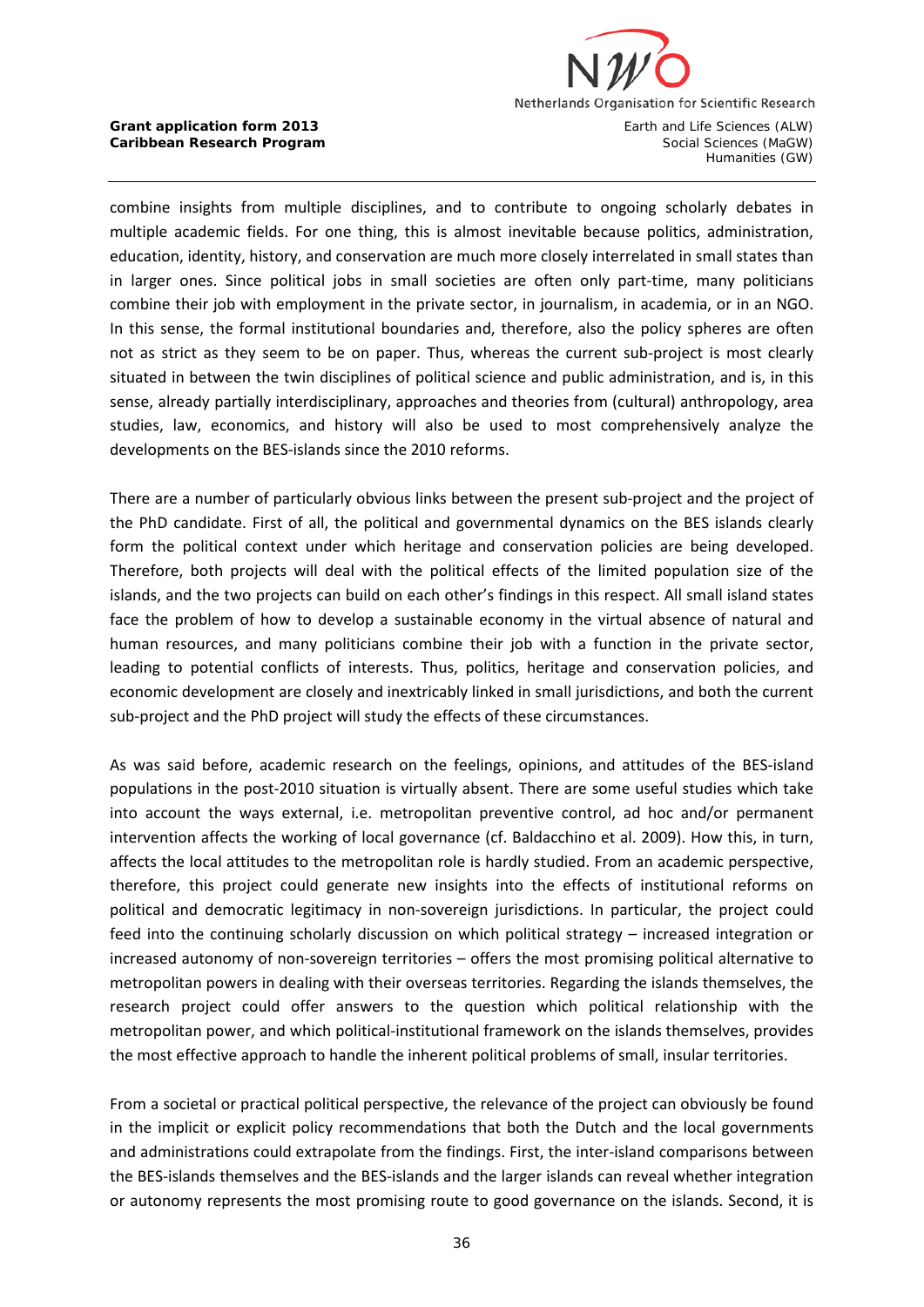

Humanities (GW)

broadly known that the four remaining metropolitan powers in the Caribbean have adopted markedly different political trajectories and arrangements to cope with their non-sovereign territories. Against this background, the findings of this sub-project can also reveal how the 'Dutch Kingdom model' should be assessed from a comparative perspective. This will be a powerful element of valorization of this research.

This sub-project will result in eight authored or co-authored journal articles, and the results of an opinion survey. Depending on the eventual outcome of the entire sub-project, the postdoc may opt for writing a monograph entitled *Smallness, Post-Colonialism and Democracy: Political Challenges Facing the Dutch Caribbean.* This falls outside of the timeline and budget of the present NWO proposal, so additional funding will be applied for. The main applicant's institution (KITLV) has expressed a conditional interest for this.

# **b) Interdisciplinarity**

Whereas the present sub-project will primarily relate to the academic disciplines of political science and public administration, it will also borrow from the fields of constitutional and administrative law, area studies, history, sociology, and anthropology. Since the other sub-project is primarily based on an historical and anthropological approach, the interrelation between the two sub-projects also provides the present sub-project with an historical dimension. However, while the other sub-project predominantly focuses on the social history of the three Windward islands and its influence on the formation of group and island identities, in order to study the effects of the 2010 reforms, the current project will mainly analyze the more recent historical events on the three BES-islands that have ultimately resulted in these reforms. In turn, because of its focus on the characteristics of politics and governance in small island jurisdictions, the present sub-project will constitute a basis from which the PhD project can analyze the BES islands' policies in the fields of heritage and nature conservation.

Although this sub-project focuses on the political and administrative effects of the 2010 reforms, these reforms themselves are obviously not only political, but also judicial in nature. As a consequence, it is indispensable to also incorporate insights from the field of constitutional and administrative law in the project. In addition, the fact that many of the alleged political effects of a small state size are essentially sociological or anthropological in nature, implies that the sub-project will also have to include elements from these two academic disciplines. In relation to the PhDproject, which primarily focuses on heritage conservation and environmental policies, this subproject will also pay attention to the more political and administrative components of these policies on the BES-islands.

### **c) Embedding and impact**

The current sub-project has an obvious and strong significance for both the academic community and political and governmental actors and institutions. In the first place, the lack of academic research on non-sovereign Caribbean territories, in general, and the BES-islands, in particular, entails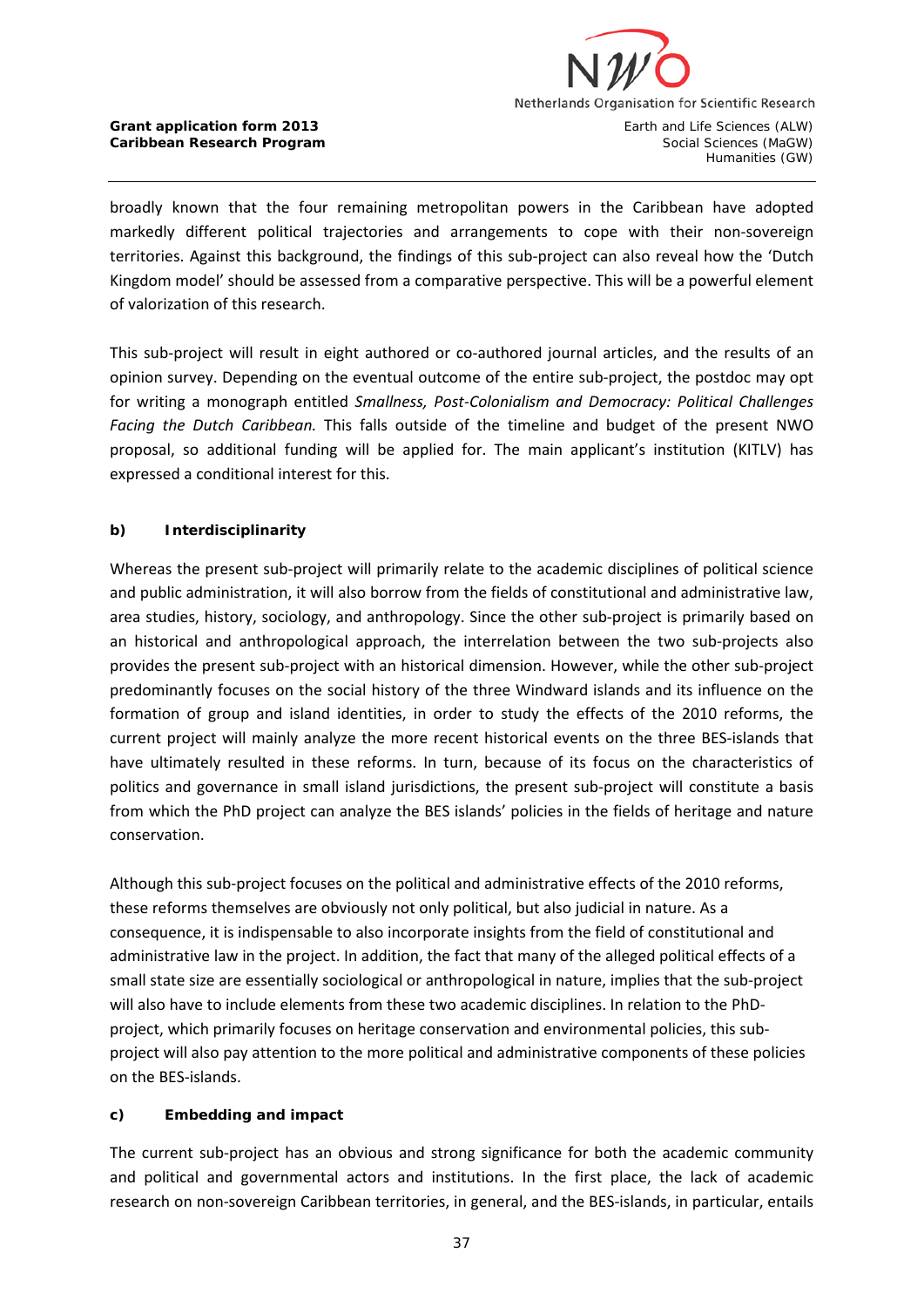

**Caribbean Research Program** Social Sciences (MaGW)

Humanities (GW)

that the sub-project could increase our knowledge about political and administrative dynamics in these islands. Secondly, by drawing comparisons between the various Dutch islands and between the Dutch Caribbean territories and those that have political links to other metropolitan powers, the nature and success of the Dutch 'Kingdom model' can be analyzed and assessed from a comparative perspective. Whereas this project will be grounded in the scholarly literature on small (Caribbean) island states, its comparative and innovative character ensures that it will also make significant contributions to this literature.

In addition to its scientific relevance, the societal and practical political relevance of the project is perhaps even more obvious. The 2010 reforms represent a significant change in the political relation between the metropolitan Netherlands and the Caribbean parts of the Kingdom, and until now the more practical effects of these reforms have not yet been studied. For Dutch political and governmental actors and institutions, but also NGOs and other actors (such as businesses) that have an interest in the BES-islands, the findings of this sub-project will be of significance. For the BESislands themselves, the results of this study have even more practical relevance, as it will provide the islanders with a lot of information about their island's changing relationship with the Netherlands, and the attitudes of the islands' citizens towards these political, administrative and constitutional changes.

### **d) Word count**

4,477

### **22. Work programme of sub-project**

| <b>Type</b>                        | <b>Provisional Subject/Title</b>        | <b>Deadline</b> |
|------------------------------------|-----------------------------------------|-----------------|
| Journal Article                    | BES Islands as Non-Sovereign            | Spring 2015     |
|                                    | <b>Small States</b>                     |                 |
| Journal Article                    | <b>Comparing Post-Colonial</b>          | Autumn 2015     |
|                                    | Experiences in the Caribbean:           |                 |
|                                    | Dutch, British, French, and             |                 |
|                                    | <b>American Overseas Territories</b>    |                 |
| Opinion Survey (with Survey        | <b>Antillean Opinions and Attitudes</b> | Spring 2016     |
| Expert)                            | Towards the Kingdom of the              |                 |
|                                    | Netherlands After the 2010              |                 |
|                                    | Reforms                                 |                 |
| Journal Article (co-authored with  | Changes in Opinions and                 | Spring 2016     |
| Prof. Dr. G.J. Oostindie)          | Attitudes of Citizens in the Dutch      |                 |
|                                    | Caribbean (18 years after the           |                 |
|                                    | publication of Ki Sorto di Reino)       |                 |
| Journal Article (co-authored with  | Conducting Opinion Surveys in           | Spring 2016     |
| Prof. Dr. J.J.M. van Holsteijn and | Small-Scale Jurisdictions               |                 |
| Survey Expert)                     |                                         |                 |
| Journal Article                    | Political Effects of the 2010           | Autumn 2016     |
|                                    | Reforms on the BES-Islands              |                 |
| Journal Article                    | The Effects of Smallness on             | Autumn 2016     |
|                                    | Politics and Democracy:                 |                 |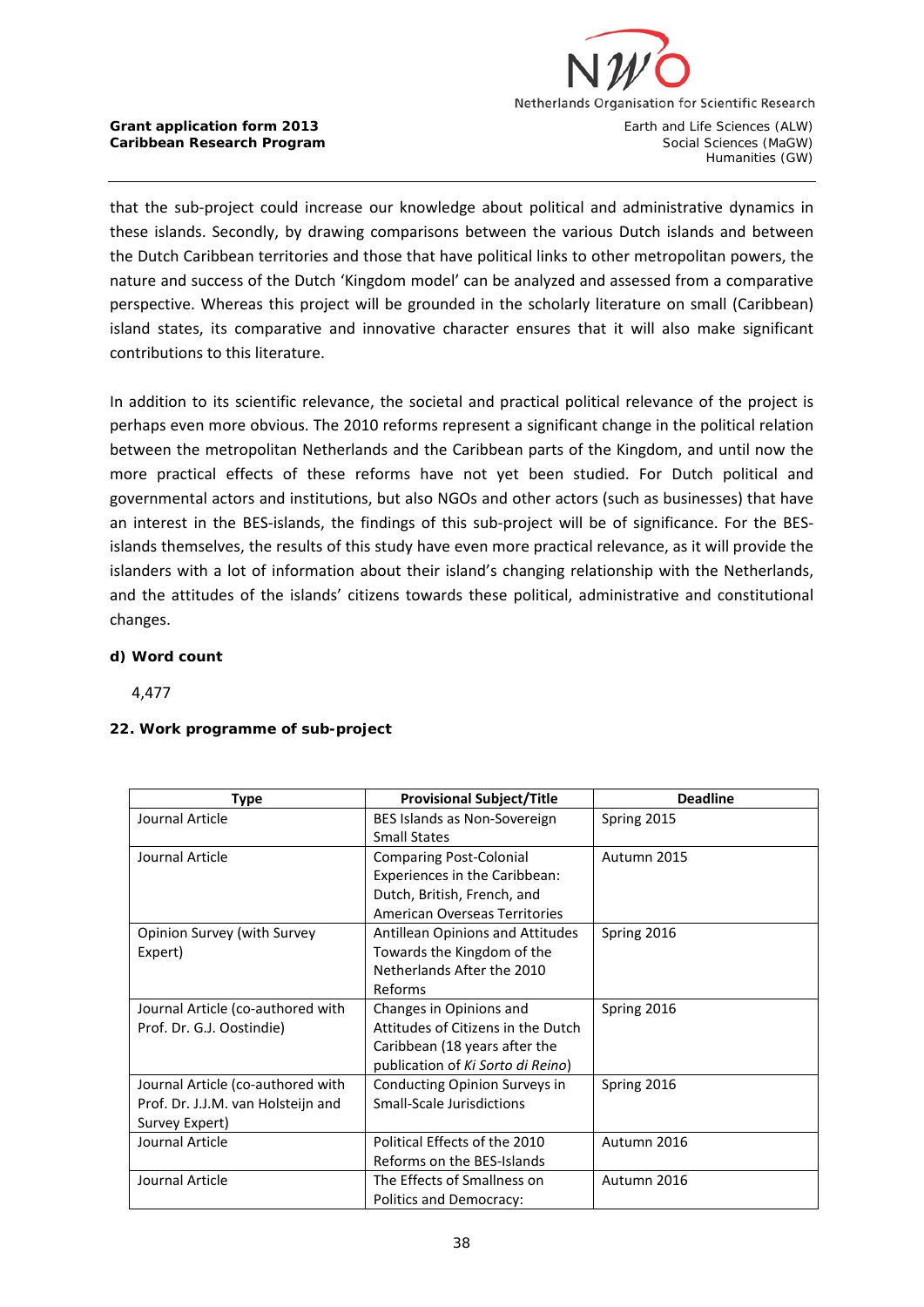

Earth and Life Sciences (ALW)<br>Social Sciences (MaGW)<br>Humanities (GW)

|                                                                                   | Personalistic Politics and<br>Clientelistic Linkages on the BES-<br>Islands                             |                            |
|-----------------------------------------------------------------------------------|---------------------------------------------------------------------------------------------------------|----------------------------|
| Journal Article                                                                   | A Comparison of Divergent Paths:<br>the Experience of the BES Islands<br>and Curaçao and St. Maarten    | Spring 2017                |
| Journal Article (co-authored with<br>Prof. Dr. G.A. Persoon and PhD<br>Candidate) | Politics of Sustainable<br>Development on the BES Islands                                               | 2017                       |
| Monograph                                                                         | Smallness, Post-Colonialism and<br>Democracy: Political Challenges<br><b>Facing the Dutch Caribbean</b> | 2018-2019 (see text above) |

| Year                    |                                                                                                                                                                                                                                                                                                                                                                             |                                                                                                                                                                                                                                                                                 |                                                                                                                                                   |  |  |
|-------------------------|-----------------------------------------------------------------------------------------------------------------------------------------------------------------------------------------------------------------------------------------------------------------------------------------------------------------------------------------------------------------------------|---------------------------------------------------------------------------------------------------------------------------------------------------------------------------------------------------------------------------------------------------------------------------------|---------------------------------------------------------------------------------------------------------------------------------------------------|--|--|
|                         | 1                                                                                                                                                                                                                                                                                                                                                                           | $\overline{2}$                                                                                                                                                                                                                                                                  | 3                                                                                                                                                 |  |  |
| Main Objectives         | Survey Experiment (Quantitative<br>Research)                                                                                                                                                                                                                                                                                                                                | Qualitative Research, Comparison<br>of BES-Islands                                                                                                                                                                                                                              | Comparative Research; Broader<br>Dutch and Caribbean Context                                                                                      |  |  |
| Reading                 | Reading publications on:<br>Political and social history<br>of Dutch Caribbean Islands<br>Causes, process, and<br>٠<br>consequences of 2010<br>reform process<br>Politics and democracy in<br>$\bullet$<br>(Caribbean) non-sovereign<br>territories<br>Experimental research<br>techniques; survey design                                                                   | Reading publications on:<br>Politics, democracy, and<br>administration in each<br>of the 3 BES-islands<br>Politics and democracy<br>in (Caribbean) non-<br>sovereign territories<br>Reading newspaper<br>articles on political<br>developments in the<br>BES-islands since 2010 | Reading publications on:<br>Politics and democracy in<br>(Caribbean) non-<br>sovereign territories                                                |  |  |
| Organization            | Preparing public opinion survey on 6<br>Dutch Caribbean Islands<br>Establishing contacts with local<br>academics, politicians, journalists,<br>NGOs, etc.<br>Establishing contacts with Dutch<br>institutions, such as the Department<br>of Kingdom Affairs, public research<br>institutions, and politicians involved<br>in the relationship with the Caribbean<br>islands | Prepare semi-structured, in-depth<br>interviews; develop question lists,<br>contact and invite potential<br>respondents<br>Prepare field research and research<br>stay in three BES-islands                                                                                     | Contact experts (academics,<br>politicians) in/on three larger Dutch<br>Caribbean islands, and non-Dutch<br>overseas territories in the Caribbean |  |  |
| Research and<br>Travels | Visit Dutch Caribbean Islands to make<br>preparations for the survey (e.g.<br>finding<br>Towards the end of the year: setting<br>up and conducting the opinion survey<br>on (part of) the six islands                                                                                                                                                                       | Semi-structured in-depth<br>interviews with respondents BES-<br>islands<br>Interviews with Dutch experts<br>involved in the 2010 process or the<br>relation with the Dutch Caribbean<br>in general<br>Analysis of newspapers and other<br>documents                             | Visit and analyze larger Dutch<br>islands<br>Visit and analyze comparative, non-<br>Dutch case(s) in the Caribbean                                |  |  |
| Analysis, Writing,      | Analyze causes, process, and                                                                                                                                                                                                                                                                                                                                                | Analyze differences between the                                                                                                                                                                                                                                                 | Analyze differences and similarities                                                                                                              |  |  |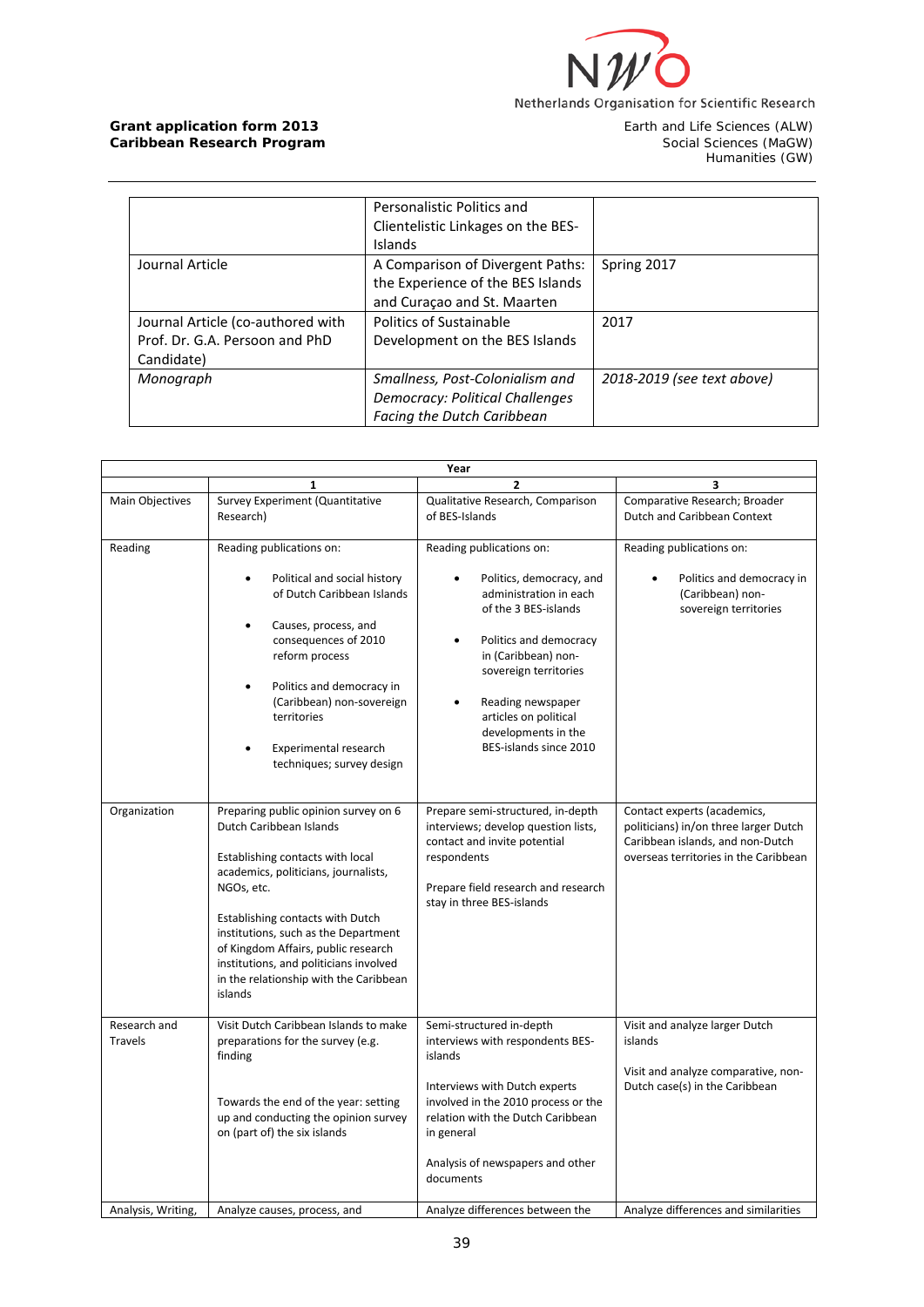

Humanities (GW)

| Publications | consequences of 2010 reforms,           | BES-islands themselves, and          | between BES-islands and larger        |
|--------------|-----------------------------------------|--------------------------------------|---------------------------------------|
|              | perhaps write (and try to publish) a    | between the BES-islands and the      | Dutch islands                         |
|              | political-historical overview of the    | three larger Dutch islands           |                                       |
|              | reforms (possibly in comparative        |                                      | Analyze differences between the       |
|              | perspective)                            |                                      | Dutch Caribbean overseas              |
|              |                                         | Journal Article: Comparing Post-     | territories, and the BOTs, DOMs,      |
|              | If possible: process results of opinion | Colonial Experiences in the          | COMs, and U.S. islands.               |
|              | survey                                  | Caribbean: Dutch, British, French,   |                                       |
|              |                                         | and American Overseas Territories    | Journal Article: Political Effects of |
|              |                                         |                                      | the 2010 Reforms on the BES-          |
|              | Journal Articles:                       | Opinion Survey (with Survey          | Islands                               |
|              | BES Islands as Non-<br>٠                | Expert): Antillean Opinions and      |                                       |
|              | Sovereign Small States                  | Attitudes Towards the Kingdom of     | Journal Articles:                     |
|              | <b>Comparing Post-Colonial</b><br>٠     | the Netherlands After the 2010       | The Effects of Smallness              |
|              | Experiences in the                      | Reforms                              | on Politics and                       |
|              | Caribbean: Dutch, British,              |                                      | Democracy: Personalistic              |
|              | French, and American                    | Journal Articles:                    | <b>Politics and Clientelistic</b>     |
|              | <b>Overseas Territories</b>             | (co-authored with Prof.<br>$\bullet$ | Linkages on the BES-                  |
|              |                                         | Dr. G.J. Oostindie):                 | Islands                               |
|              |                                         | <b>Changes in Opinions</b>           |                                       |
|              |                                         | and Attitudes of Citizens            | A Comparison of                       |
|              |                                         | in the Dutch Caribbean               | Divergent Paths: the                  |
|              |                                         | (18 years after the                  | <b>Experience of the BES</b>          |
|              |                                         | publication of Ki Sorto di           | Islands and Curaçao and               |
|              |                                         | Reino)                               | St. Maarten                           |
|              |                                         |                                      |                                       |
|              |                                         | (co-authored with Prof.<br>$\bullet$ | (with Prof. Dr. G.A.                  |
|              |                                         | Dr. J.J.M. van Holsteijn             | Persoon and PhD                       |
|              |                                         | and Survey Expert):                  | Candidate): Politics of               |
|              |                                         | <b>Conducting Opinion</b>            | Sustainable                           |
|              |                                         | Surveys in Small-Scale               |                                       |
|              |                                         | Jurisdictions                        | Development on the BES                |
|              |                                         |                                      | Islands                               |

### **23. Use of CNSI**

The Caribbean Netherlands Science Institute (CSNI) on St. Eustatius will be used as a basis for the research that will be conducted on that island, but also for the research that will be carried out on the other islands. In particular, it can be expected that the social and academic network and information that is present at the CNSI will be of great importance for the execution of this research. Finally, the accommodation facilities of the CSNI will be used during research visits to St. Eustatius.

# **24. Use of large infrastructure** (optional)

Not applicable

# **25. Brief curriculum vitae of the main applicant of the sub-project**

Professor Gert J. Oostindie (Ridderkerk, 1955) is director of the KITLV/Royal Institute of Southeast Asian and Caribbean Studies in Leiden, an institute of the KNAW/Royal Netherlands Academy of Arts and Sciences. From 1993 to 2006, he also held a chair in Caribbean Studies at the Department of Anthropology of Utrecht University. Since 2006, he has been Professor of Caribbean History at the History Department of Leiden University.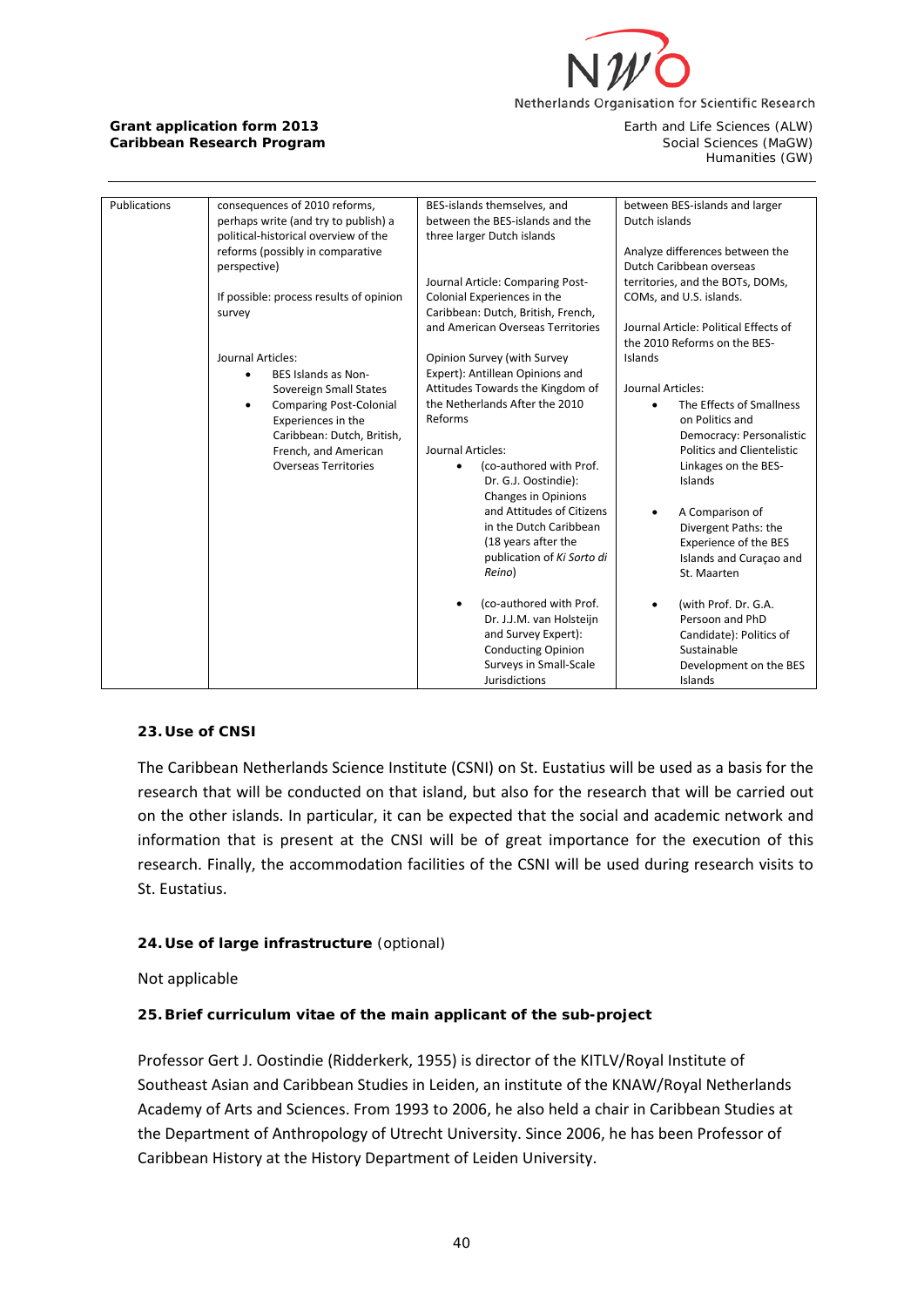

Oostindie studied History and Social Sciences, specialization in Latin American history, at the VU University, Amsterdam completed with an MA thesis in socioeconomic history on colonial Cuba (graduation, cum laude, 1982). He obtained his PhD at Utrecht University (cum laude, 1989) with a doctoral thesis on slavery and the plantation economy in the Dutch Caribbean colony of Suriname. He became head of the KITLV's Department of Caribbean Studies in 1983, a position he held until assuming the directorship of institute in 2000. Oostindie received several research grants from the NWO and the KNAW and has been a research fellow at The Johns Hopkins University, the *Fondation Maison des Sciences de l'Homme*, the Eric Remarque Institute for European Studies at New York University, and the Netherlands Institute of Advanced Study in the Humanities and Social Sciences.

Professor Oostindie's principal areas of research have been the Caribbean and Dutch colonial history. He published extensively on the colonial history and decolonization of the Dutch Caribbean; on history, ethnicity and migration in the Caribbean and Latin America in general; and on the significance of colonial history to Dutch national identity. He has (co-)published or edited some 30 books and over 150 articles with a wide range of publishers. He served on many editorial, scholarly and governmental committees both in the Netherlands and abroad and is a frequent contributor to the Dutch mass media on his areas of expertise.

Much of his work has focused on the Dutch Caribbean islands and is, therefore, of direct relevance to the present program. He (co-)authored several monographs on the decolonization of the Dutch Caribbean as well as on the most recent constitutional changes. Apart from this work in the field of political history and contemporary politics, he also published widely both on the early modern and contemporary social and economic history of the islands. During and after his Professorship at Utrecht University, Oostindie deepened his interest in anthropology, leading to many publications on contemporary meanings of migration, identity and nationhood. Over the past years, Oostindie has also published on cultural heritage both in the Netherlands and the former Dutch colonies in Africa, Asia and the Americas. In all of his work, Oostindie has strived for both an interdisciplinary and regionally comparative approach.

# *As there is no other place in the application format to do so, this seems the best place to add biographical information on the researcher in this sub-project, Dr. Wouter P. Veenendaal.*

Dr. Wouter P. Veenendaal (Amsterdam, 1986) is a Lecturer in Political Science at the Institute of Political Science of Leiden University. Between 2009 and 2013, he worked as a PhD candidate at the same institute. On April 10, 2013, Veenendaal defended his doctoral dissertation in political science, in which he analyzed the effects of a limited population size on democratic competition and participation. For this PhD research, Veenendaal conducted field research in four small states around the world: San Marino (Europe), St. Kitts and Nevis (Caribbean), Seychelles (Africa), and Palau (Oceania).

Between 2004 and 2009, Veenendaal studied political science at Leiden University, and obtained his Research Masters' (MPhil) degree in 2009 (*cum laude*). Since 2007, Veenendaal has taught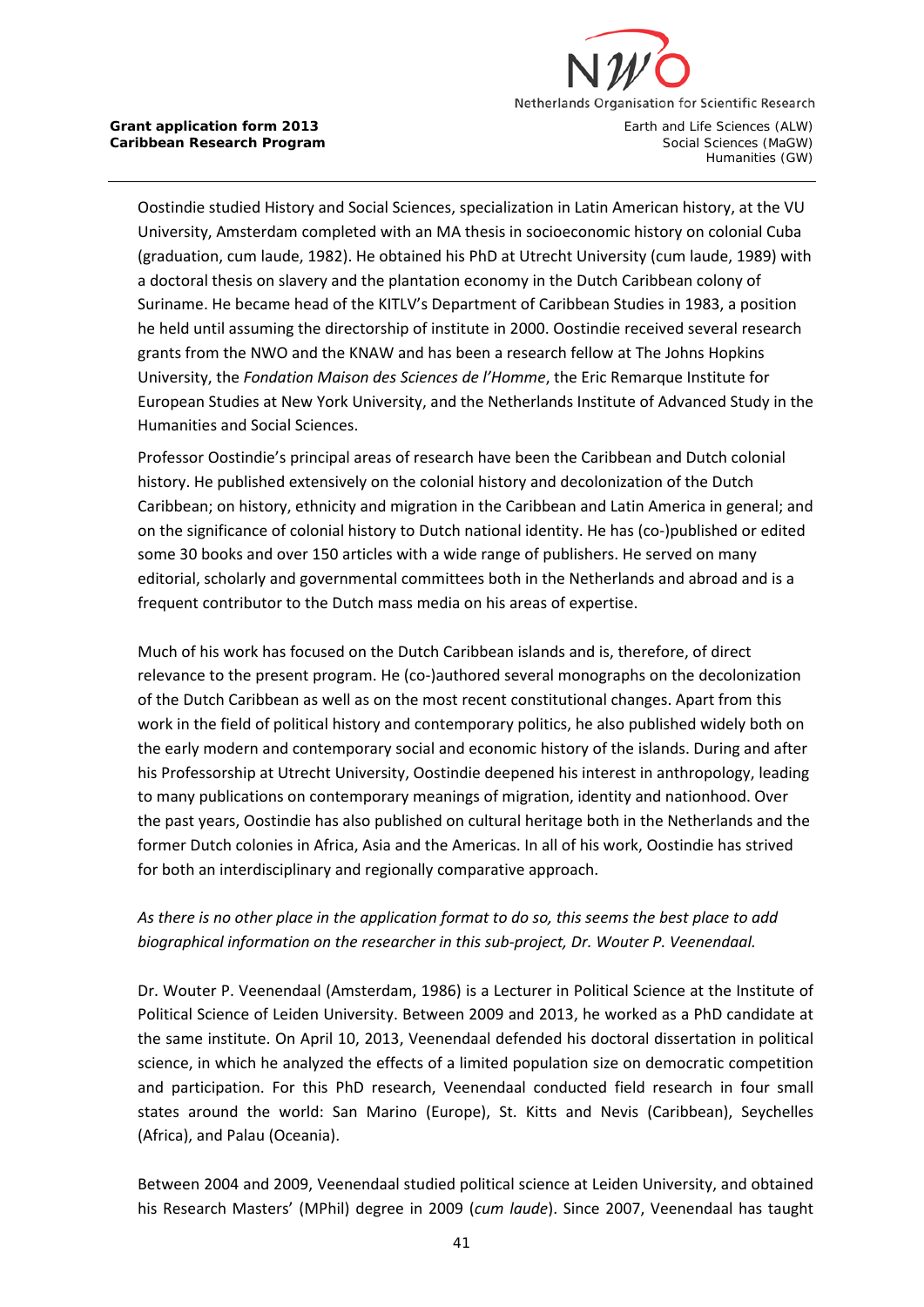

both graduate and undergraduate courses on a broad variety of issues and themes, including comparative politics, international relations, research methods, and political theory. For his PhD research, Veenendaal obtained grants from the Netherlands Institute of Government and from the Leiden University Fund to finance his field research in the Caribbean, Africa, and the Pacific.

Veenendaal's research and publications – some of which are listed in the bibliography to the entire research program – have focused on politics and democracy in small (island) states, and he has published on political representation, political competition, foreign policy, and institutional legitimacy in small jurisdictions. Veenendaal's research is primarily qualitative and comparative in nature, and through professional training and extensive experience in the field he has strongly developed his skills in interview-based research. Veenendaal's articles have been published in high-ranking international refereed journals such as *Comparative Politics*, *Democratization,* and *Party Politics*, which are among the top journals in his academic field. In addition, he has visited a variety of international academic conferences in the Netherlands, other European countries, and the United States. In recent years, Veenendaal has also made several contributions to the Dutch news media, and has presented his work at a number of (semi-) governmental organizations in the Netherlands.

Veenendaal's experience in comparative and qualitative methodology, interview-based research, and, especially, politics and democracy in small states, will be of direct relevance to this research program. In particular, his experience with conducting field research and interviews in a small, Caribbean island state will be highly useful in this regard.

### **26. Key Publications**

Biezen, I.C. van. (2000). 'On the Internal Balance of Party Power: Party Organizations in New Democracies', *Party Politics* 6 (4), pp. 395-417.

Holsteijn, J.J.M. van, and G.A. Irwin (2002). 'According to the Polls: the Influence of Opinion Polls on Expectations', *The Public Opinion Quarterly* 66 (1), pp. 92-104.

Oostindie, G.J., and I.M. Klinkers (2003). *Decolonising the Caribbean. Dutch Policies in a Comparative Perspective*. Amsterdam: Amsterdam University Press.

Oostindie, G.J., and I.M. Klinkers (2012). *Gedeeld Koninkrijk. De ontmanteling van de Nederlandse Antillen en de vernieuwing van het trans-Atlantische Koninkrijk der Nederlanden.* Amsterdam: Amsterdam University Press.

Veenendaal, W.P. (2013). *Politics and Democracy in Microstates. A Comparative Analysis of the Effects of Size on Contestation and Inclusiveness.* Leiden (PhD Dissertation; Defended April 10, 2013).

### **27. Research budget for sub-project (in €)**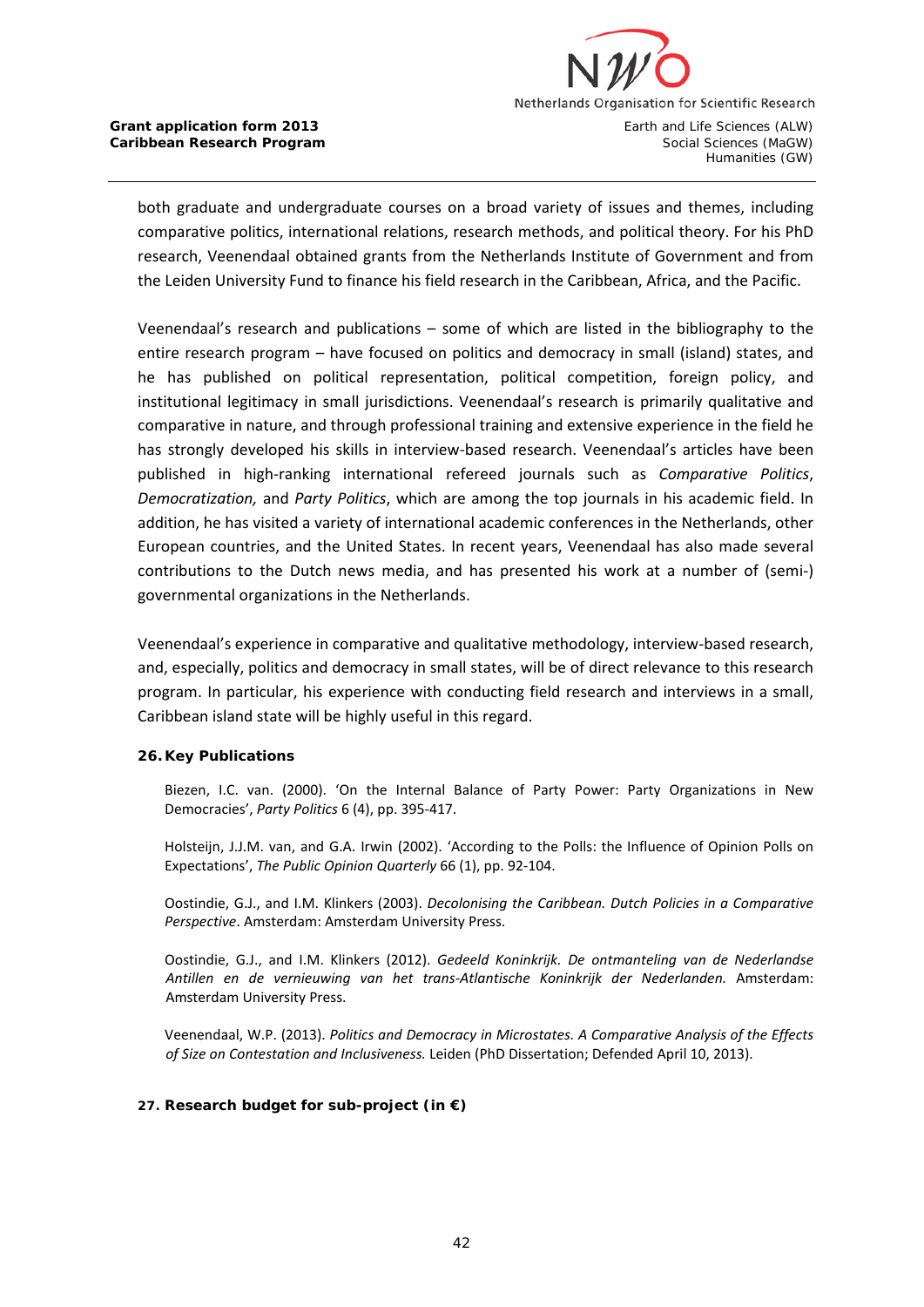

Earth and Life Sciences (ALW)<br>Social Sciences (MaGW)<br>Humanities (GW)

| budget for sub-project                                                    | fte | no. of<br>months | financial resources $(\epsilon)$<br>requested from NWO |  |
|---------------------------------------------------------------------------|-----|------------------|--------------------------------------------------------|--|
| A. personnel costs                                                        |     |                  |                                                        |  |
| salary post-doc researcher                                                | 1.0 | 36               | 199.465                                                |  |
| <b>bench fee</b> ( $\epsilon$ 5.000,-- per researcher<br>paid from grant) |     |                  | 5,000                                                  |  |
| <b>B. material costs</b> (max. 25% of personnel costs)                    |     |                  |                                                        |  |
| activity 1 (costs for opinion survey)                                     |     |                  | 51.233                                                 |  |
| travel costs of research team                                             |     |                  | 15.150                                                 |  |
| Total costs (max. $€ 750.000, --)$                                        |     |                  | 270.848                                                |  |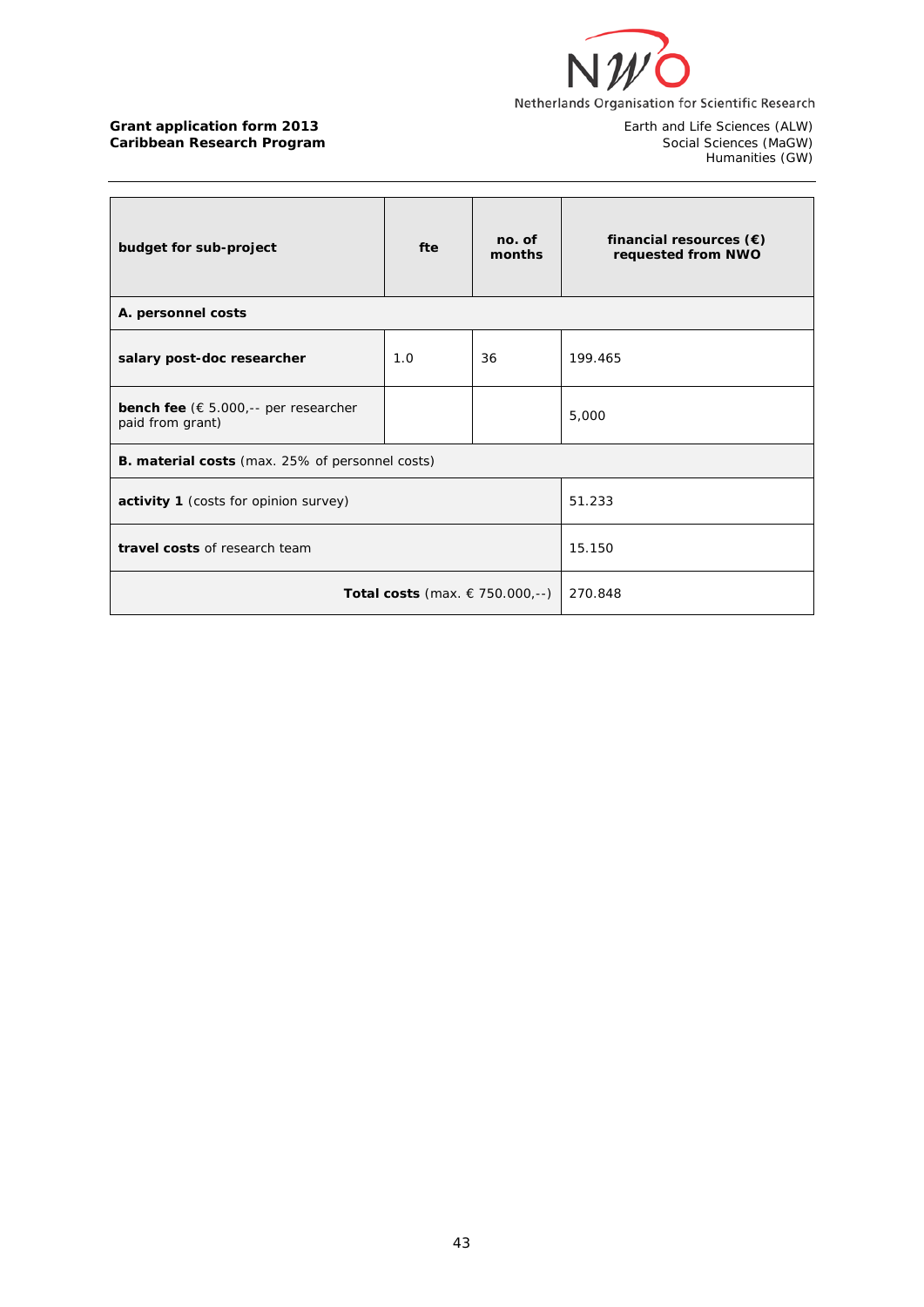

Humanities (GW)

#### **15–27 Sub-project(s)**

*Please provide information about the sub-projects. Duplicate this section (items 15-27) as many times as there are sub-projects in the proposed programme. For a detailed description of the entire research programme, see items 5-14.*

#### **15. Title of sub-project**

Challenges of cultural heritage and nature conservation in the Dutch Caribbean municipalities

### **16. Summary of sub-project & keywords** (max. 250 words)

While the entire program focuses on the potential pitfalls created by small-scale and contestations over identity and postcolonial governance, the third sub-project consists of two case studies with direct relevance to development policy. The small-scale of the BES islands is also evident in debates on development. As is the case elsewhere in the Caribbean, tourism is the dominant focus of the islands' development strategies, but there are serious challenges to putting these strategies into place. Central to this sub-project is the question *how to reconcile tourism with both nature conservation and respect for local cultural heritage*.

'Mass' tourism may be at odds with local sensitivities about history and heritage, and, moreover, may damage fragile natural resources. How do the complex arrangements for local administration devised for the BES islands respond to these dilemmas? In close cooperation with the postdocs, the PhD student will bridge the historical and contemporary foci of their projects with two case studies centered on debates about, and policies for, cultural heritage and nature conservation. (S)he will delve into these questions about governance, history, heritage, environment, and tourism on a micro-level, studying the interaction of local government agencies, NGOs and public intellectuals on the BES-islands as they deal with the challenge of improving the quality of governance and adding to the sustainability of the islands by improving nature conservation and heritage policies. Because these sectors are of great significance both to the local population and to the tourist industry, this sub-project may have an immediate societal impact.

Keywords: cultural heritage; environmental history; identity; governance; non-sovereignty; nature conservation; small-scale.

### **17. Discipline code(s) for sub-project**

26.60.00 (Archeology), 36.90.00 (Area studies), 46.90.00 (Cultural Anthropology), 50.90.00 (Environmental Science), 27.40.00 (History), 44.10.00, 44.20.00 (Public Administration and Political Science).

### **18. Main applicant and institutional setting of sub-project**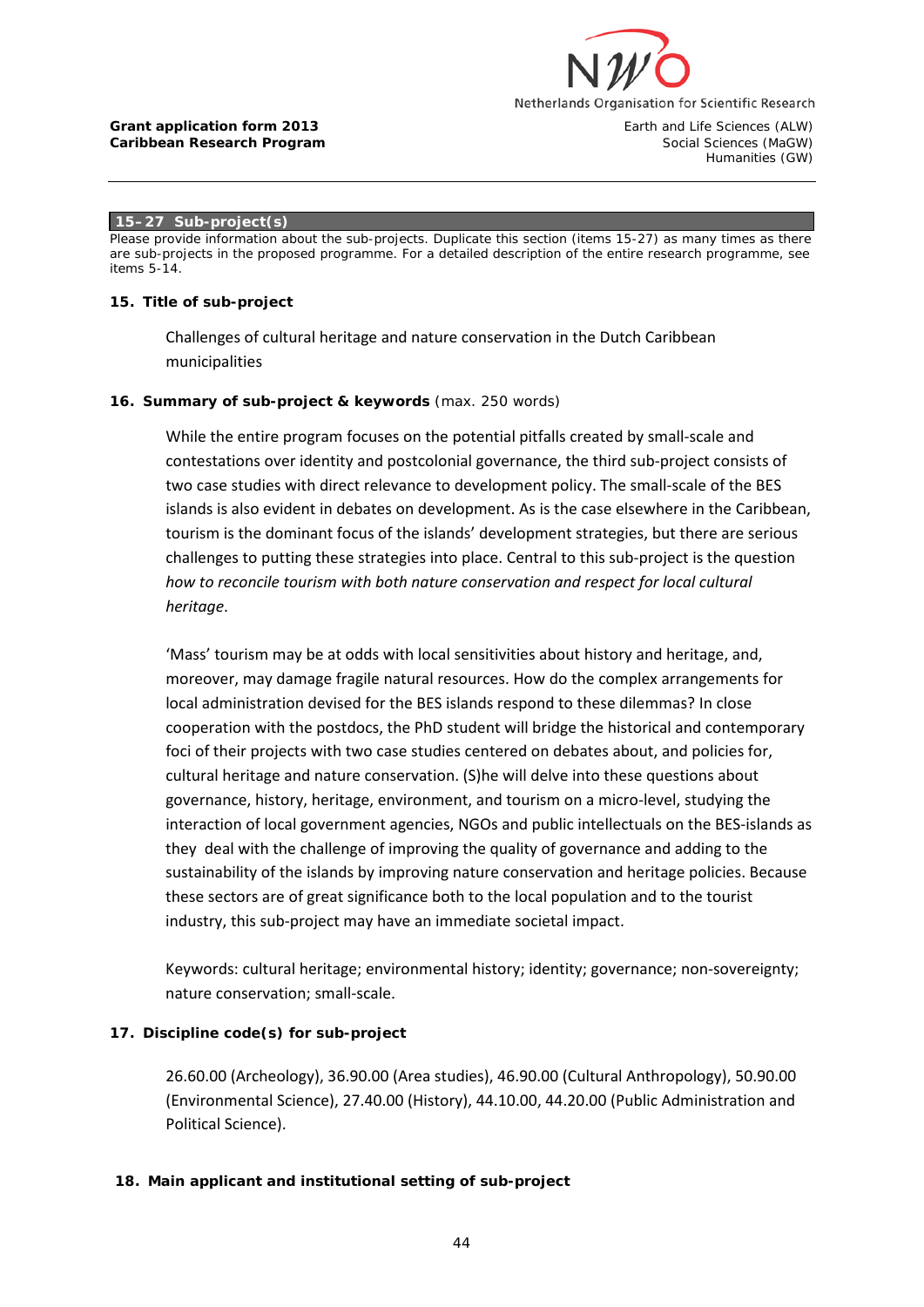

Prof.dr. Gert J. Oostindie (KITLV-KNAW and History, Leiden University), P.O. Box 9515, 2300 RA Leiden, NL, 071-5272295[, oostindie@kitlv.nl](mailto:oostindie@kitlv.nl)

Just as with the two postdocs, the PhD candidate will be housed at the KITLV, which is on the Leiden University campus, in order to optimize cooperation between the three researchers and the main applicant. The active involvement of the Leiden-based *co-promotoren* Prof. Gerard Persoon (Anthropology) and Prof. Willem Willems (Archeology/Heritage Studies) will ensure excellent supervision of the PhD student in their fields of expertise, and allow for participation in the graduate schools of their faculties. They will also stimulate participation in relevant scientific networks such as ISISA (International Small Islands Study Association) and IGU's Commission on Islands (International Geographical Union), conservation NGOs such as WWF (Gerard Persoon is a member of the WWF-NL's Supervisory Board), and cultural heritage networks such as ICOMOS (the International Council on Monuments and Sites; Prof. Willems is a member of the board of ICOMOS-NL).

### **19. Period of funding of sub-project**

This sub-project would have last four years, full-time. If the program is approved, hiring will start immediately after receiving the NWO decision. This means that the PhD candidate might be able to start her/his participation in the program in late summer 2014, finishing the subproject in the late summer of 2018. The PhD student would, therefore, benefit from having both the main applicant and the two postdocs involved in the project from the very start of her/his research period.

| consortium                           | name & title                | affiliation                                                | expertise                                               | role in project                                                                                                                                                     |
|--------------------------------------|-----------------------------|------------------------------------------------------------|---------------------------------------------------------|---------------------------------------------------------------------------------------------------------------------------------------------------------------------|
| main applicant                       | Prof. Dr. G.J.<br>Oostindie | KITLV and<br>Institute of<br>History, Leiden<br>University | Caribbean<br>history, politics,<br>anthropology         | Supervision of the entire<br>program; <i>promotor</i> of the<br>PhD student; co-author of<br>publications with other<br>team members including the<br>PhD candidate |
| co-applicant(s)                      | Prof. Dr. G.A.<br>Persoon   | Department of<br>Anthropology,<br>Leiden<br>University     | <b>Fnvironmental</b><br>Studies, nature<br>conservation | Co-promotor of the PhD<br>student; co-author of<br>publications with the PhD<br>candidate                                                                           |
| co-applicant(s)                      | Prof. Dr. W.J.H.<br>Willems | Faculty of<br>Archaeology,<br>Leiden<br>University         | Cultural<br>heritage                                    | Co-promotor of the PhD<br>student; co-author of<br>publications with the PhD<br>candidate                                                                           |
| scientific staff                     |                             |                                                            |                                                         |                                                                                                                                                                     |
| 1. PhD student, 4<br>years full-time | To be<br>appointed          | KITLV/Leiden<br>University                                 | Anthropologist,<br>archaeologist with                   | Conducting the research<br>for this sub-project,                                                                                                                    |

### **20. Composition of the research team and participating partners in the sub-project**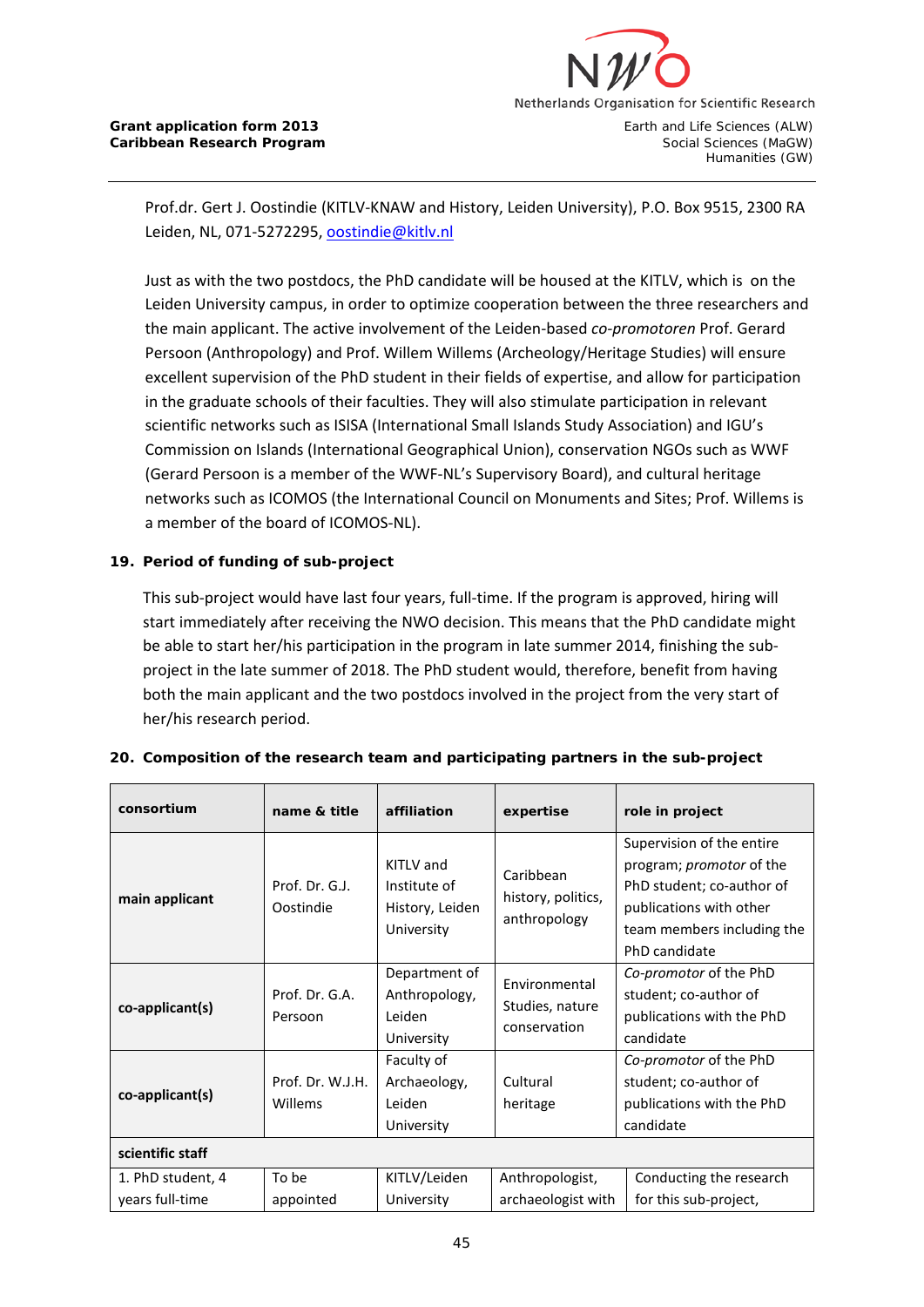

|                                                                                                       | after open<br>competition. |                                                    | a special interest<br>in cultural<br>heritage,<br>historian, or<br>political scientist | writing PhD thesis, (co-)<br>authoring scholarly articles<br>as well as publications for<br>general outreach                                    |
|-------------------------------------------------------------------------------------------------------|----------------------------|----------------------------------------------------|----------------------------------------------------------------------------------------|-------------------------------------------------------------------------------------------------------------------------------------------------|
| project partners                                                                                      |                            |                                                    |                                                                                        |                                                                                                                                                 |
| 1.                                                                                                    | Dr. J. Haviser             | St. Maarten<br>Archeological<br>Center<br>(SIMARC) | Cultural<br>heritage; history                                                          | Advice on research and<br>outreach                                                                                                              |
| 2. Governmental<br>institutions                                                                       |                            |                                                    |                                                                                        | Contacts have been<br>established with both Dutch<br>and Antillean governmental<br>institutions. At this stage,<br>confidentiality is required. |
| 3. Local institutions<br>and NGOs in the<br>fields of cultural<br>heritage and nature<br>conservation |                            |                                                    |                                                                                        | Contacts have been<br>established with various<br>Antillean partners. At this<br>stage, confidentiality is<br>required.                         |

# **21. Description of the proposed research**

### **a) Scientific Description**

The small scale of the BES islands is not only evident in the way politics plays out and in how society is constructed but, equally, sets the parameters for (sustainable) economic development. As is the case elsewhere in the Caribbean, tourism is the dominant focus of the islands' development strategies, but there are serious challenges. Central to this PhD project is the question of *how to reconcile tourism with both nature conservation and respect for local cultural heritage. How do the complex arrangements for local administration devised for the BES islands impact tourist development?* Employing models on the development of islands, co-management of natural resources, and the representation of colonial legacies, including slavery, this project will analyze how various interested parties, including governmental actors, (local) NGOs, the local tourist industry, and interested residents reconcile these sometimes competing aims. In close cooperation with the postdocs, and building on the results of their work, the PhD candidate will bridge the historical and contemporary foci of their projects in two case studies centered on debates about, and polices for, cultural heritage and nature conservation. These case studies will involve an evaluation of past initiatives for cultural heritage and nature conservation, in-depth interviews with those involved in these initiatives, and discussions with stakeholders in the various (Dutch and local) segments of public administration, NGOs, informal citizens' initiatives, the media, and the business sector, particularly the tourist industry, in current (tourist) development programs. The research will be centered on Bonaire and St. Eustatius,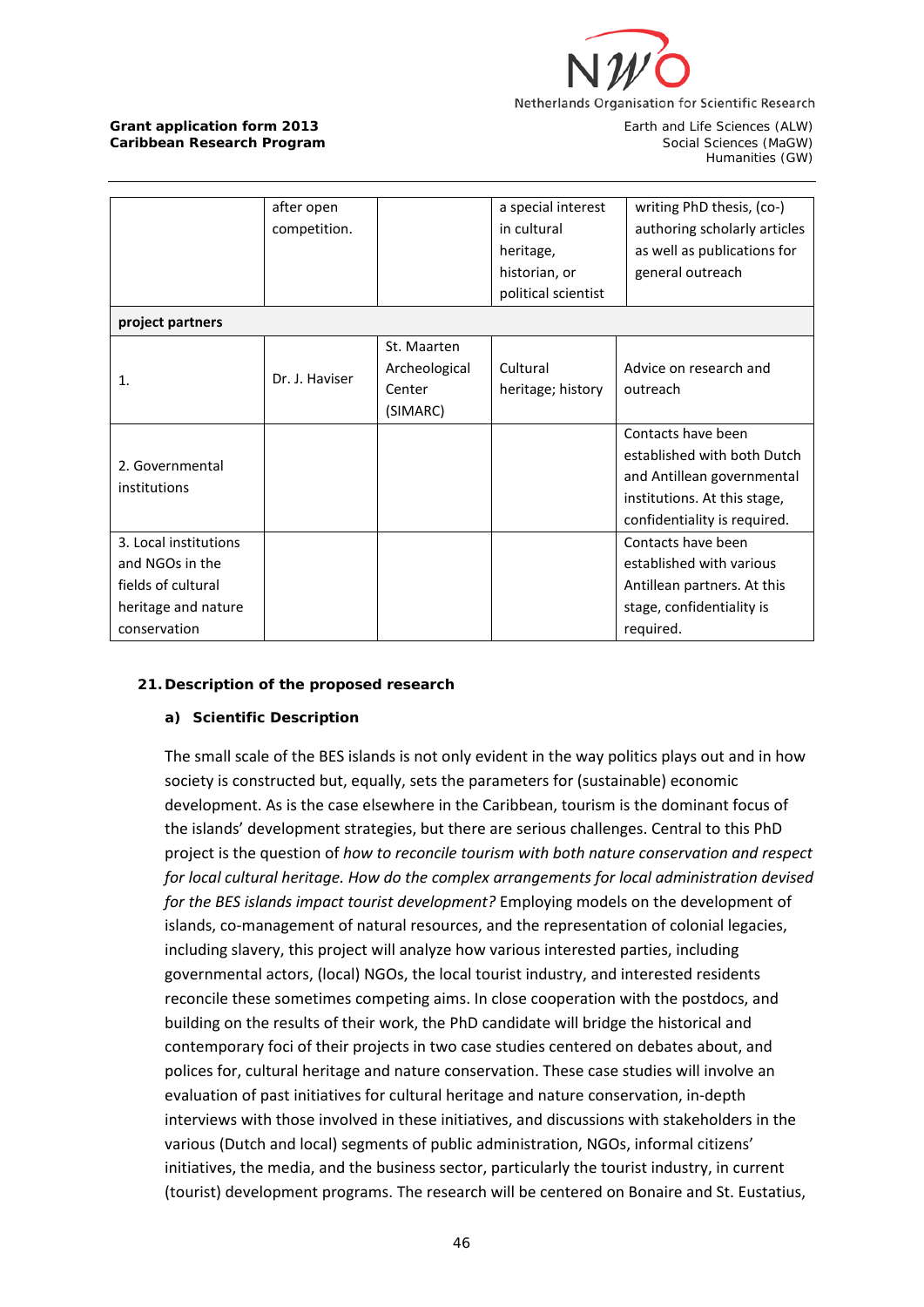

linking up with long-established archeological research groups as well as with initiatives such as the *Mangazina de Rei* on Bonaire and the St. Eustatius Historical Foundation Museum. In view of ongoing debates about the reconciliation of cultural heritage and the (perceived) desires of tourists, a vital component of this project will be a survey to ascertain what various interested parties (including educators and tourists) actually want to 'see' in the realm of cultural heritage. Fieldwork will be conducted on all the BES islands, though Bonaire and St. Eustatius will be the focus on the specific case studies. Conclusions from this research will be formulated in such a way that they may contribute to the formulation and implementation of future policies.

The parameters of development politics in the BES islands are set by the extremely smallscale of their societies and their incorporation in the Netherlands as idiosyncratic municipalities. Politics in small-scale islands tends to be highly personalized and often leads to poor governance and a lack of transparency and accountability under the veneer of formal democracy (Sutton 2007; Baldacchino 2012; Veenendaal 2013). This is where the PhD project ties in to the postdoc project on governance. Small-scale implies that all actors involved, in public, semi-public, or private roles, locally born or immigrants, employed by local or metropolitan institutions, or in the private sector, or NGOs, whether active in a political party or not, meet one another in varying capacities and have overlapping societal roles. These factors inherent in small-scale societies have been complicated by the constitutional arrangements of 10/10/10, which have resulted in a new, complex governmental structure in which metropolitan and local competences are both complimentary and, at times, overlapping and potentially conflictive. Whereas the lead up to this 'regime change' has been analyzed in detail (Oostindie and Klinkers 2012), there is no scholarly analysis available on its post-2010 results. A major question in the PhD project, therefore, as in the political sciences postdoc project*, is how the restructuring of local governance has impacted the quality, effectiveness and transparency of local politics with regard to (tourist) development, specifically in the realms of cultural heritage and ecotourism.* This includes an analysis of how (competing) stakeholders in these domains negotiate the potential political pitfalls created by smallness at a local, insular, national, and even international level.

The PhD project will contribute to this analysis for the crucial fields of cultural heritage and nature conservation. The a priori assumption of this project is that most actors involved share the conviction that the expansion of tourism is indispensable for economic growth; that tourism should be developed with respect for the local culture and natural habitat; and that the local community should benefit from tourist development. While, obviously, all of these assumptions should be tested along the way, we may already make a second series of assumptions on the probable divides between these overall good intentions and the hard realities on the ground. Tourist development requires the formulation and democratic acceptance of policy plans; public and private investments in infrastructure; and the enforcement of the relevant laws and regulations. This process will reinforce already existing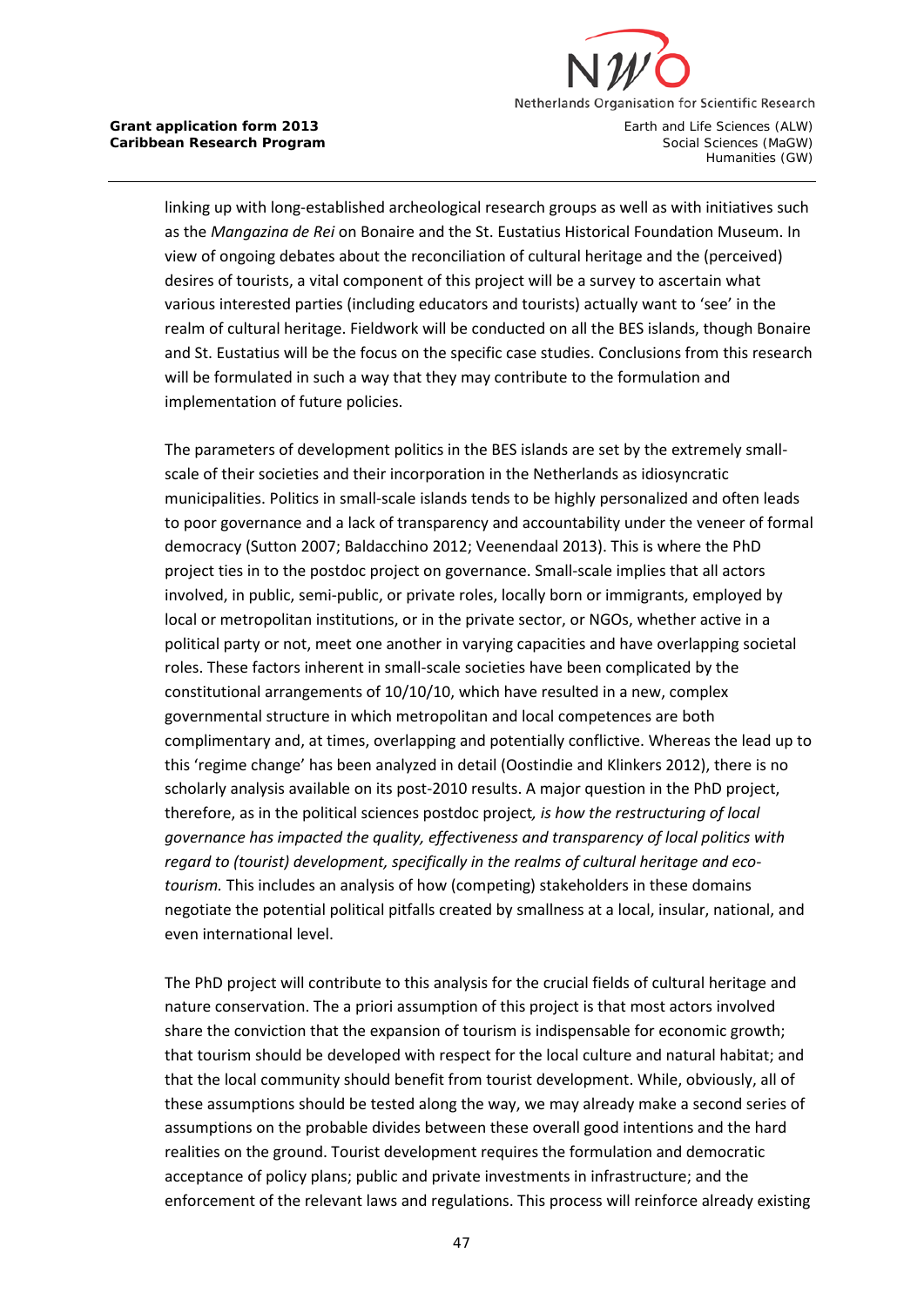

Humanities (GW)

tensions or possibly produce new ones, including conflicts over the aims and methods with which this development will be created. In turn, private political and economic interests are bound to play an important role, both openly and behind the scenes. The analysis of this process is at the heart of the PhD project.

The cultural heritage of the BES islands reflects a history of colonialism, including African/Afro-American slavery, but also of significant post-Emancipation and especially post-World War Two migrations, political subordination to the Netherlands and, until recently perhaps more tangibly, Curaçao. As is the case throughout the Caribbean, the cultures of these three islands are heavily creolized and marked by ongoing migrations. Having said that, there are significant contrasts between the three islands. Bonaire belongs to the cultural area of the Papiamentu-speaking Leeward Antilles, while St. Eustatius and Saba form part of a wider Northern Caribbean Anglophone region. In addition, Saba stands out due to its longestablished population of European-origin. And this is but one example of the diversity of these islands. Therefore, cultural heritage is interpreted and, possibly, also valued differently on each of the islands. As the islands are drawn ever more intensely into the process of globalization, cultural heritage is more at risk and, concomitantly, more esteemed as a 'thing' to be protected and, perhaps, to be commoditized for tourism and island branding.

As history is foundational to contemporary cultural heritage, the postdoc project on the hitherto neglected history of the Windward islands is crucial to the PhD project on St. Eustatius and Saba. There is a need for the postdoc and the PhD candidate to work jointly in this field, and there is ample room for synergies between the projects. More scholarly work is already available on the history and culture of Bonaire, and, in addition, there are various local initiatives linking cultural heritage both to local debates on Bonairean identity and to tourism which the PhD can use to supplement his/her work on the island. St. Eustatius is also a promising case for research as most historical research and heritage initiatives focus on the later  $18<sup>th</sup>$ -century commercial success of the 'Golden Rock', a period with no obvious relevance to contemporary Statians. The historian postdoc will introduce the PhD student to the relevant literature and debates. She/he, therefore, will be able to acquire enough understanding of cultural heritage issues on the three BES islands prior to her/his fieldwork.

The research will be informed by the scholarly debate on the challenges of cultural heritage in postcolonial societies, a literature which so far has hardly paid attention to the Dutch Caribbean islands, much less to the BES islands (Oostindie 2008). In all societies, debates about national, regional or local identities are closely related to ideas about the significance of material and immaterial cultural heritage. It is a truism that 'heritage' does not simply reflect the past, but, equally, embodies contemporary ideas about this past and its significance to the present (Willems 2010). In the context of formerly colonized societies, this immediately raises all kinds of questions regarding the incorporation, or rejection, of the colonial past in postcolonial definitions of heritage (Siegel and Righter 2011; Van der Linde et.al. 2012). In the specific case of the BES islands, the dilemmas are obvious. Whereas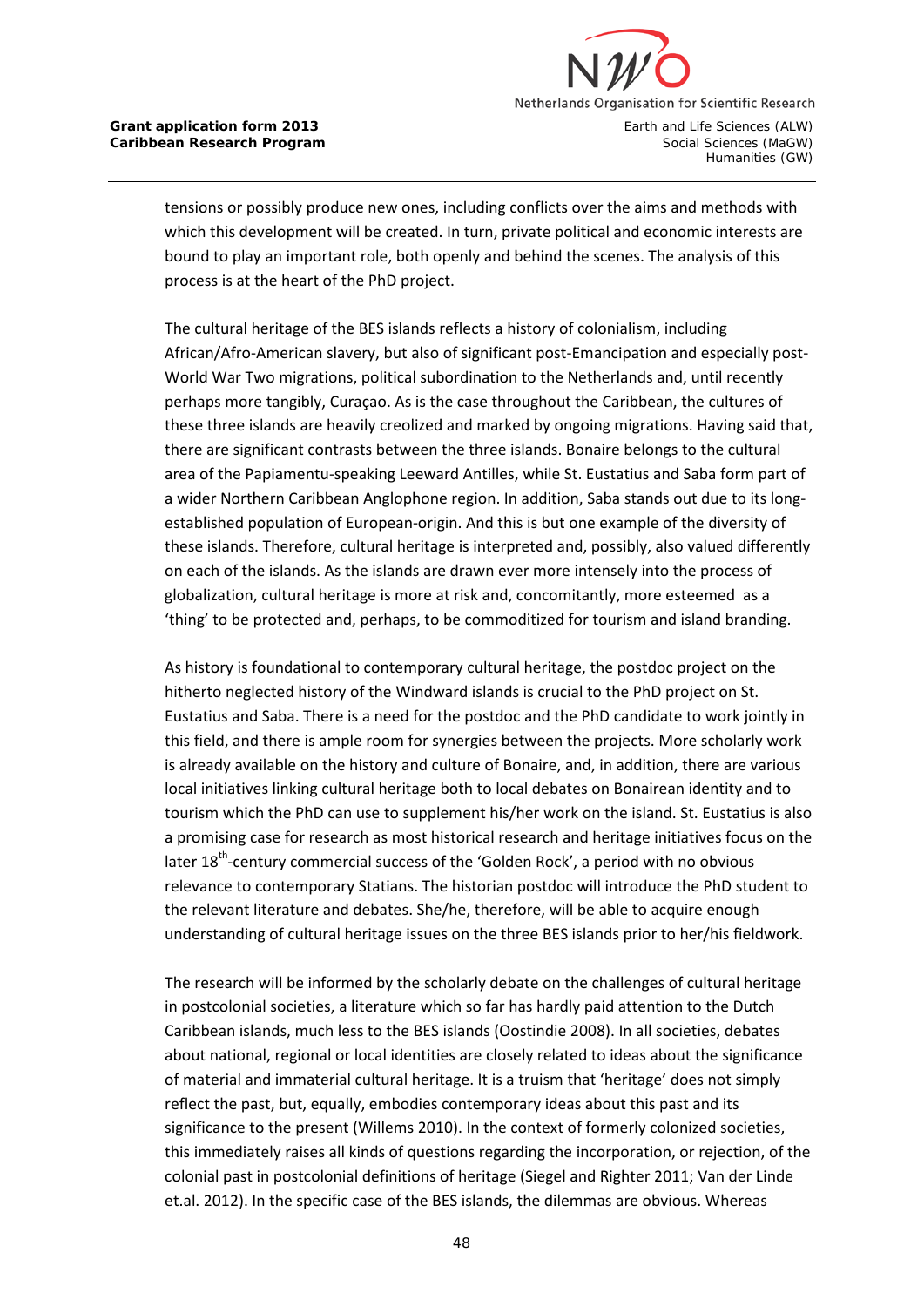

Humanities (GW)

material cultural heritage (fortresses, mansions and the like) mainly reflects the objectives and culture of the once hegemonic European colonial upper class, immaterial cultural heritage (such as language, folklore, and dance) is predominantly reflective of the creolization of the mostly African-origins lower-classes. In the Caribbean context, there is the additional dilemma raised by the fact that majority African-origins populations tend to have limited interest in pre-Columbian heritage, until recently the major concern of archaeological research.

In addition, as the history postdoc project will illustrate, the impact of continuous and, particularly in the last few decades, high-impact migrations makes it difficult to think of the islands' history and the resulting cultural heritage as representative of today's insular societies – recent immigrants are bringing their own cultures into the Caribbean melting pots, salad bowls, or whatever metaphor one employs. As vital as they are in contemporary debates about insular identity, these continuous processes of creolization are often ignored in tourist-centered representations of the 'typical local culture', as well as in essentializing discourses on insular identity.

This begs an array of questions on the ways the BES islands may incorporate cultural heritage as an element in their tourist industries. Of course, there are multiple interpretations of what this heritage actually is, and how to represent it in a way that satisfies the needs and desires of institutions primarily concerned with educating the local populace, such as schools, and institutions with an educational and outreach function for both locals and visitors, like museums and monuments. In addition, there are stakeholders such as hotels who cater to tourists who may have quite divergent wishes regarding cultural heritage engagement.

Some tourists may want to see what they perceive to be an 'authentic' representation of the history of these islands, especially in areas such as slavery and its legacies. The popularity of institutions such as Colonial Williamsburg in Virginia (USA), the International Slavery Museum in Liverpool, and the recently opened Slave Lodge in Cape Town, all of which graphically represent the realities of slavery, would seem to indicate a growing interest in an at least somewhat realistic depiction of the (colonial) past and, particularly, slavery. Yet other tourists may have no interest in cultural heritage at all, or, if they are interested, would prefer a sanitized version of history, with little or no attention paid to unpleasant colonial legacies. This is certainly the belief of some island stakeholders. Thus, some people in Curaçao suggest this is why the monument in commemoration of the 1795 slave revolt is located far away from the preferred tourist spots. All of which highlights a central question of this research: *what is it, exactly, that the resident population, local government and tourists to the BES islands want with regard to cultural heritage? What interests them? And are there discrepancies between what tourists want and what (local) stakeholders think that they want? Are there genuine divisions between local residents' desires for the management of their cultural heritage and the demands of the tourist industry?* The survey conducted by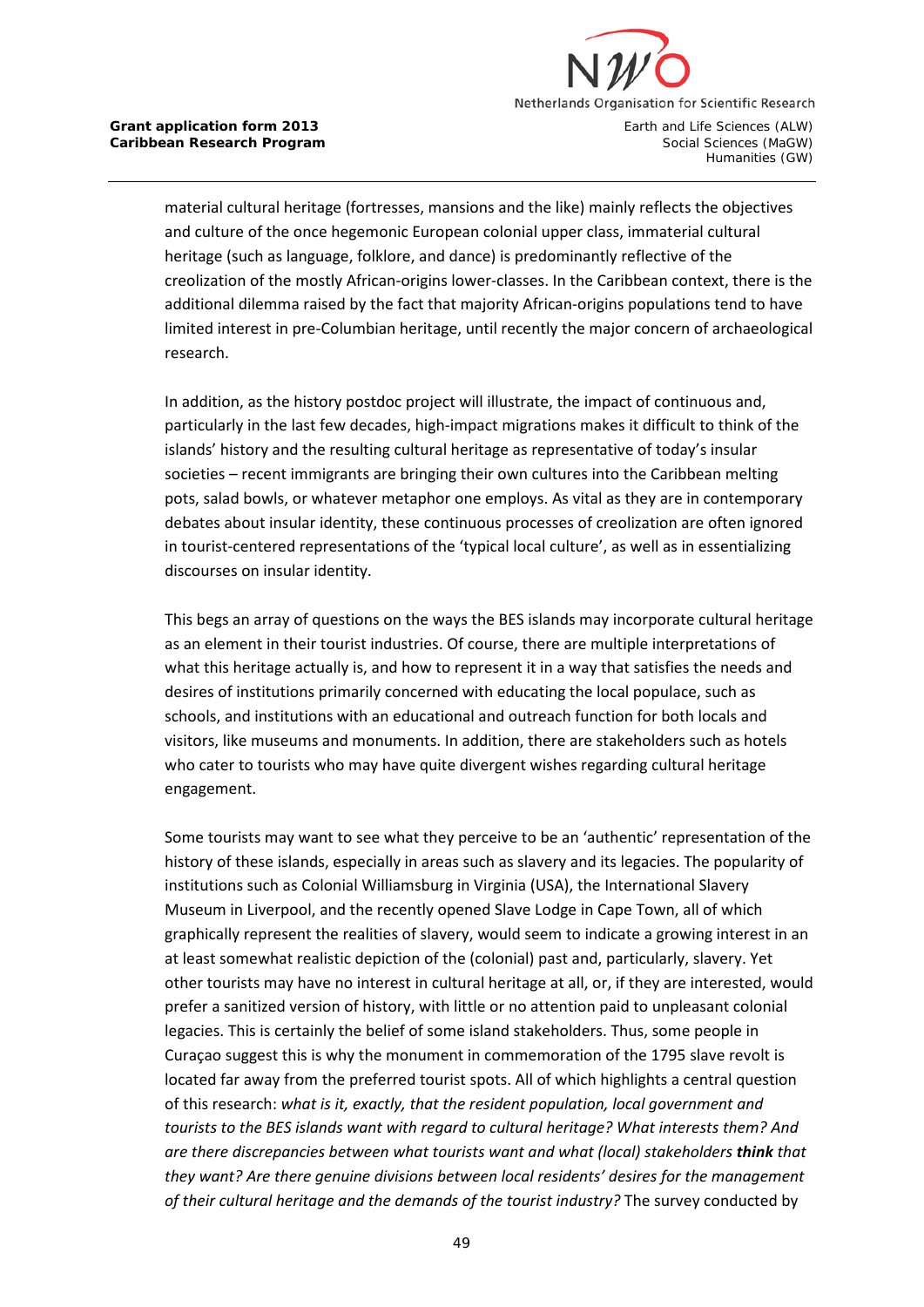

the PhD will answer these questions and, thereby, set the stage for a more useful and more effective cultural heritage development policy.

In her/his research, the PhD student will need to take these various dilemmas on board while analyzing which governmental and semi-public institutions, actors from the private sector and individuals are engaging in cultural heritage policies and practices, and with what methods, means, objectives and results they are doing so. We assume that the dimensions of small-scale as well as the new municipal status are deeply influential to the ways the various actors interact – or fail to do so – with one another. Because of the smallness of the islands and, hence, the limited number of actors, the researcher will be able to acquire intimate knowledge of the relevant processes through (participant) observation, interviews, and close attention to the local media. There will be ample room for cooperation with local initiatives such as the semi-public *Mangazina di Rei* in Bonaire (museum, culture tours both for the local population and tourists) and the historical foundations active in Saba and St. Eustatius. In cooperation with the historian postdoc, the PhD student will also be able to develop history-related materials in the field of cultural heritage which, in turn, may spark debates about the way history/cultural heritage is and may be used in the development of tourism without succumbing to commercial folklorization offensive to local citizens.

The PhD project's second focus, on nature conservation, will add a new dimension to the entire program. Without serious nature conservation, tourism comes at a high ecological price, to such a degree that an unbalanced development of tourism may end up destroying the pristine natural beauty tourists crave, and, by extension, also the islanders' habitat. Sustainable tourist development should take this challenge seriously, but this does not always sit well with the budgetary constraints of local governments, the interests of private business, and the historical precedents for interaction with the environment. As the PhD candidate will work with governmental organizations and local political parties, activists and NGOs, she/he will benefit considerably from, and conversely add to, the work done by the political science postdoc on the working of local politics and civil society. She/he will also benefit from the history postdoc's attention to the environmental context against which (hybrid) identities are created.

In scientific as well as policy literature, there has been a heated debate about the most efficient form of nature protection. Some argue that the so-called 'fines and fences' approach yields better results than methods that have become more popular in recent years and that are based on forms of co-management. Co-management is based on the sharing of rights and responsibilities between local resource users and (different levels of) government. This has also been the case for marine protected areas. All major donor agencies and international conservation NGOs have adopted the co-management approach because they are convinced that without the active involvement of local communities, protected areas will not be maintained in the long run. In addition, through international declarations and conventions, indigenous and local governments are enjoying more recognition for, and rights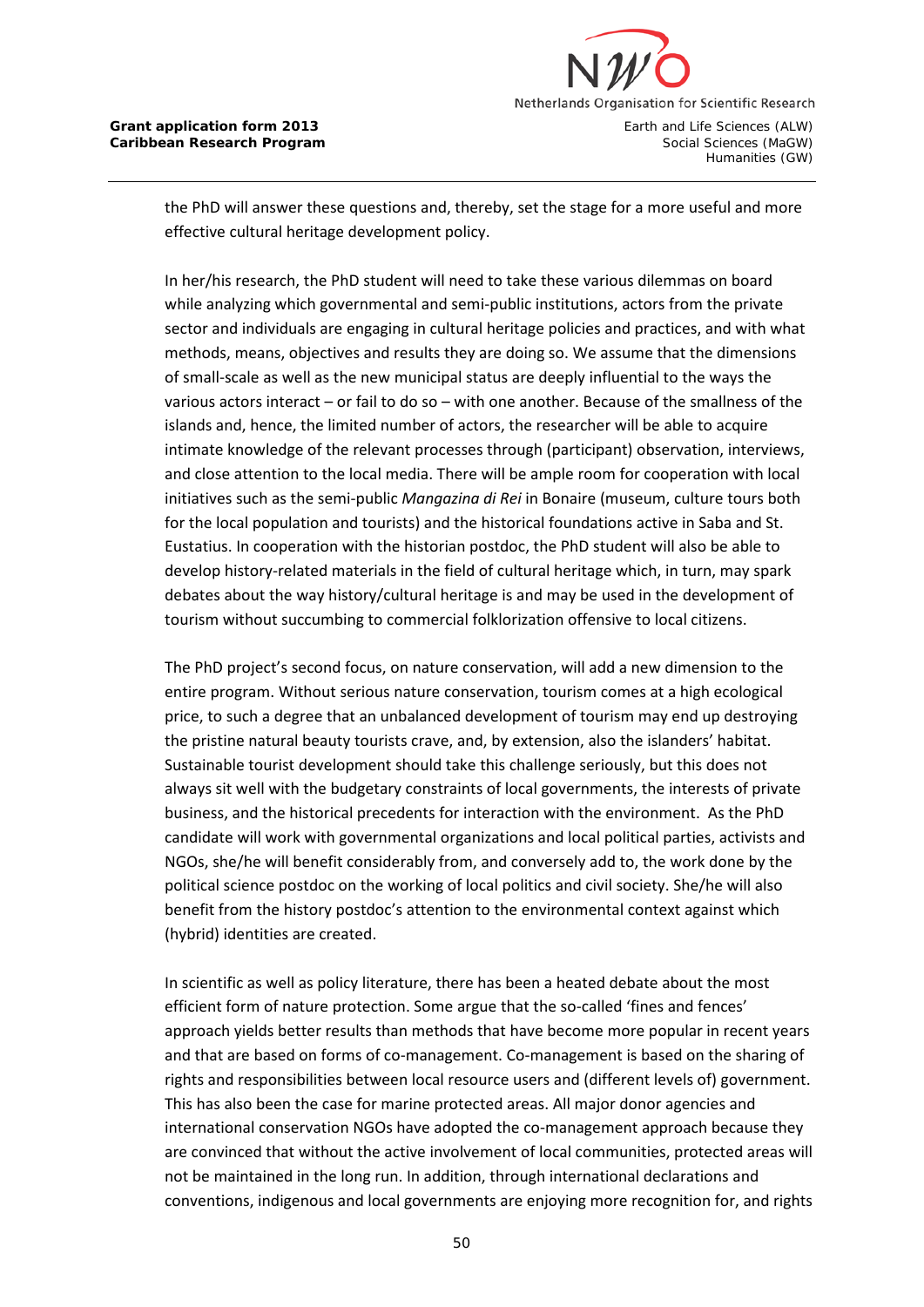

to, the management of protected areas.

This has also been the case on Bonaire, where the Bonaire Marine National Park was established in 1979. St. Eustatius and Saba also have national parks that are managed by private foundations. World Wildlife Fund, Netherlands (WWF-NL) plays a crucial role in the management of all these areas. Right from the start, the local communities were involved in the implementation of the protected areas and efforts have been made to include local people in the actual management of the area, which of course, also caters to the tourist industry. Some years into these processes, there is ample opportunity to analyze the interaction between the various actors, and incorporate a discussion of the new metropolitan interventions since 10/0/10. This analysis will establish how local populations have responded to these outside initiatives and how this affects both their attitudes towards nature conservation and towards the BES arrangements.

From a theoretical point of view, this part of the PhD's research is related to two bodies of knowledge. In the first place, this is the literature on co-management of natural resources, particularly of marine and coastal areas (e.g., Borrini-Feyerabend et al. 2004; Roe and Elliott 2010). This is a fast growing body of literature based on relevant experiences in various parts of the world, not in the least from the Caribbean region, and also in Southeast Asia (Indonesia and the Philippines) in which one of the supervisors has done extended fieldwork. Within the framework of the so-called Coral Triangle, various research projects are being implemented in Southeast Asia, which produce rich materials for a comparative approach. Through close collaboration with the marine research departments of the international conservation NGOs (such as WWF, Coral Triangle Network Network), we will be able to secure relevant background material and results. The key questions to be addressed are: *What are the management strategies for the marine protected areas in the BES islands and how have they been established? What is the impact of these strategies on local livelihoods as well as the tourism sector? What is the role and performance of the various parties, both public and private, in the management of these areas? And finally, how does the small scale of the islands influence management, and what role do the complicated post-10/10/10 governance arrangements play in how these areas are managed?*

The second body of knowledge relevant for this study relates to the development paths of small islands. In the general literature on development, small islands never received a great deal of attention, their developmental processes were usually described as problematic for a number of reasons. These include isolation, limited natural and human resources, high transportation costs and 'smallness' in all kinds of sectors. In reaction to this general image, and based on close examination of a large number of case studies, a different picture may be construed, particularly when focusing on non-sovereign territories (Armstrong and Read 2002; Baldacchino 2004, 2009, 2010; Royle 2001). Geoff Bertram, in particular, has provided a promising comparative perspective on the economy of small islands, with his Migration, Remittances, Aid, and Bureaucracy (MIRAB) model focusing on sources of income for small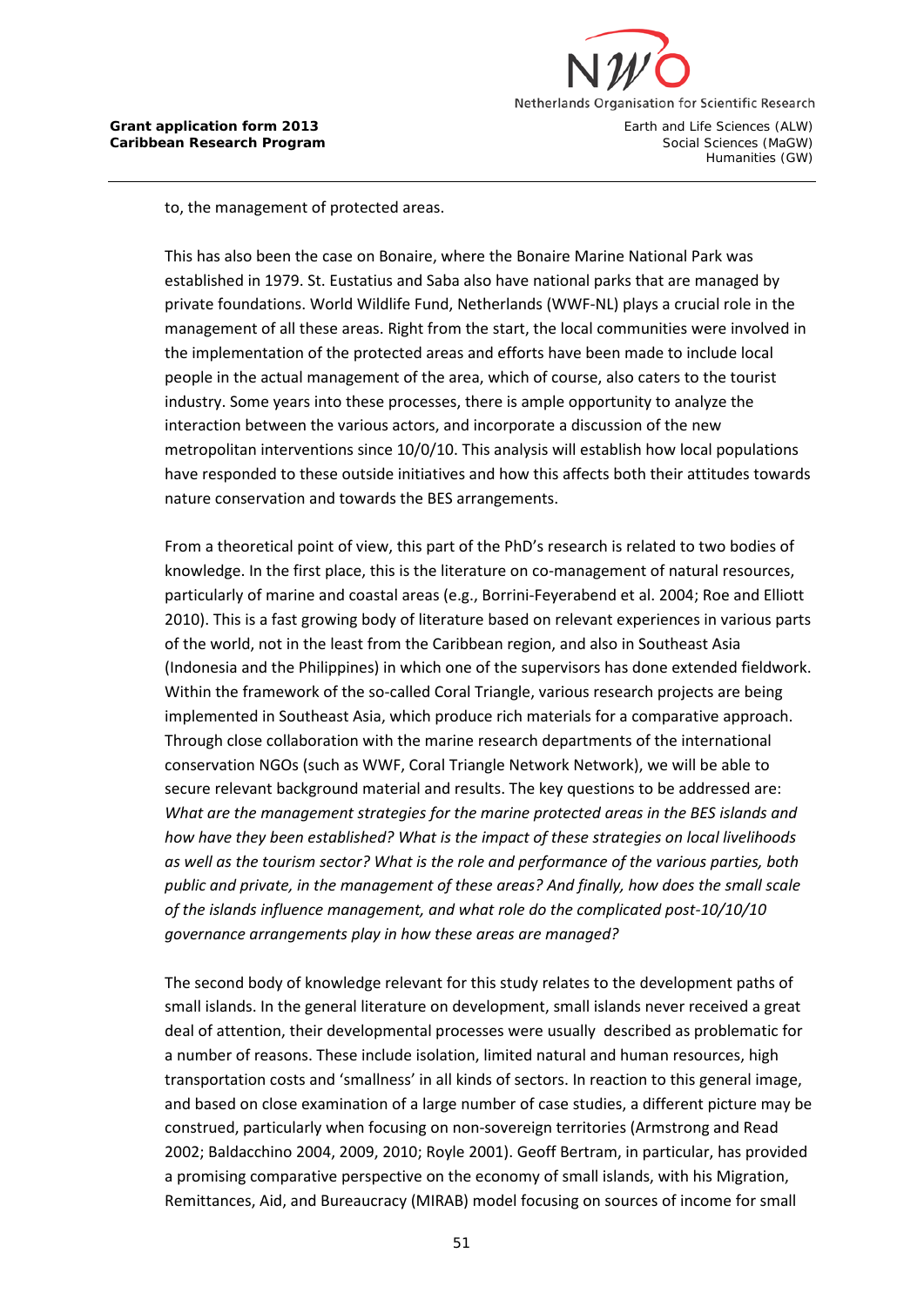

islands, and with his TOURAB-model (Tourism, Remittances, Aid, and Bureaucracy) (Bertram 2006; Bertram and Poirine 2007; cf. Apostolopoulos and Gayle, 2002). This sub-project will make use of Bertram's model to study the various options and limitations for the BES islands and, hence, will also contribute to the emerging theories on development of small islands. The key issues for the researchers will be: *an assessment of the developmental history of the BES islands; an exploration of existing development options for the BES islands, with particular attention to sustainable tourism; and, again, an analysis of decisive conditions and factors for selecting developmental options and, thereby, an identification of the key actors in this process.* 

The research methodology for this sub-project will be based on the approach developed by A.P. Vayda, often labeled as 'progressive contextualization' or 'event ecology'. This approach starts research at the level of concrete actions and, by interviewing and following relevant actions and stakeholders, gradually builds up a context that can explain the present condition in causal terms. This implies moving outward in terms of space and moving backward in time in order to find events and conditions that can help to explain the present, while also taking account of present-day actions and projected futures. The challenge will be to reveal the nature of the relationships between actors and how they influence each other's actions. This is an approach successfully employed in a number of projects in ecology (Walters and Vayda 2009; Persoon and Perez 2008).

The two case studies should be seen as two windows opened to understand the same overall political processes. Surely a focus on cultural heritage debates and politics requires some specific expertise which is different from the know-how necessary for a study of strategies for nature conservation, but there are strong parallels in methodology when it comes to participant observation, semi-structured interviews and the like. Moreover, in these smallscale settings, the researcher will soon see a significant overlap in actors and processes. Therefore, the project is feasible for one PhD student, as is the choice to study these processes both on the Windward islands and on Bonaire. Depending on the progress made though, perhaps the Windward study may privilege St. Eustatius. A decision on this issue will be made while the student is in the field. The deliverables for the entire PhD project will not only include a PhD thesis and peer-reviewed scholarly articles, but also publications in the local media, and materials for community outreach both in cultural heritage and in nature conservation. Moreover, the research findings will be translated into policy recommendations.

### **b) Interdisciplinarity**

This project, in line with the entire program, is interdisciplinary primarily between and within the fields of the humanities and the social sciences. But this particular project also links up with one field at the intersection of environmental and social sciences: the study as well as the advancement of nature conservation.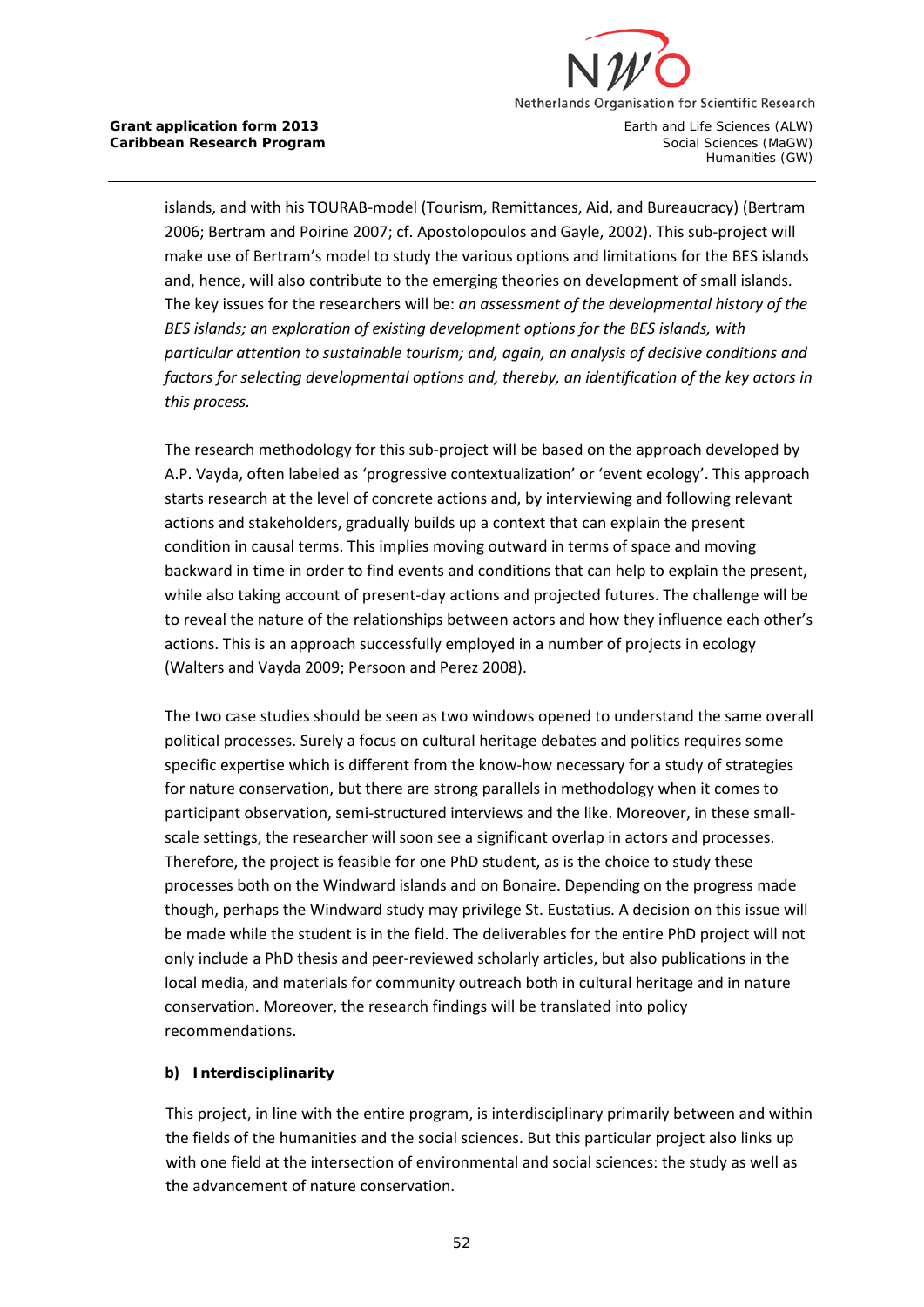

The PhD project touches on some of the concerns central to the first theme NWO's call, 'Earth and Climate', particularly the consequences of regional sea level changes for the BES islands, as well as the focus of the second theme, the impact of anthropogenetic processes on local ecosystems. But, of course, the project mainly addresses the third theme, 'Challenges of small-scale Caribbean isles: identity, heritage, governance, education'.

The central purpose of this project is to analyze how metropolitan and local administrators, civil society and individual citizens, as well as the business community, deal with challenges facing these small-scale isles, including: the leveraging of cultural heritage and ecological resources for tourist development. This concern is situated in a triangle between political sciences, public administration and anthropology, but the disciplinary field is widened for each of the two specific concerns. The focus on cultural heritage implies the inclusion of expertise and methods of the fields of history and archeology/heritage studies, whereas the focus on ecological issues assumes awareness of the relevant debates in environmental science about contemporary challenges in the region and of strategies for nature conservation, including popular education.

For the purposes of this project, the widely-held assumption that the development of sustainable tourism is the best option for economic development in most Caribbean isles is simply taken as a point of departure. The project is explicitly not situated in the field of development economics.

# **c) Embedding and impact**

The scholarly infrastructure is virtually nil in the BES islands, and not highly developed in the other islands of the former Netherlands Antilles. Over the past years, there have some joint Dutch-Antillean initiatives both in the field of cultural heritage and nature conservation, but there is no such thing as a developed infrastructure for scholarly cooperation within the transatlantic Kingdom of the Netherlands. Of course, the present NWO Call for proposals on Caribbean studies aims to stimulate precisely this type of cooperation and, thereby, also capacity building in the Dutch Caribbean.

The project will be conducted with the cooperation of the CSNI. The main applicant has worked with the University of the Netherlands Antilles (Curaçao), the University of Aruba and the College of St. Maarten in the past, and if this program gets funded, these relations will be rejuvenated. This link will serve both scholarly and political/societal purposes, as the concerns of this project are equally crucial to the three autonomous Caribbean countries within the Kingdom.

The Dutch Caribbean is situated in a part of the world where a host of small-scale islands, irrespective of their present constitutional status, face similar challenges, whether in the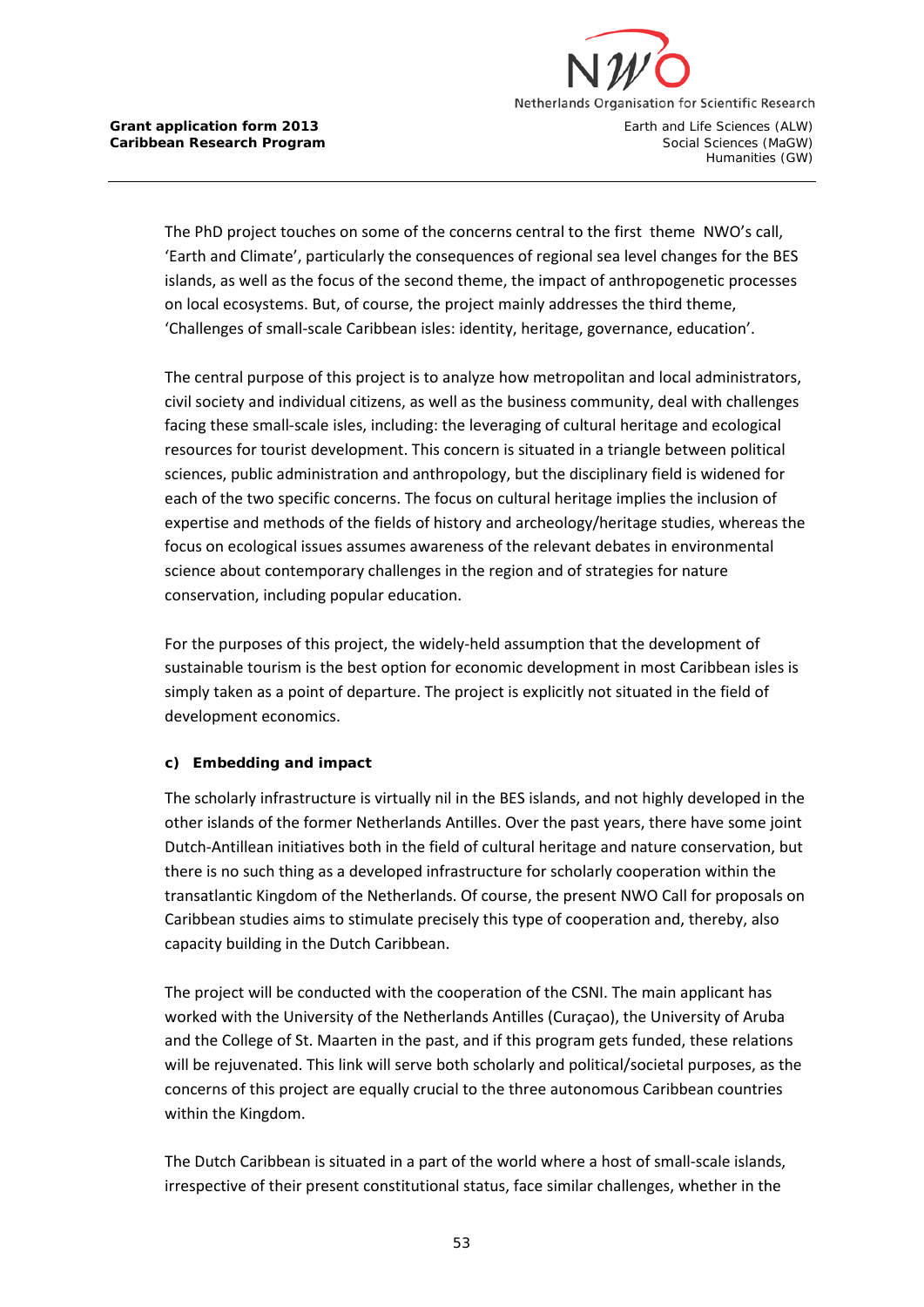

fields of ecology, economic development, social cohesion, or heritage and identity issues. The University of the West Indies (Commonwealth Caribbean) and the Université des Antilles (French overseas departments), are well-established and the present research program will certainly benefit from cooperation with these institutions and, through these, may also link up with research programs connecting the Anglophone and French Caribbean to research centers in Europe, the U.S. and Canada. Both Leiden University and KITLV have links with various Caribbean scholarly institutions and organizations, and if the program is funded these links will be utilized and also extended for the purpose of drawing the BES islands as well as Aruba, Curaçao and St. Maarten into regional networks of expertise.

Within the Netherlands, the required scholarly expertise is guaranteed through the participation of the two co-applicants along with the main applicants, as all three are wellestablished in their own faculties and international networks. Within KITLV, the proposed center of the entire program, the PhD student would also benefit from cooperation with researchers engaged in ongoing research programs dealing with clientelism and local politics in Indonesia. The program's location at Leiden University's campus will greatly facilitate synergy within the research and expert group, much to the advantage of the PhD student.

**d) Word count**

3982

# **22.Work programme of sub-project**

### **Deliverables**

| <b>Type</b>                        | <b>Provisional Subject/Title</b>       | <b>Deadline</b> |
|------------------------------------|----------------------------------------|-----------------|
| Journal Article                    | Cultural Heritage on the BES           | 2016            |
| (co-authored with Dr. J. Haviser,  | Islands: Integrating the Past with     |                 |
| Prof. Dr. G.J. Oostindie and Prof. | the Future                             |                 |
| Dr. W. J.H. Willems)               |                                        |                 |
| Journal Article                    | Politics of Sustainable                | 2017            |
| (co-authored with Prof. Dr. G.A.   | Development on the BES Islands         |                 |
| Persoon and Dr. W.P. Veenendaal)   |                                        |                 |
| <b>Educational Materials</b>       | A Window on Windwards'                 | 2018            |
| (produced with Dr. J. Haviser and  | History                                |                 |
| Dr. J.V. Roitman)                  |                                        |                 |
| <b>Dissertation</b>                | <b>Challenges of Cultural Heritage</b> | 2018            |
|                                    | and Nature Conservation on the         |                 |
|                                    | Dutch Caribbean Municipalities         |                 |

### **Work program of sub-project**

**Year**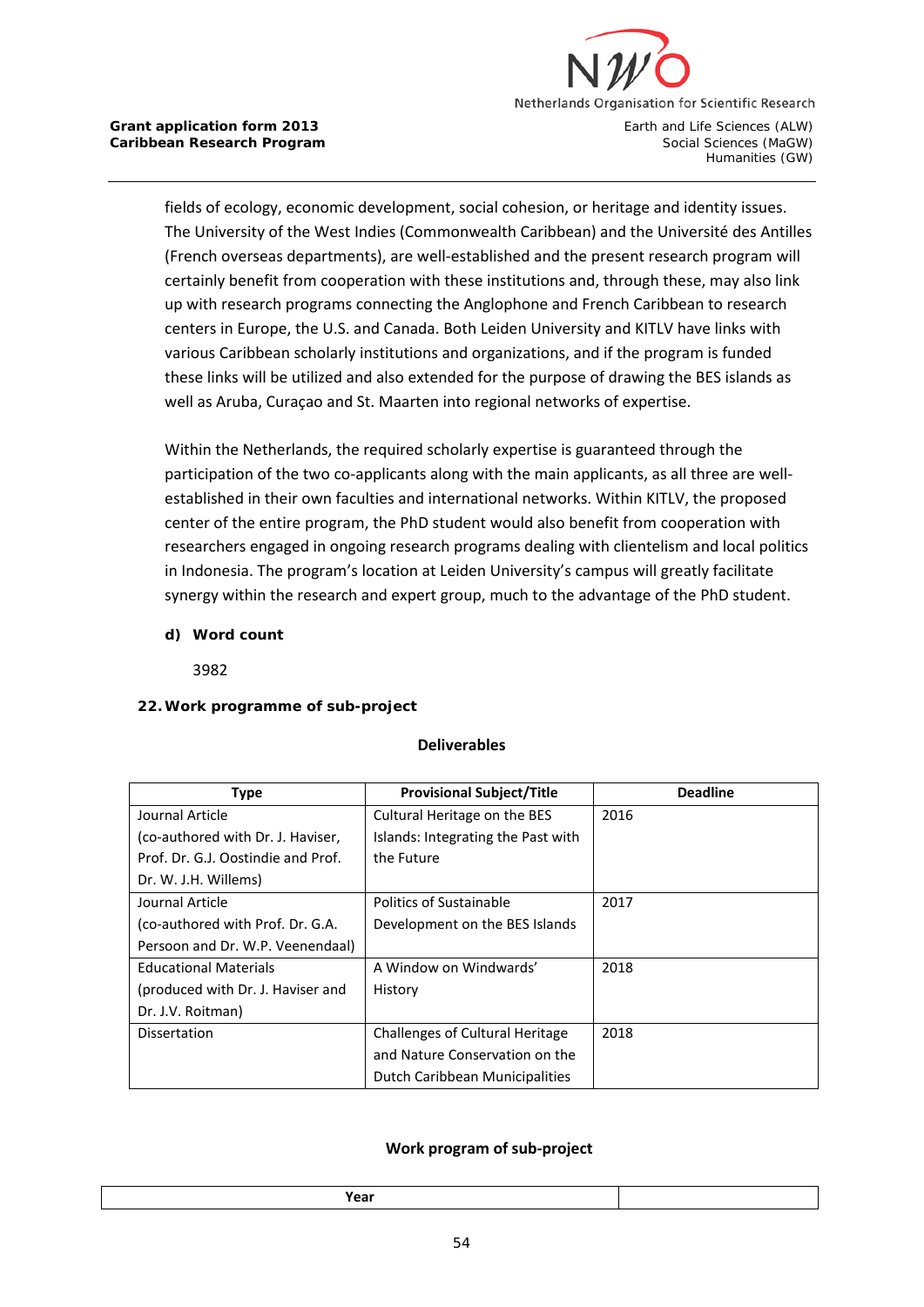

Earth and Life Sciences (ALW)<br>Social Sciences (MaGW)<br>Humanities (GW)

|              | 1                          | 2                   | 3                  | 4                            |
|--------------|----------------------------|---------------------|--------------------|------------------------------|
| Main         | Acquiring requisite        | Field work,         | Field work,        | Completion PhD dissertation  |
| Objectives   | knowledge and              | advanced reading    | advanced reading   |                              |
|              | skills                     | and writing,        | and writing,       |                              |
|              |                            | writing             | writing            |                              |
|              |                            |                     |                    |                              |
| Reading      | Reading                    | Continue reading    | Continue afore-    | Continue afore-mentioned     |
|              | publications on:           | on the afore-       | mentioned          | readings and comment on      |
|              |                            | mentioned topics,   | readings and       | draft publications of other  |
|              | History and                | aim for more        | comment on draft   | researchers.                 |
|              | contemporary               | conceptual          | publications of    |                              |
|              | situation of the           | readings and        | other researchers. |                              |
|              | Dutch Caribbean            | comment on draft    |                    |                              |
|              |                            | publications of     |                    |                              |
|              | Politics and               | other researchers.  |                    |                              |
|              | democracy in               |                     |                    |                              |
|              | Caribbean non-             |                     |                    |                              |
|              | sovereign                  |                     |                    |                              |
|              | territories                |                     |                    |                              |
|              |                            |                     |                    |                              |
|              | Cultural heritage          |                     |                    |                              |
|              | policies.                  |                     |                    |                              |
|              | Nature                     |                     |                    |                              |
|              | preservation.              |                     |                    |                              |
|              |                            |                     |                    |                              |
|              |                            |                     |                    |                              |
| Organization | Follow courses in          | Continue            | Discussion of      | Discussion of draft chapters |
|              | Leiden Graduate            | participation in    | draft chapters in  | in seminars of the entire    |
|              | Schools.                   | Leiden Graduate     | seminars of the    | research team.               |
|              |                            | Schools and         | entire research    |                              |
|              | <b>Additional training</b> | training of         | team.              |                              |
|              | in interview               | additional research |                    |                              |
|              | techniques and             | skills.             |                    |                              |
|              | field work.                |                     |                    |                              |
|              |                            | Language course in  |                    |                              |
|              | Participation in           | Papiamentu.         |                    |                              |
|              | frequent seminars          |                     |                    |                              |
|              | of the entire              | Participation in    |                    |                              |
|              | research team.             | frequent seminars   |                    |                              |
|              |                            | of the entire       |                    |                              |
|              |                            | research team.      |                    |                              |
| Research &   | Study digitally            | First half of the   | First half of the  | Continue study of digitally  |
| Travels      | available sources          | year: six months of | year: six months   | available sources on BES     |
|              | on BES islands,            | field work on St.   | of field work on   | islands, particularly local  |
|              | particularly local         | Eustatius and       | Bonaire:           | press.                       |
|              | press.                     | Saba:               | -participant       |                              |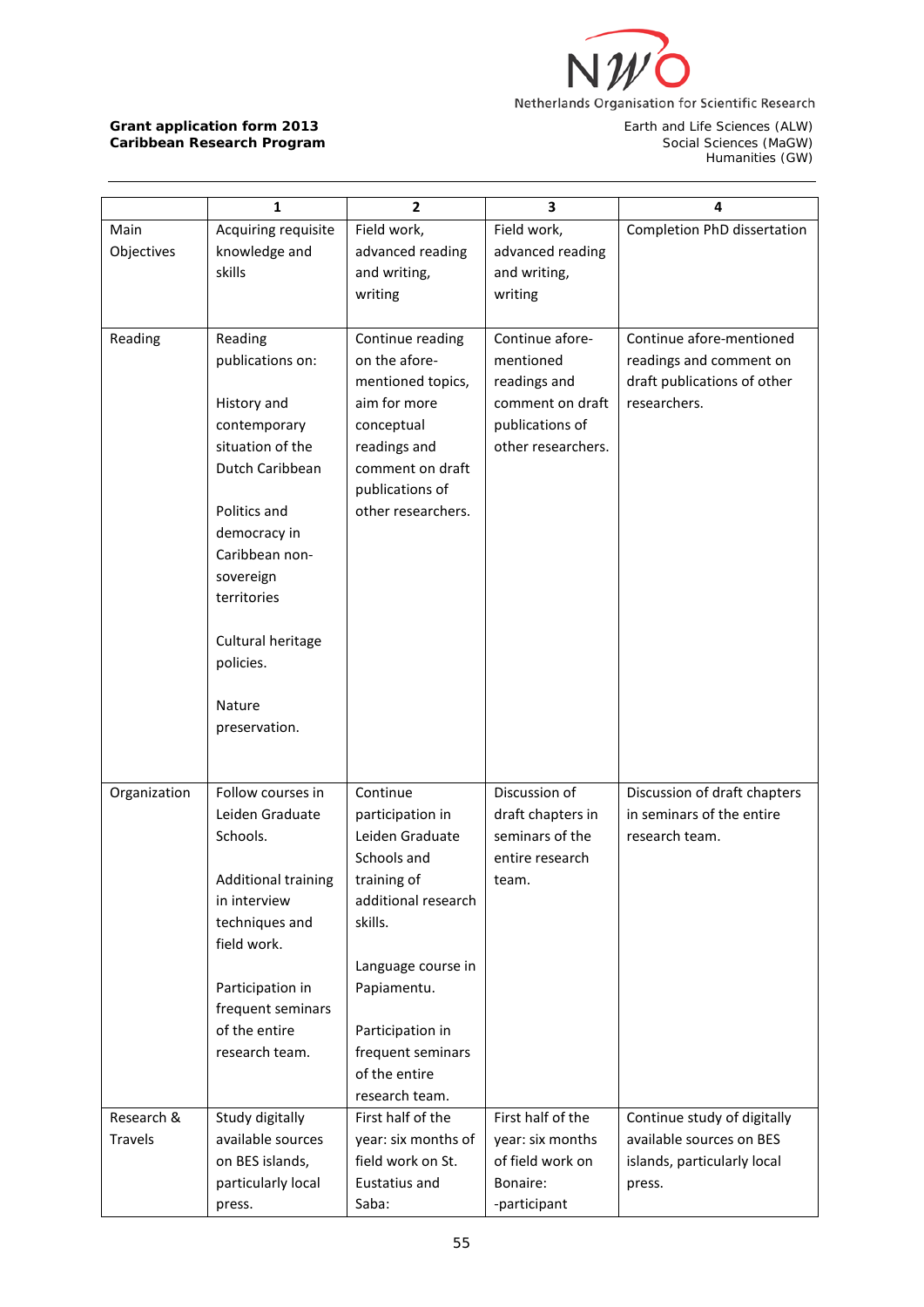

Humanities (GW)

|              |                       | -participant             | observation in       | No travels.                         |
|--------------|-----------------------|--------------------------|----------------------|-------------------------------------|
|              | No travels.           | observation in           | government and       |                                     |
|              |                       | government and           | <b>NGOs</b>          |                                     |
|              |                       | <b>NGOs</b>              | -semi-structured     |                                     |
|              |                       | -semi-structured         | interviews with      |                                     |
|              |                       |                          |                      |                                     |
|              |                       | interviews with          | local actors         |                                     |
|              |                       | local actors             | -community work      |                                     |
|              |                       | -community work          | in cultural          |                                     |
|              |                       | in cultural heritage     | heritage and         |                                     |
|              |                       | and nature               | nature               |                                     |
|              |                       | conservation             | conservation         |                                     |
|              |                       | -analysis of locally     | -analysis of locally |                                     |
|              |                       | available printed        | available printed    |                                     |
|              |                       | and digital media        | and digital media    |                                     |
|              |                       | and other                | and other            |                                     |
|              |                       | documents.               | documents.           |                                     |
|              |                       |                          |                      |                                     |
| Analysis,    | On the basis of       | Second half of the       | Second half of the   | First half of the year:             |
| Writing,     | literature study,     | year:                    | year:                | completion of draft thesis as       |
| Publications | writing of            | -analysis of             | -analysis of         | well as two articles for peer       |
|              | discussion papers     | research findings        | research findings    | review.                             |
|              | on politics in small- | -writing of draft        | -writing of draft    | Second half of the year:            |
|              | scale entities;       | chapters                 | chapters             | rewrite and completion of           |
|              | cultural heritage;    | -Journal article on      | - Journal article    | thesis.                             |
|              | and strategies for    | <b>Cultural Heritage</b> | on Politics of       | -Educational materials -'A          |
|              | community             | (co-authored with        | Sustainable          | Window on Windwards'                |
|              | engagement for        | Prof. Dr. G.J.           | Development on       | History' (produced with Dr.         |
|              | nature                | Oostindie and Prof.      | the BES Islands      | J.V. Roitman)                       |
|              | conservation.         | Dr. W.J.H. Willems)      | (co-authored with    | -Dissertation - 'Challenges of      |
|              |                       | - continue study         | Prof. Dr. G.A.       | <b>Cultural Heritage and Nature</b> |
|              |                       | digitally available      | Persoon and Dr.      | Conservation in the Dutch           |
|              |                       | sources on BES           | W.P. Veenendaal)     | Caribbean Municipalities'           |
|              |                       | islands.                 | - continue study     |                                     |
|              |                       |                          | digitally available  |                                     |
|              |                       |                          | sources on BES       |                                     |
|              |                       |                          | islands.             |                                     |

# **23. Use of CNSI**

The CSNI will be an invaluable base for the fieldwork in St. Eustatius and a stepping-stone for the fieldwork in Saba. The PhD student will be based at the CSNI for several periods, totaling four to five months.

# **24. Use of large infrastructure**

Not applicable

### **25. Brief curriculum vitae of the main applicant of the sub-project**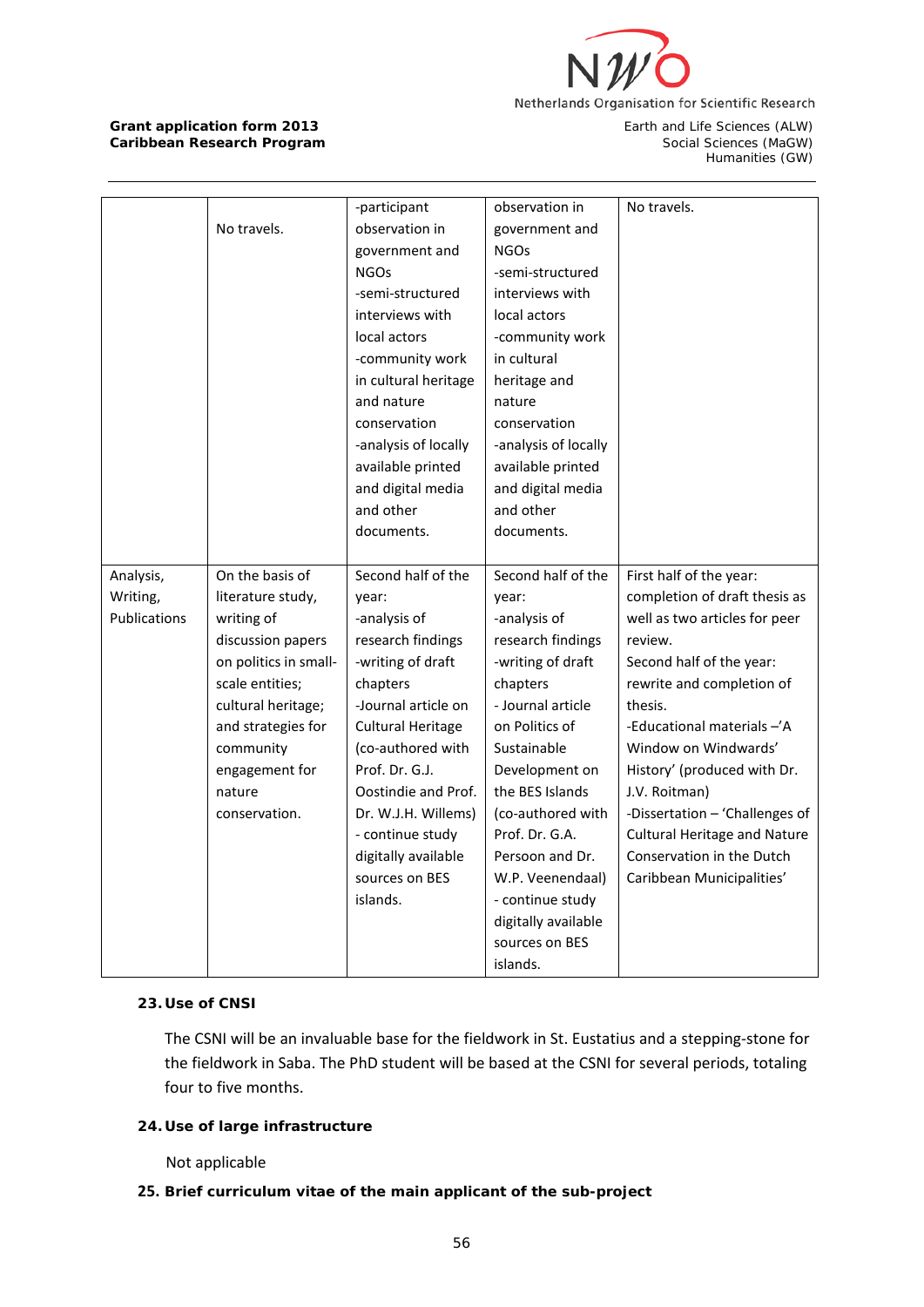

Professor Gert J. Oostindie (Ridderkerk, 1955) is director of the KITLV/Royal Institute of Southeast Asian and Caribbean Studies in Leiden, an institute of the KNAW/Royal Netherlands Academy of Arts and Sciences. From 1993 to 2006, he also held a chair in Caribbean Studies at the Department of Anthropology of Utrecht University. Since 2006, he has been Professor of Caribbean History at the History Department of Leiden University.

Oostindie studied History and Social Sciences, specialization in Latin American history, at the VU University, Amsterdam completed with an MA thesis in socioeconomic history on colonial Cuba (graduation, *cum laude*, 1982). He obtained his PhD at Utrecht University (*cum laude*, 1989) with a doctoral thesis on slavery and the plantation economy in the Dutch Caribbean colony of Suriname. He became head of the KITLV's Department of Caribbean Studies in 1983, a position he held until assuming the directorship of institute in 2000.

Professor Oostindie's principal areas of research have been the Caribbean and Dutch colonial history. He published extensively on the colonial history and decolonization of the Dutch Caribbean; on history, ethnicity and migration in the Caribbean and Latin America in general; and on the significance of colonial history to Dutch national identity. He has (co-)published or edited some 30 books and over 150 articles with a wide range of publishers. He served on many editorial, scholarly and governmental committees both in the Netherlands and abroad and is a frequent contributor to the Dutch mass media on his areas of expertise. Oostindie received several research grants from the NWO and the KNAW and has been a research fellow at The Johns Hopkins University, the Fondation Maison des Sciences de l'Homme, the Eric Remarque Institute for European Studies at New York University, and the Netherlands Institute of Advanced Study in the Humanities and Social Sciences.

Much of his work has focused on the Dutch Caribbean islands and is, therefore, of direct relevance to the present program. He (co-)authored several monographs on the decolonization of the Dutch Caribbean as well as on the most recent constitutional changes. Apart from this work in the field of political history and contemporary politics, he also published widely both on the early modern and contemporary social and economic history of the islands. During and after his Professorship at Utrecht University, Oostindie deepened his interest in anthropology, leading to many publications on contemporary meanings of migration, identity and nationhood. Over the past years, Oostindie has also published on cultural heritage both in the Netherlands and the former Dutch colonies in Africa, Asia and the Americas. In all of his work, Oostindie has strived for both an interdisciplinary and regionally comparative approach.

### **26. Key Publications**

Haviser, Jay B., 'Historical Archeology in the Netherlands Antilles an Aruba', in Paul Farnsworth (ed.), *Island Lives: Historical Archaeologies of the Caribbean*, Tuscaloosa: University of Alabama Press, 2001, pp. 60-82